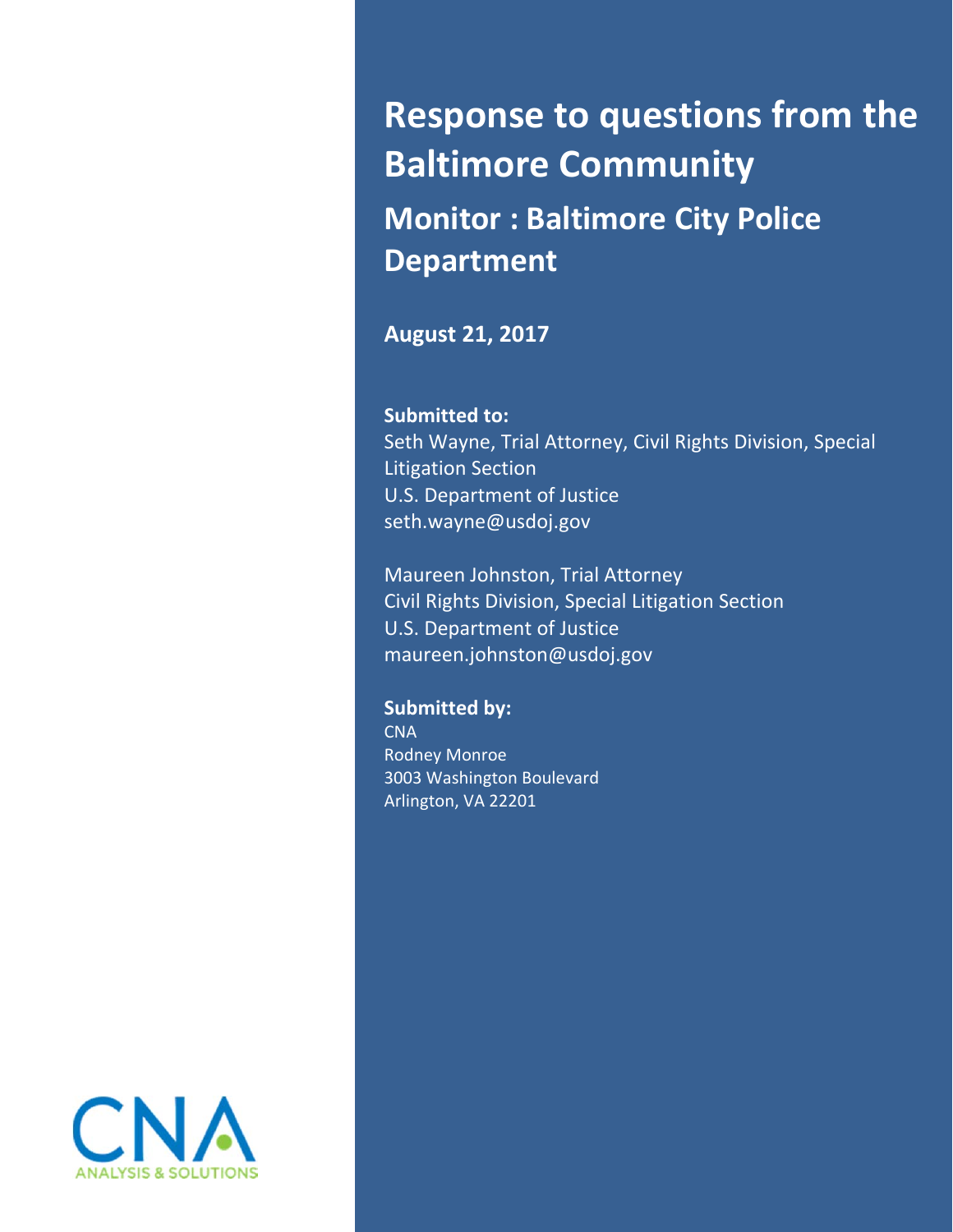

# **Contents**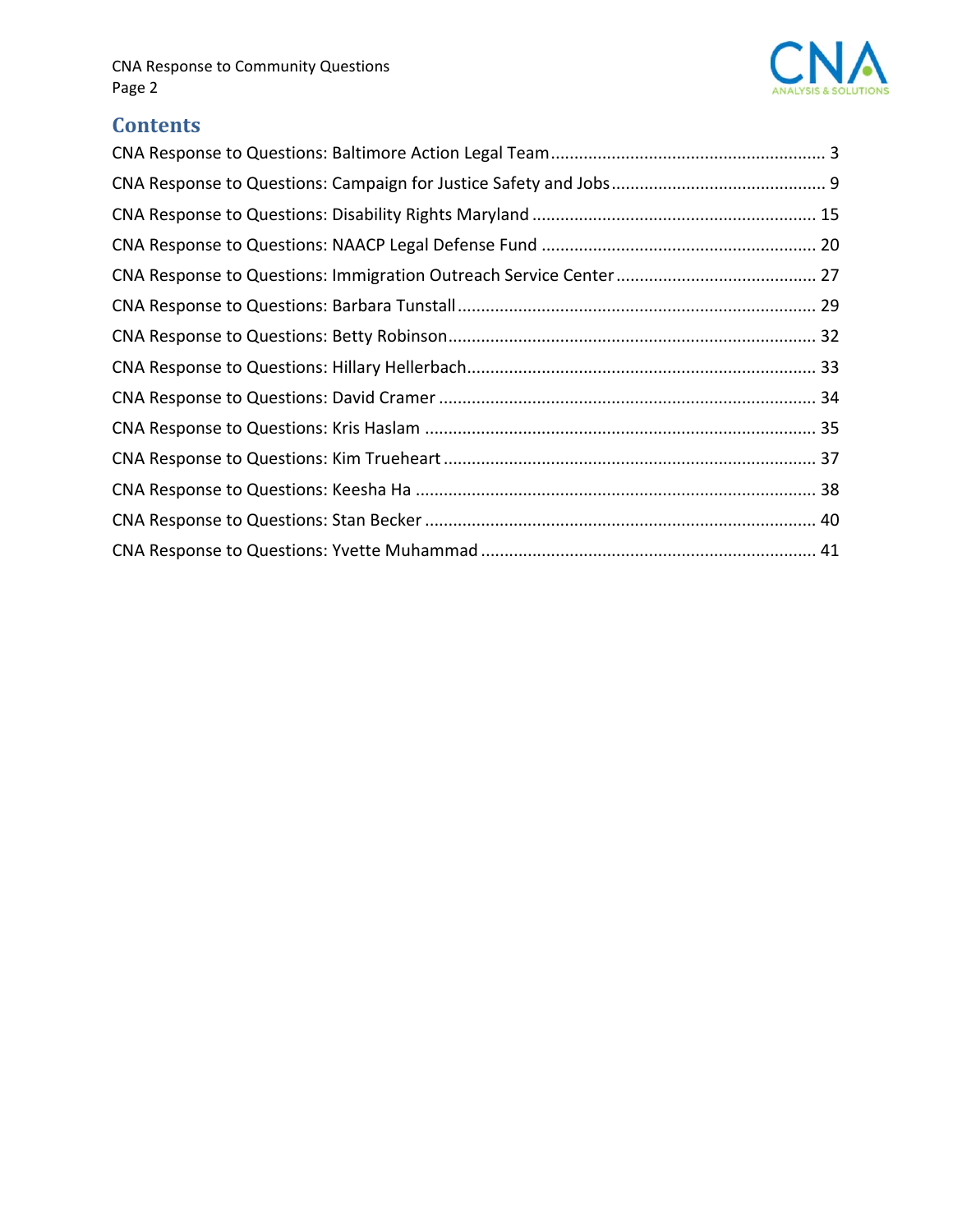

## **CNA Response to Questions: Baltimore Action Legal Team Submitted by Richard Ochs (Zip code: 21214)**

#### **1. What can be done to stop the 'no snitch' practice amongst police?**

 **Response:** Evidence from multiple police agencies reveals that the use of Body Worn Cameras (BWCs)—and the use of cell phones by the public—to record and document incidents between the public and the police have established an era of police transparency. These BWCs, in hundreds of jurisdictions, have helped restore trust in the police and provide objective evidence on what happened during police‐public interactions, use‐of‐force incidents, searches, and arrests. The use of this new technology, coupled with strong policies, thorough training, improved and well‐documented investigations of use‐of‐force incidents, and constant supervision to ensure accountability, have transformed the way police conduct their activities from a semi‐private activity into a reviewable public action.

#### **2. Will you oppose FOP Lawsuit against Marilyn Mosby?**

 **Response:** The suit you reference has been placed on hold by the 4th Circuit Court of Appeals. The court ordered a stay of the District Court proceedings in which five Baltimore Police personnel brought a suit alleging that Baltimore City State's Attorney, Marilyn Mosby, issued "false criminal charges against these officers for matters arising from the in‐custody death of Mr. Freddie Gray." This matter is under the jurisdiction of the courts and is not specified as within the scope of the Consent Decree. Accordingly, the selected Monitor is not authorized to take any action in this matter. If selected, CNA will not take any action related to this matter.

#### **3. Will you recommend amnesty for persons arrested for Freddie Gray uprising?**

 **Response:** The actions of persons arrested for the Freddie Gray uprising cover a wide range of behaviors with various consequences, some serious and many less so. The decision to issue criminal charges is under the jurisdiction of the Baltimore City State's Attorney's Office. This specific action, recommending amnesty, is not within the scope of the Consent Decree, and the selected Monitor is not authorized to expend resources unless they are needed for the implementation of policies, procedures, training, and accountability that will ensure that similar situations (e.g., death during an arrest) do not recur. In fact, to take such actions would constitute a violation of the Monitor's responsibilities under the Consent Decree and the supervision of the federal judge. The Monitor will verify and validate that the Baltimore Police Department is implementing new professional and constitutional policies, procedures, training, supervision, and accountability. The goal is a transformation of a police agency into a more effective community policing agency that constitutionally and measurably changes the actions of officers.

#### **4. Will you call for review of the Tyrone West case?**

 **Response:** The sudden death of Mr. Tyrone West on July 18, 2013, during an arrest by Baltimore Police Officers was unexpected and produced some controversy among his family, members of the community, and the media. The death of a human being is a tragedy, and the circumstances ought to be carefully reviewed. The medical examiner, the Baltimore City State's Attorney's Office, and an Independent Review Board made a number of findings and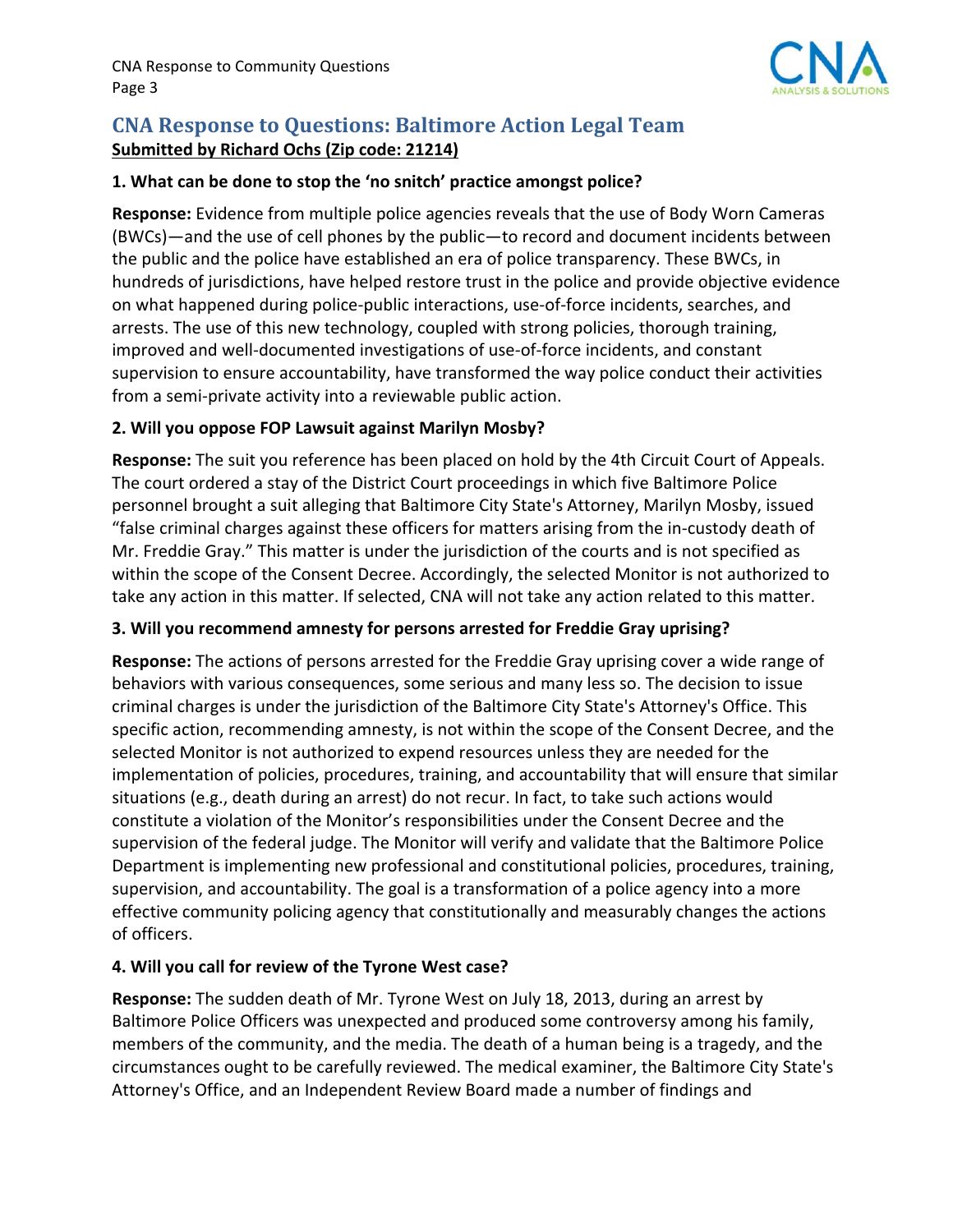

 recommendations in a thorough and independent review of this incident. If new evidence is presented, further review may be considered by duly authorized officials. The Monitor's role does not extend to this case, and the Monitor has no direct jurisdiction in this matter. The Monitor must specifically follow the clear scope of the Consent Decree and focus attention on the numerous matters articulated in this court‐mandated task.

 As part of our review, Monitors will review BPD policies, training, and tactics associated with the use of force. Our review will include the following:

- Analyze BPD use-of-force records for a 5-year period prior to monitoring; conduct annual update analyses of all BPD use‐of‐force incidents during the 5‐year monitoring period
- Assess the completeness and quality of deadly force incident investigations for the 5-year period prior to monitoring and for each year during the 5‐year monitoring period
- Observe Performance Review Board meetings involving use-of-force incidents (up to 5 times per year)
- • Annually review and audit policies pertaining to use of force
- Annually audit use-of-force records against BPD policies and national best practices
- Conduct a quarterly review use-of-force training plans and officer training records.

#### **5. Will you support Police cameras that cannot be turned off?**

 **Response:** Police Body Worn Cameras have technical limitations and become less effective if left on and cannot be turned off. The amount of data storage for readable video files required for a large police department makes it impractical and extremely costly to maintain hundreds of thousands of hours of video files of police‐public interactions that are not directly related to official law enforcement business. The search processes and the data integrity would be compromised by retention of such a large volume of video files. The technology may be improved in the future that could make this recommendation possible. But, today, the Monitor, under the Consent Decree, needs to verify and validate that the police have policies, procedures, technology, training, and accountability to ensure that Body Worn Cameras are always turned on during public interactions. The most important activities are those interacting with the public and less important are routine patrolling and report writing. The policies requiring that the BWCs be turned on need to be enforced thoroughly and continuously and supervisors held responsible for any lapse in this policy. BWCs work and can be a trusted source of objective information only if they are turned on during police‐civilian encounters and other law enforcement activities.

## **6. Do you support jury trials for all police accused of murder or manslaughter?**

 **Response:** The right to a jury trial is established in the U.S. Constitution, and police, like all citizens, can assert or waive that right as they choose. The Consent Decree does not authorize the Monitor to issue an opinion on this issue. The Monitor must follow the specific requirements contained in the Consent Decree and is not permitted to use resources on matters not authorized by the Court.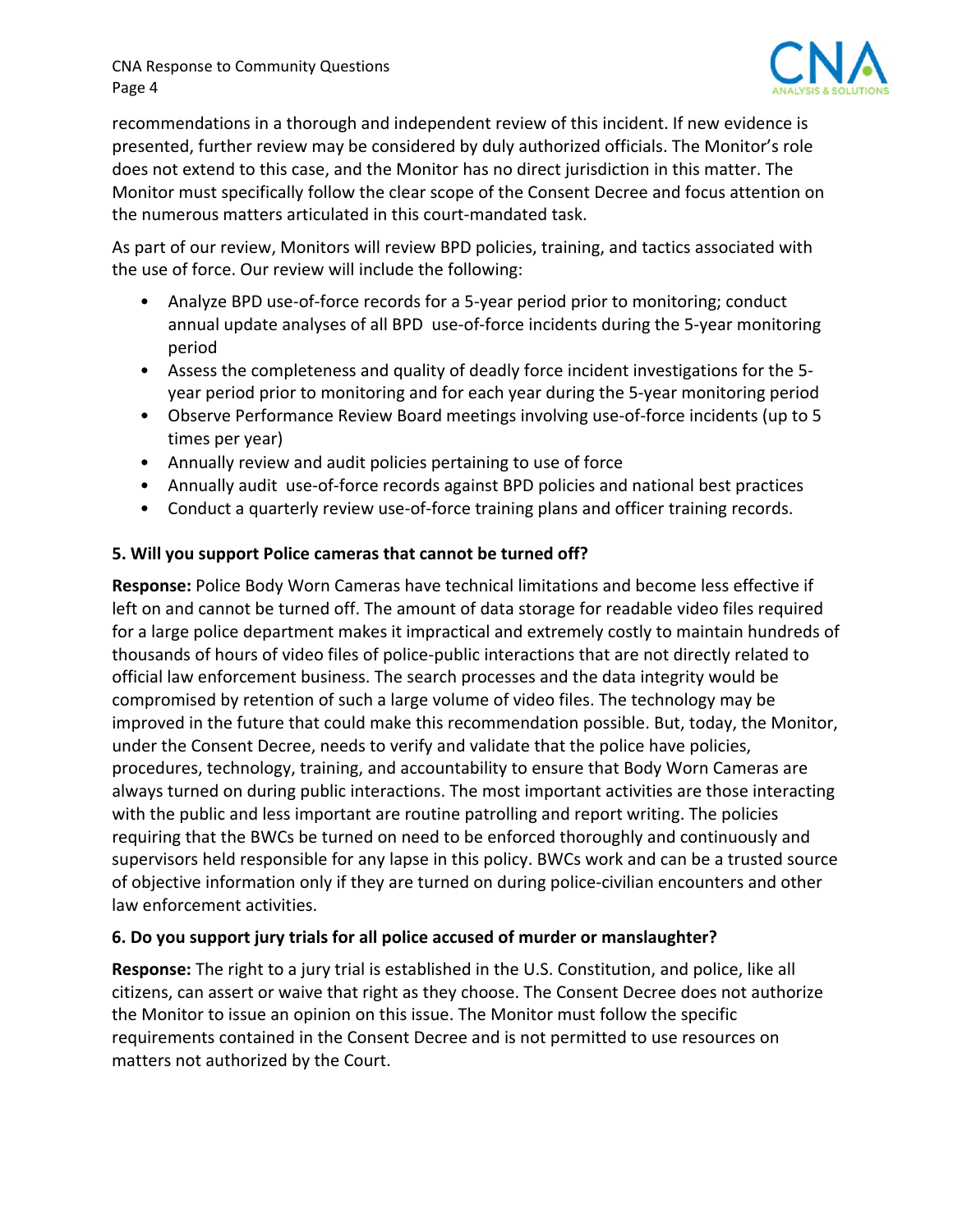

#### **Submitted by Kathryn M. (Zip Code: 21210)**

#### **1. Why does such a high percentage of your budget go to Coppin State?**

 **Response:** Coppin State University is budgeted at approximately \$1,678,000 over the estimated 5 years of the Consent Decree monitoring process. That amounts to approximately 23 percent of the overall budget (\$7,274,146). The reason that Coppin State University is budgeted to receive this percentage of the overall monitoring project budget is that it is primarily responsible for several mandated annual research tasks (e.g., annual representative surveys of Baltimore residents, surveys of police officers, surveys of jail detainees, and several other research tasks). In order to produce scientifically valid and credible research reports for the Consent Decree process, the budgeted resources are necessary. Please consider that part of the of the funds allocated to Coppin State University will be passed along to the Baltimore community in the form of paid research assistantships. research costs involves paying Baltimore residents to help conduct the research; thus, a portion

2. Will you oppose police practices of putting their knees on the neck of prone persons? **Response:** The Consent Decree has a robust section regarding police use of force and de‐ escalation. The practice of putting "their knees on the neck of prone person" is considered dangerous and is a practice that is prohibited in most jurisdictions and professional standards of conduct. This dangerous practice is likely to cause serious injury, neurological damage, and the potential for death. The answer to your question is "yes"; there are many other alternatives available that do not result in injury to the prone person and the officer.

#### **Baltimore Action Legal Team:**

 **1. The monitoring team should include individuals most impacted by decisions made by the monitoring team. Please provide concrete examples of how the team plans on engaging those impacted by this consent decree.**

 **Response**: At one level, the individuals most impacted by the monitoring team include all residents of Baltimore, sworn and civilian members of the Baltimore Police Department (BPD), and other justice and social system stakeholders. CNA's monitoring plan includes at least eight different opportunities for Baltimore residents and others to engage in the monitoring process and thus affect its outcome. These opportunities include, but are not limited to: community forums; resident and stakeholder focus groups; 'walk and talks' in Baltimore neighborhoods with the CNA Monitoring Team leaders; one‐on‐one conversations in‐person or via phone or Internet; participation in Monitoring Team research activities; reviewing BPD policies and training; and more.

 More directly, the CNA Monitoring Team will focus and direct these activities in the Baltimore neighborhoods most affected by police actions and misconduct (e.g., the neighborhoods experiencing the most violence and police presence, the neighborhoods submitting the most complaints, the neighborhoods where most use of force and police shooting incidents occur). Thus, we will ensure that the Baltimore residents that stand to benefit most from the work of the Monitoring Team will have multiple opportunities to engage in the monitoring work.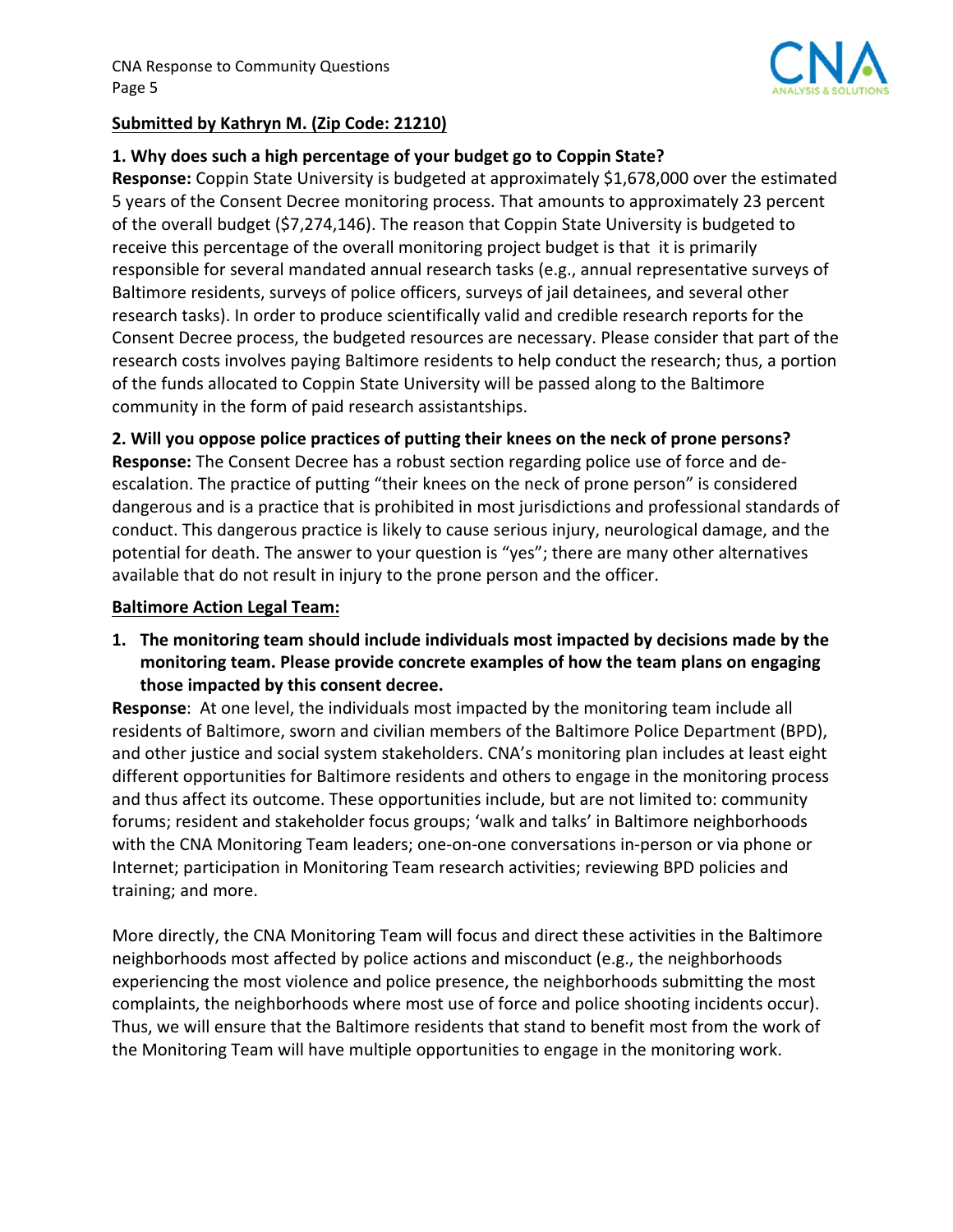

 **2. The monitoring process should be transparent and ensure community access to the entire process. How does the team plan on ensuring a transparent process from beginning to end?**

 **Response**: In our view, transparency is achieved through two important mechanisms: (1) open and broad dissemination of the results of our work, and (2) accessibility of the Monitoring Team members to the public.

 We will disseminate the results of our work, which will consist primarily of: (1) regular reports on BPD's progress in achieving compliance with the mandates of the Consent Decree; and (2) research reports and other documents describing the progress and outcomes of our Team's work. We will disseminate these documents and reports through several vehicles; we will:

- Publish them on the CNA monitoring website
- Disseminate them electronically to the parties to the Consent Decree, to all individuals involved in the monitoring process, and to all individuals who register with our Team indicating a desire to receive the monitoring and research reports
- Develop 'user-friendly' versions of the reports (e.g., with less legal and research jargon, fewer acronyms, and succinct explanations of our findings) for electronic dissemination and also for dissemination at community meetings and forums
- Respond to requests for information regarding our monitoring activities, and to requests for any of our Team's publications.

 Regarding accessibility, our Monitoring Team will work out of an office in the City, located in an accessible and convenient location, with regularly published office hours covering weekdays, weekends, and evening hours. This office will be staffed by members of our Monitoring Team at least half‐time, or more if demand for more accessibility is indicated. We will publish contact information for the Monitor, Deputy Monitor, Associate Monitors, Monitoring Team Advisors and Analysts at CNA, and Monitoring Team members from Coppin State University, as well as our community advisors and the members of our Community Council. Thus, Baltimore residents, police officers and officials, and others interested and involved in the Consent Decree monitoring process will have regular in‐person, telephonic, and email access to all members of the CNA Monitoring Team.

#### **3. Please provide concrete examples of how you will engage affected persons and** community stakeholders to engage in the court process (i.e. allow persons to be heard in  **open court during the process).**

 **Response:** Allowing persons to be heard in open court is a matter of the judicial process, and the court process is outside the purview of the Monitor. However, we do note that, under the Maryland State Constitution and Maryland Code of Criminal Procedure, the rights and protections of victims are clearly set forth. The rights of victims to be heard in court start with processes that come under the Consent Decree. For example, victims of excessive police force or police misconduct have a right to lodge complaints and have a thorough and impartial investigation of the complaint. Our monitoring team will review and monitor the internal‐affairs system and determination by the BPD of whether a matter should be investigated as a criminal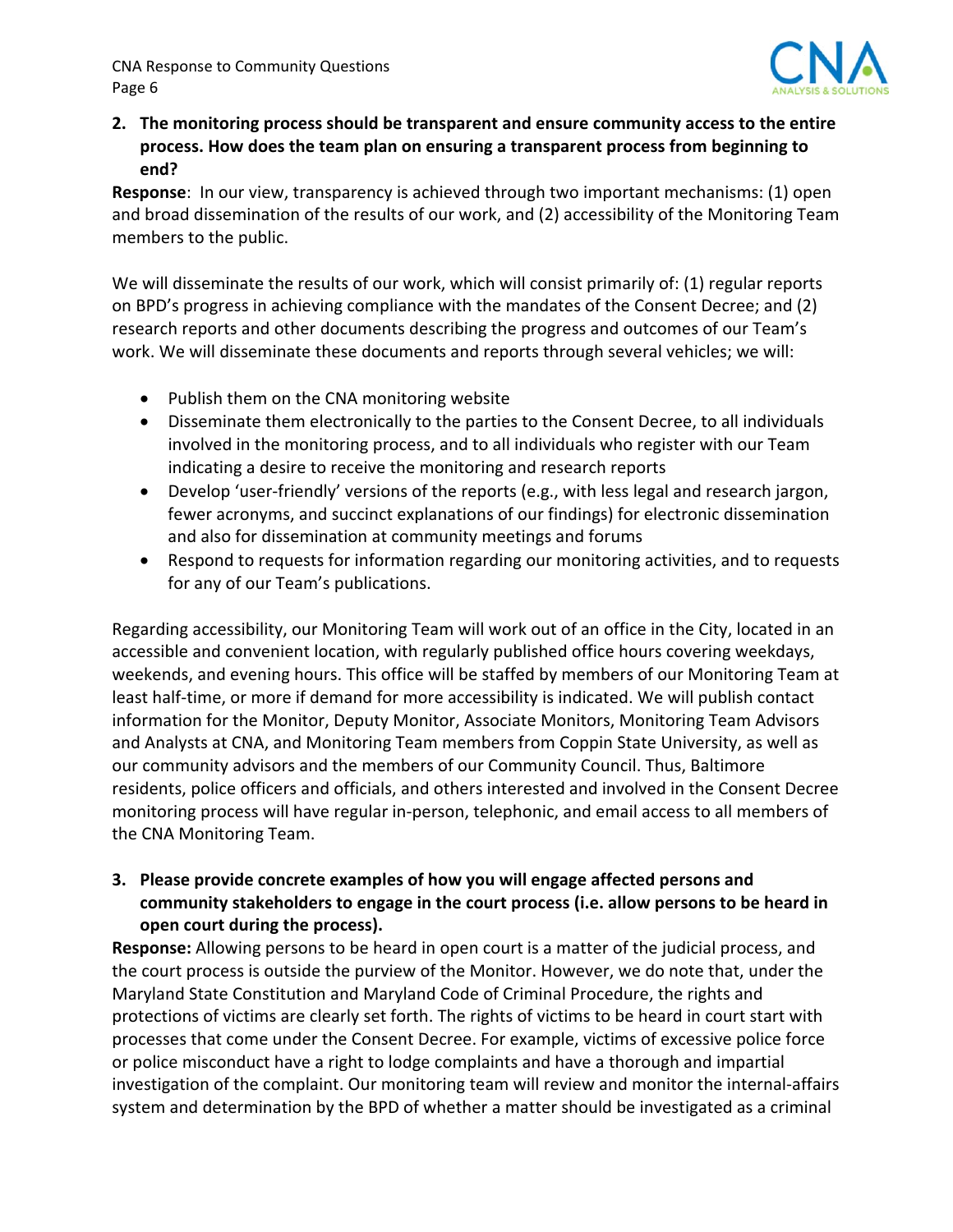

 matter, an administrative (discipline) matter, or both. We will also review and comment on the outcome of the investigation and the appropriateness of discipline.

#### **Specific Question for CNA Consulting**

Michael Berlin is a member of your team and a former BPD officer. Please address how Mr.  **Berlin will remain independent throughout the process.**

 **Response: (From: Michael Berlin)** Thank you for giving me the opportunity to answer this question.

 I entered the Baltimore Police Department in 1975 with a fundamental respect for civil rights and human dignity. My passion for fair and just treatment of diverse individuals from all walks of life grew into a lifelong career in the justice system. As a police officer in Southern District, I treated people with respect, handled calls for service in a professional manner, and worked with the community, including attending Cherry Hill community meetings, several on my own time. In fact, citizens came to my aid on several occasions, including helping me to gain entrance into an apartment to prevent a suicide in progress and render life‐saving first aid.

 After leaving the Baltimore Police Department just under 40 years ago, I completed law school in 1979, developed a private law practice, including civil and criminal cases, and practiced law for over a decade. I zealously represented clients within the bounds of the law, regardless of the opposing party.

 I began my career as a full‐time criminal justice professor at Baltimore City Community College in 1995. My students included civilians on‐campus, and Baltimore Police academy trainees in criminal law and procedure classes, as well as other criminal justice, social relations, and community policing classes.

 In addition to the Baltimore Police Academy, I developed curriculum and served as an instructor in the Maryland Police Corps from 1997 to 2003. The Police Corps was a specially designed federal program to train four‐year college graduates entering policing. I was named Instructor of the year by the Maryland Police Training Commission in 2003.

 I also had the opportunity to teach community policing and homeland‐security‐ related subject matter at the U.S. Department of State International Law Enforcement Academy in Roswell, New Mexico, from 2001 through 2010, and terrorism prevention at the U.S. Department of Homeland Security PRSBI program in Socorro and Playas, New Mexico, from 2007 to 2014.

 While working full time at Baltimore City Community College, I continued to work part time on my doctorate in Public Policy at University of Maryland, Baltimore County (UMBC), focusing on public management, specifically police management. My doctoral dissertation involved case studies of community policing in New Haven, Connecticut, and Richmond, Virginia, and examined the role of police leadership in defining and articulating the principles and values of community policing and the extent to which rank‐and‐file officers were aware of and bought into these values. I developed an easily understood and applied framework for defining and examining community policing in any jurisdiction. This definition works equally well for civilian and police learners. I earned my Ph.D. in Public Policy in December 2006.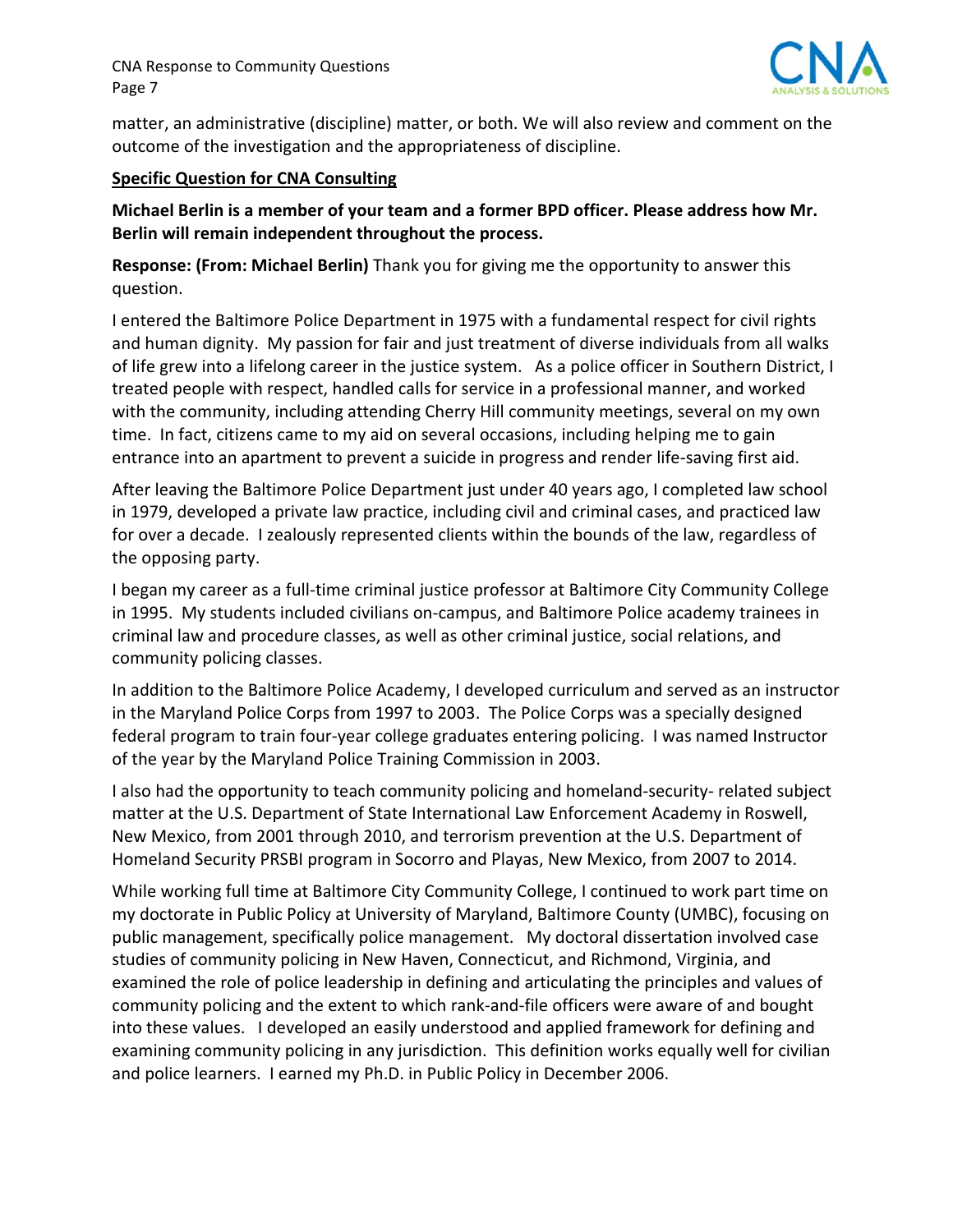

 I left Baltimore City Community College in August 2008 to join the Criminal Justice Faculty at Coppin State University. I began as an Assistant Professor, earned tenure, and was promoted to Associate Professor approximately four years ago. I received the Distinguished Graduate Faculty Award from Coppin State University in 2012 and again in 2016. I continue to serve as an Associate Professor at Coppin State University.

 My record of research, scholarship, publication, and presentations reflects a lifelong interest in and commitment to community policing; criminal procedure and constitutional policing; police training; and fair, just, and respectful treatment of all individuals. These themes are reflected in my publications of the past nine years, as well as in extensive national and international presentations during this period.

  Recent publications include: *Crime Scene Searches and the Fourth Amendment*; *The Evolution,* Decline and Nascent Transformation of Community Policing in the United States: 1980 – 2010;  *An Overview of Police Academy Training in the United States*; and an Interview of the Honorable Robert M. Bell, Chief Judge of the Court of Appeals of Maryland (State Supreme Court).

 My nearly 40 years of separation from the Baltimore Police Department, as well as my record of scholarship and public service in support of Constitutional policing, are evidence that I will remain independent throughout the Consent Decree process.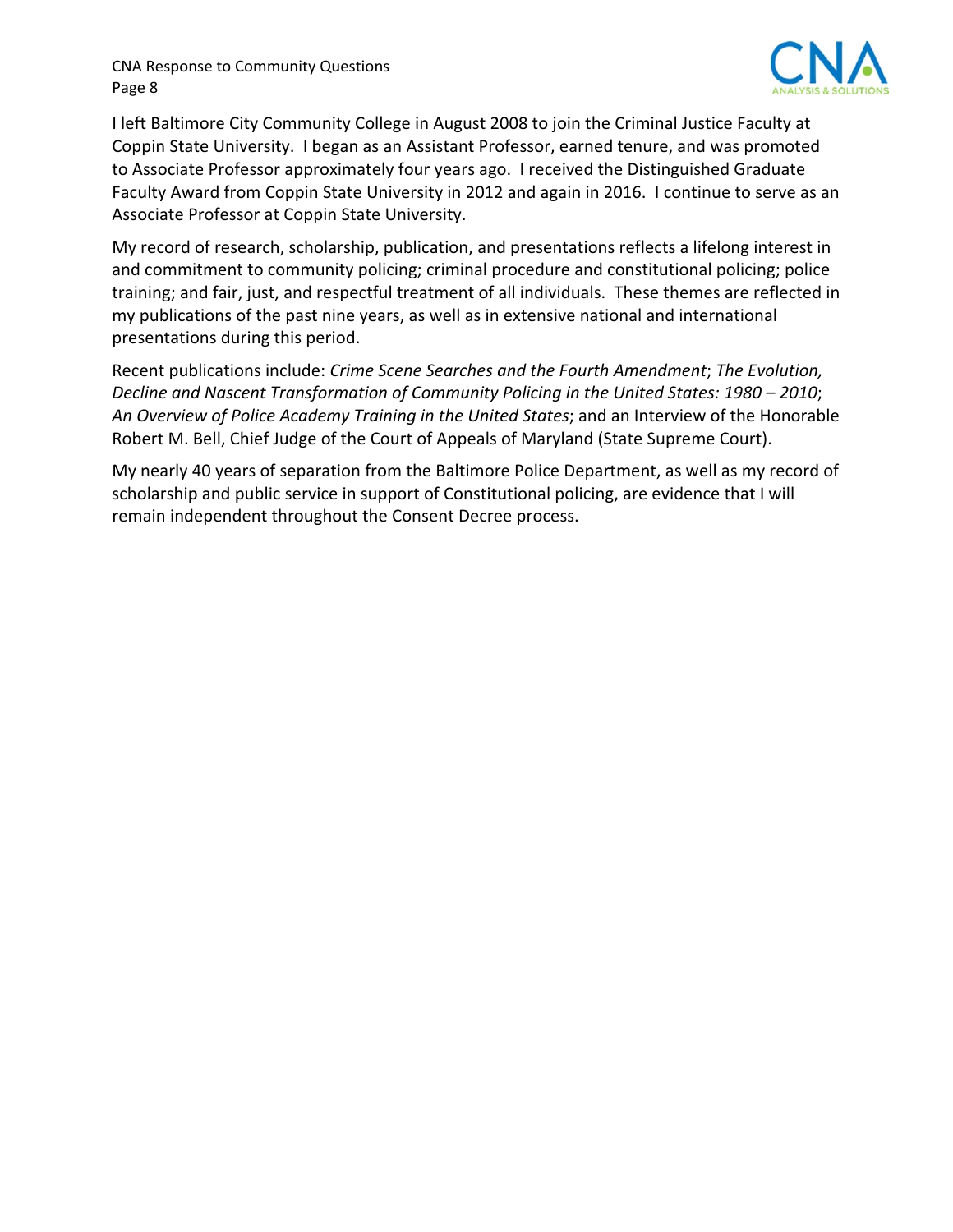

# **CNA Response to Questions: Campaign for Justice Safety and Jobs**

 **1. Community Engagement: According to the consent decree, "the Monitor will designate a** member of the team as a community liaison, who will serve as a point of contact to  **community members.**

 **a. How will your community liaison(s) interact regularly with Baltimore residents and the monitor team?**

 **Response:** Dr. Johnny Rice II, Assistant Professor of Criminal Justice at Coppin State University, will serve as the designated community liaison and point of contact for community members. In this role Dr. Rice will oversee the development of the Community Council (comprising a diverse network of community‐based organizations and resident representatives) and work with national CNA community engagement subject matter experts and local Baltimore community‐based experts in efforts to effectively engage residents and other key stakeholders. It is important to note that support staff will be hired to complement the aforementioned community engagement activities and efforts.

 Dr. Rice will actively engage with Baltimore residents using a variety of formal and informal strategies to meet residents where they are in the community. Dr. Rice will not work in isolation, but rather employ the Community Council, national and local community experts, and most importantly Baltimore residents (i.e., paid and volunteer) to build trust amongst residents. Participation in cultural, social and civic events of value to the community will figure prominently in community liaisons outreach. More specifically, we have designed a number of different procedures through which we will interact regularly with Baltimore residents:

- Research and surveys
- Monthly community forums (including youth forums) in the communities most impacted by BPD's enforcement activities
- Informal meetings and 'walk and talks' with our leadership team
- A Baltimore office with regular office hours
- A website with opportunities for web-based interaction
- Youth outreach to schools, athletic organizations, and other youth organizations
- Virtual and telephonic interaction opportunities geared toward non‐traditional groups and non‐traditional days/times
- b. How will your team select an individual or entity to design, distribute, and analyze  **the community survey required by the consent decree? Do you plan to, or would you be willing to contract with community based organizations to conduct the annual survey?**

 **Response:** Research activities including community input and feedback will be captured in the required annual surveys of Baltimore residents, surveys of BPD officers, interviews with jail detainees, and other observations and interactions in Baltimore communities.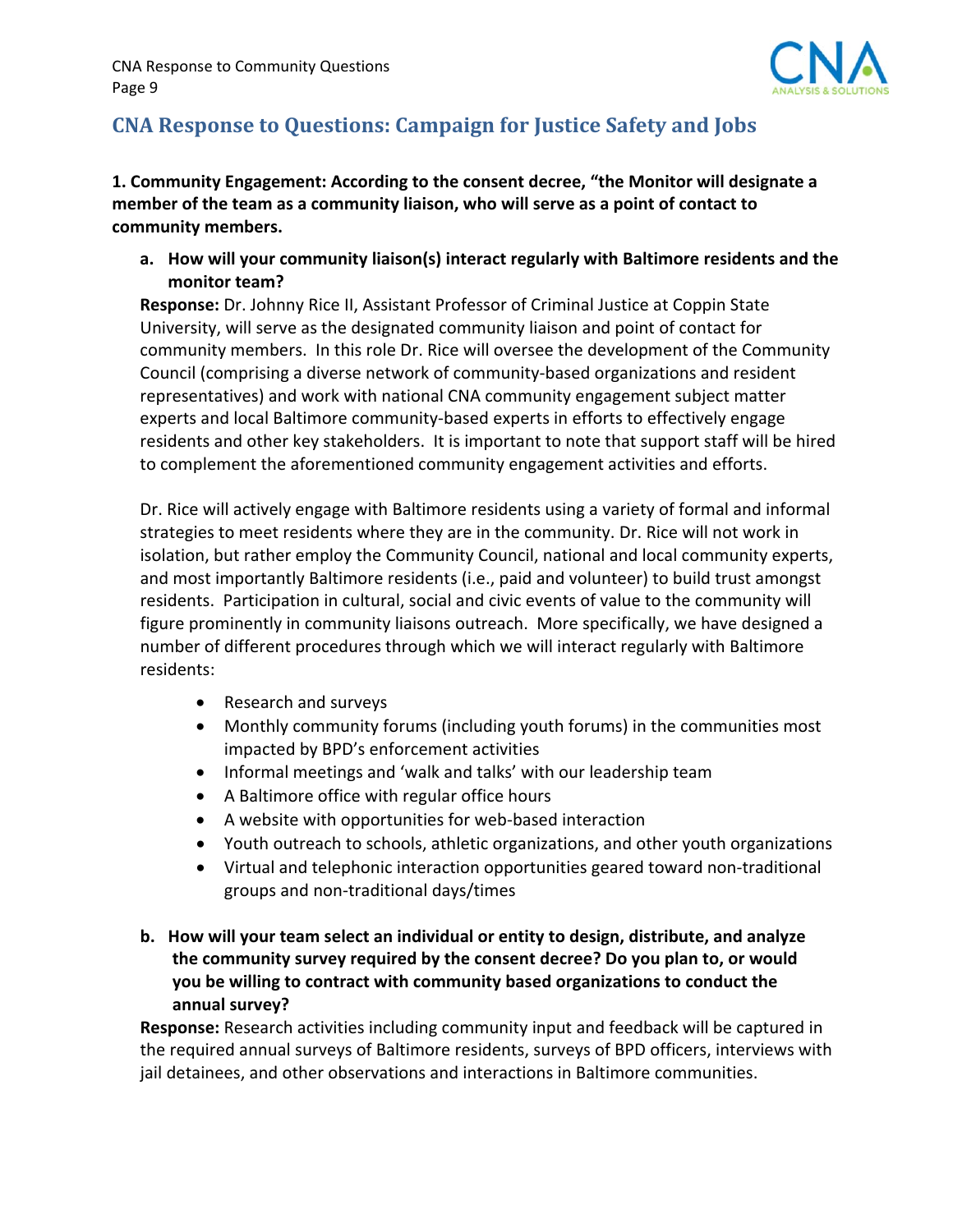

 Dr. James Coldren will serve as the team's Research Advisor. Dr. Coldren will advise and work with Subject Matter Experts on the monitoring team's overall research and outcome assessment methodology, including data collection and analysis of a wide variety of data sources, including data collected and maintained by BPD, the Community Survey, and public source material. He, with the help of analyst staff, will be the primary organizer of all data for the team.

 Dr. Michael Berlin will serve as the Monitoring Team's Coppin State University research liaison for the monitoring project Dr. Berlin will work with Coppin Subject Matter Experts including: Dr. Jacqueline Rhoden‐Trader ‐ Criminology, Research Expert; Dean Beverly O'Bryant – Administration, Project Management, Counselling, Behavioral Health; Dr. James Stewart – Statistician, Assessment; Dr. Claudia Nelson – Political Science, Race, Class and Gender; and Dr. Johnny Rice – Community Engagement, Juvenile Justice, Youth and Families.

 The Coppin team will work with Dr. James Coldren and develop the research protocols: surveys, observations and interviews to meet the annual research requirement. All instruments and sample selection will be updated as necessary based upon changing needs and conditions.

 The Coppin team will identify representative samples of City residents, police personnel, and custodial arrestees so that the survey is designed to capture a representative sample of Baltimore residents including members of each Demographic Category. Surveys will be conducted by telephone (land line and cell phone), on‐line and when necessary, face to face.

 Information obtained through interviews, observations, open‐ended survey questions, and ride alongs will be analyzed through qualitative analysis techniques such as grounded theory development (an iterative process of reviewing and summarizing qualitative information and developing themes and categories from this analytical activity) and computer software programs that search for common words or phrases in text materials.

 The Coppin State University team expects to hire Coppin students and community members to participate in development, delivery, data entry and analysis of survey and other results. Students and community members will be trained and supervised by Coppin faculty team members. Instruments will be piloted with community members and adjusted accordingly. Coppin faculty are open to collaborating with faculty from other local universities.

 In addition to research activities, Coppin team members will participate in community engagement activities, including, but not limited to, community forums.

c. What steps do you plan to take to ensure that you are inclusive of ALL Baltimore  **residents, including youth, immigrants, people with disabilities, and others who may be more difficult to reach?**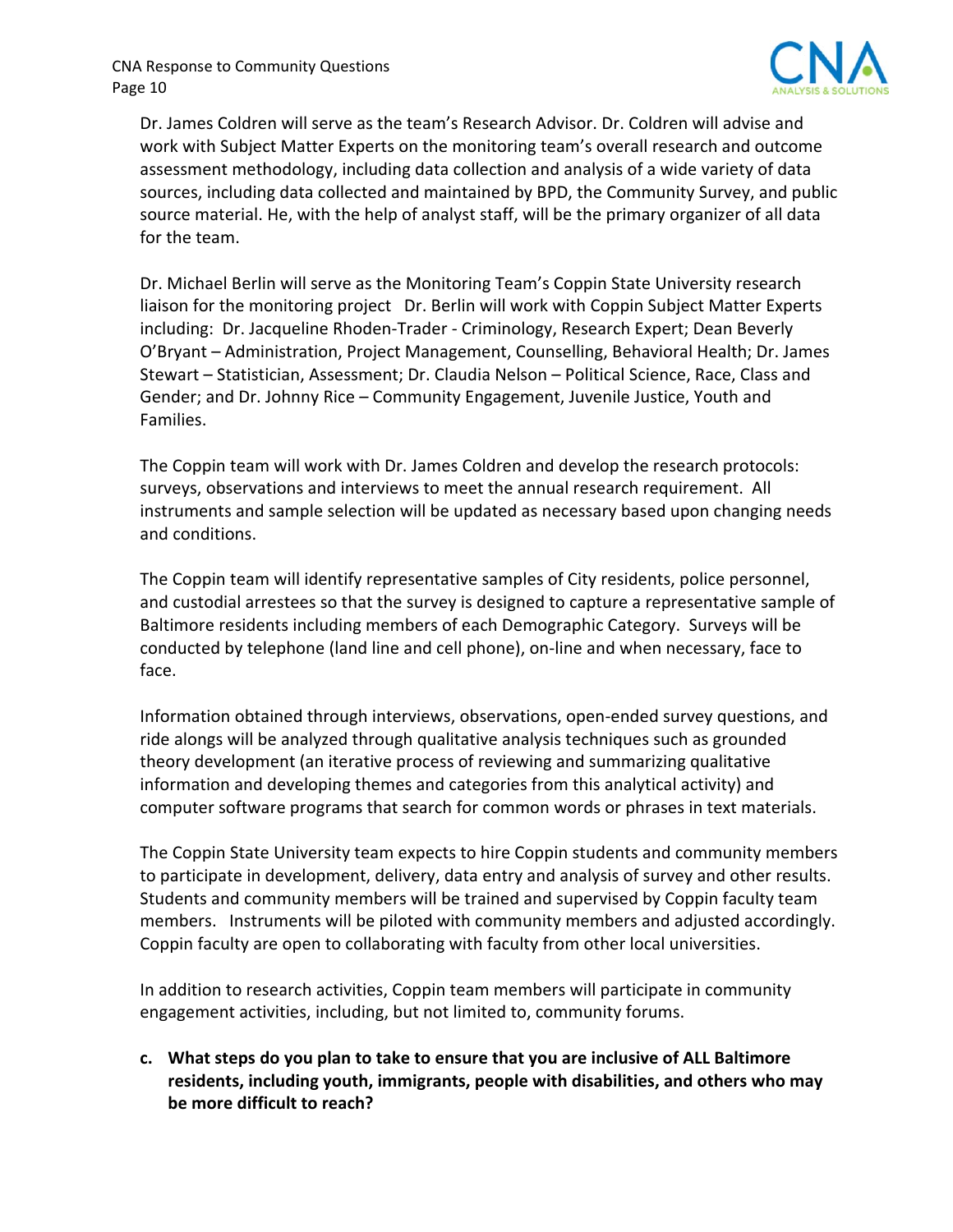

 **Response:** CNA and our community outreach and engagement partner, Coppin State University, along with the Community Council, and national and engagement local experts will make a concerted effort to outreach and provide access in the consent decree process using all tools and resources at our disposal. Our efforts will include, but not be limited to, the following activities:

- Conduct a scan of social, civic, community-based organizations and associations throughout Baltimore City (i.e., historic and emerging).
- Coordinate quarterly forums in a number of community neighborhoods
- Coordinate or manage a number of community advisors
- Engage dedicated social justice advocates and community‐based leaders who have a proven track record in providing a voice for select groups.
- Conduct outreach to the Baltimore City Public School System and juvenile justice partners.
- Recruit community stakeholders that have in the past and are currently supported the consent decree effort.
- Develop a targeted outreach plan to access populations that have barriers to participation (i.e., transportation barriers, communication barriers, and other resource barriers).
- Provide staff contact information and office location, schedule and hours; and provide community forum schedules.
- Utilize our interactive website and social media, and marketing to generate interest and communicate with persons difficult to reach via traditional means.
- Conduct forums and meetings in jails/prisons, senior resident facilities and juvenile treatment centers in efforts to include the voice of persons that may be difficult to reach.
- d. Baltimore is a city of neighborhoods. How do you plan to engage people in every corner of the city? Who do you have on your team that has the depth of local  **knowledge and connections to local grassroots organizations and neighborhood leaders to be able to accomplish this?**

 **Response**: CNA and Coppin State University will utilize the collective expertise of our team to engage all neighborhoods. More specifically we have identified several local community engagement experts that have a wealth of experience building bridges of trust with residents reflecting Baltimore's diverse neighborhoods, as well as those neighborhoods most affected by police enforcement tactics and officer complaints.

 Please note that Mr. D. Antonio Bridges II is one of our local experts who will support our outreach to grassroots communities. Mr. Bridges is uniquely qualified to accomplish such outreach as reflected by 15 years of experience in community engagement in Baltimore. He provides expertise in neighborhood collaboration as demonstrated in his previous roles. He has served as Executive Director, Mayor's Office of Neighborhoods and Constituent Services; and Neighborhood Liaison for the Baltimore City Mayor's Office.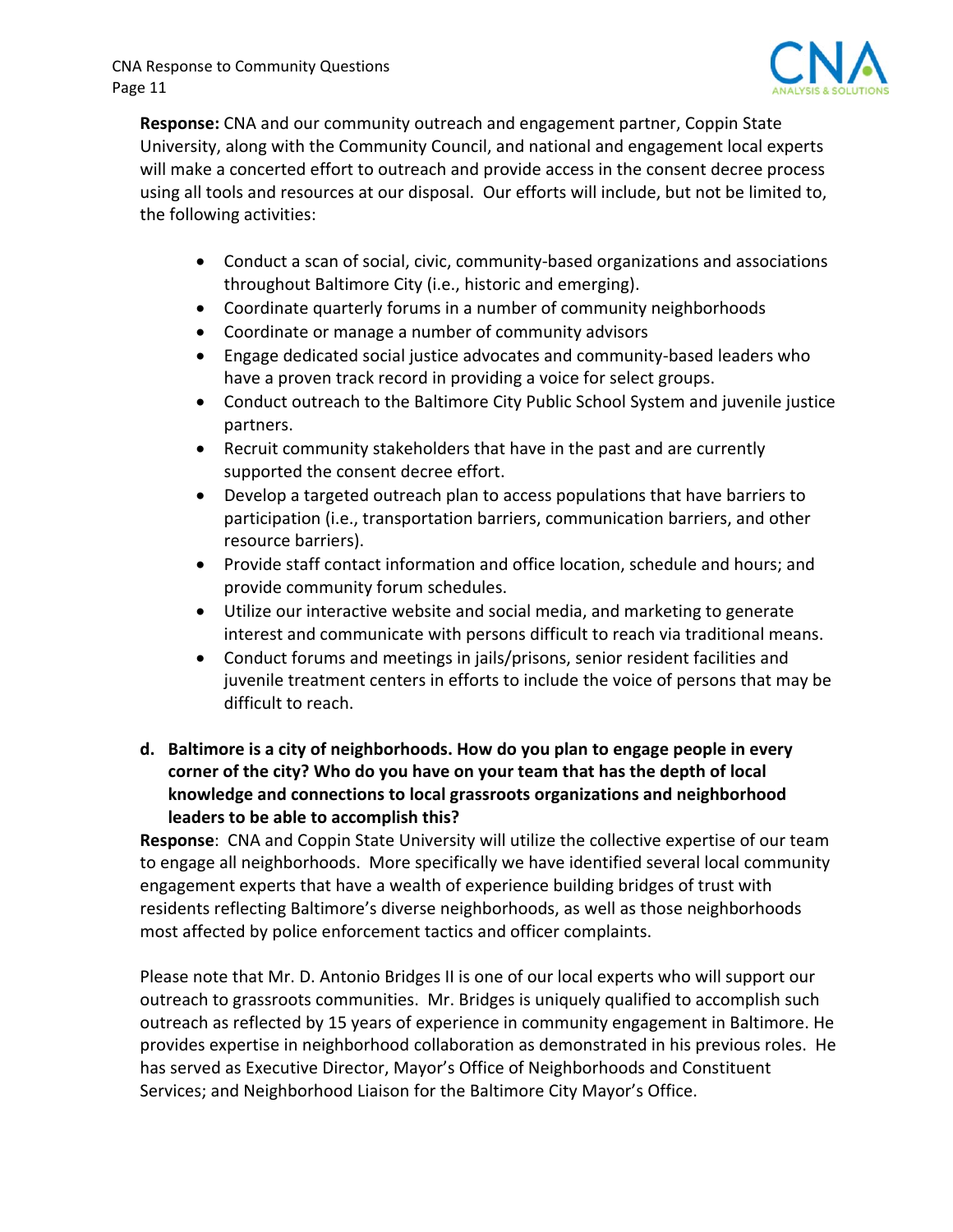

 In addition to the above, the CNA team also includes various members of the community, like Nykidra L. Robinson, the CEO and Founder of Black Girls Vote, Inc. who has over 10 years' experience leading outreach and mobilization efforts in Baltimore, and Caryn York, who has over 10 years' experience in establishing and maintaining strategic partnerships with key local stakeholders.

 CNA and the Coppin team are open to collaborating and working with additional community leaders from throughout the City of Baltimore.

 **2. Monitor Team Composition: Each monitor finalist has either designated a former law** enforcement official as the lead monitor or has a large representation of law enforcement  **officials on its team.**

a. What steps will you take to address any distrust felt by Baltimore residents who have  **been victims of police misconduct and may not want to communicate with team members because of their law enforcement backgrounds?**

**Response:** There are several components to our response to this question:

- 1. The CNA Monitoring Team comprises 24 key members (including the Monitor, Deputy Monitor, Associate Monitors, Subject Matter Experts, representatives from Coppin State University, and CNA advisors and analysts). Of these 24 Team members, 7, or 30 percent, have prior law enforcement experience (several as civilian police staff). Thus, 70 percent of the key members of the CNA Monitoring Team do not have prior law enforcement experience. In the first instance regarding this issue, our team has natural built‐in checks and balances against the possibility of bias towards policing and law enforcement.
- 2. We will transparently display and disseminate our methods, processes, and results, providing anyone with an interest in reviewing our work the opportunity to do so. Thus, there will be ample opportunities for anyone to review our work and register their thoughts or concerns.
- 3. Our research work under the Consent Decree will be reviewed by an independent Institutional Review Board (IRB), whose primary concern is the ethical conduct of research with human subjects. The name and contact information of a representative of the IRB will be published openly, and anyone may register a complaint with the IRB pertaining to how our Team conducts research.
- 4. CNA has an Ethics Officer as well. We will openly publish his name and contact information; this is another avenue for anyone to register a complaint or concern regarding how our Team conducts the monitoring project.
- 5. Those with concerns about how our Team conducts the monitoring process may register their concerns and complaints with the Deputy Monitor (Dan Giaquinto) or the Monitor (Rodney Monroe); so long as these two individuals are not a subject of the complaint or concern, they can work with members of the Monitoring Team and concerned individuals to resolve the concern or complaint. If a concern or complaint cannot be resolved in this manner, it can be referred to the City or to an arbitrator.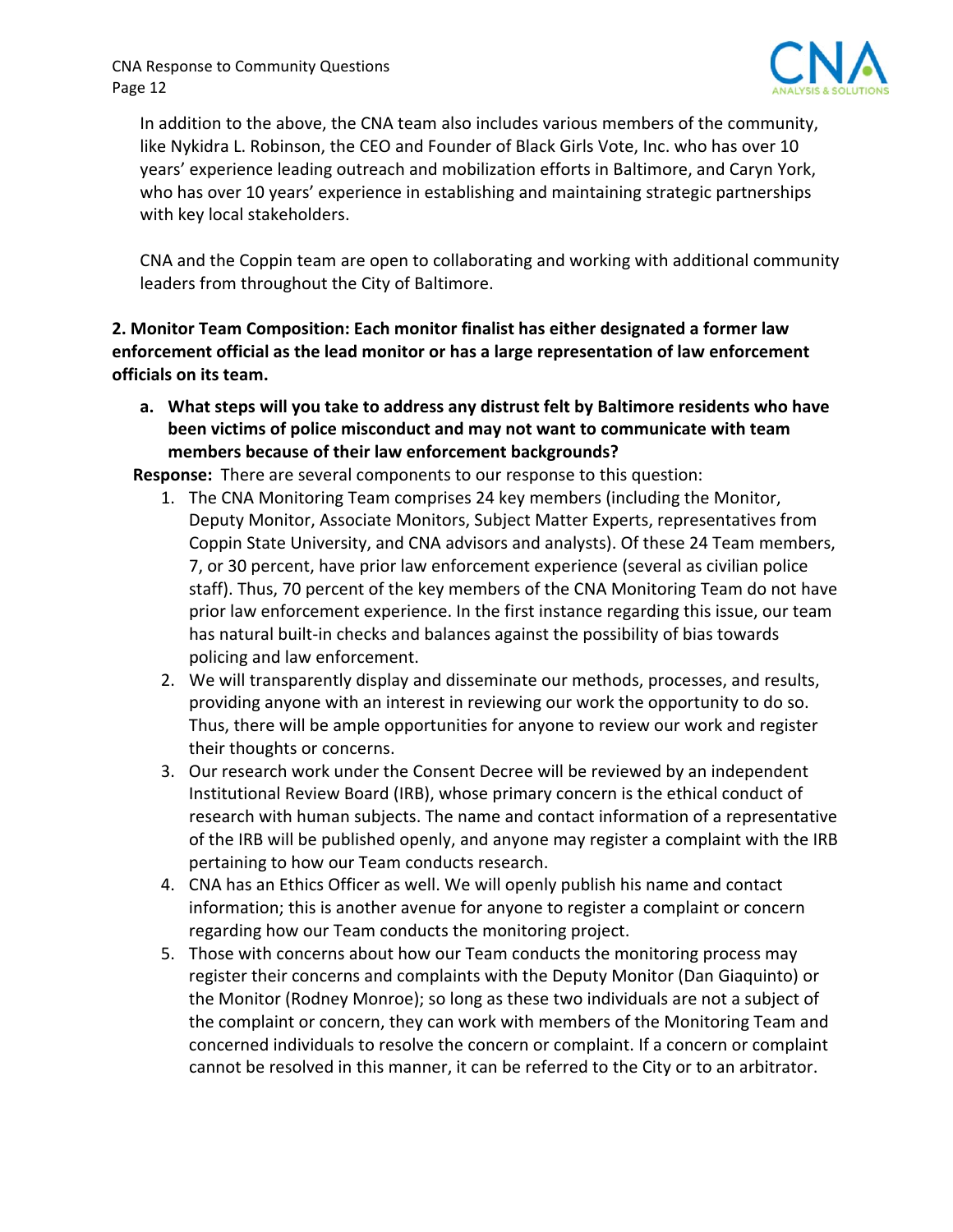

- 6. Finally, anyone who has any concern regarding how our Team conducts the monitoring process can register a complaint with the City of Baltimore (which will issue the monitoring contract to CNA) or with the other parties to the Consent Decree (the U.S. Department of Justice or the Baltimore Police Department).
- **b. To the extent that your law enforcement team members have been named as defendants in law suits or have been the subject of misconduct complaints, how will you assure the parties and Baltimore communities that these team members are qualified to assess and recommend policing reforms detailed in the consent decree?**

 **Response**: If any of our law enforcement team members have been named as defendants in law suits or have been the subject of misconduct complaints, we will provide full disclosure regarding the incident(s) and outcome(s) pertaining to a team member. In addition, the parties to the Consent Decree, and especially the City of Baltimore (as the contractor), have the right to review the records of our team members and reject or dismiss any of them for good reasons regarding past performance. Others may petition to CNA or to the Consent Decree parties regarding the background of any of our team members and should be confident that a thorough review of such matters will be made.

 The law enforcement personnel assigned to our team are well qualified and experienced professionals who have dedicated their lives and careers towards the advancement of fair and Constitutional law enforcement practices. They have been in the forefront of addressing issues relating to Constitutional policing, community engagement, procedural justice for both citizens and police officers, and advancing 21st Century Policing efforts across the country.

3. Track Record: According to the U.S. Department of Justice's (DOJ) investigative report,  **significant racial disparities exist in the Baltimore Police Department's (BPD) pedestrian** stops, vehicle stops, searches, arrests, and use of force. The report also uncovered evidence of gender bias in BPD officers' treatment of transgender individuals and their investigation of  **reports of sexual assault.**

- **a. What is your team's experience in identifying and addressing biased policing; specifically, racial, ethnic, and gender bias?**
- **b. Please share examples of law enforcement agencies that realized a reduction in incidents of biased policing after receiving assistance from members of your team. Response:** Several of our team members have worked extensively with police departments across the country addressing the issue of bias policing as it relates to racial, ethnic, and gender. James Stewart and Denise Rodriguez of CNA worked with the Las Vegas Police Department and supervised the research and analysis that identified startling patterns of racial bias associated with police shootings.

 This research and analysis led to significant changes within the department in such critical areas as providing bias‐free police training, a restructuring of how police shootings are investigated, and creating civilian oversight and review of all police shootings.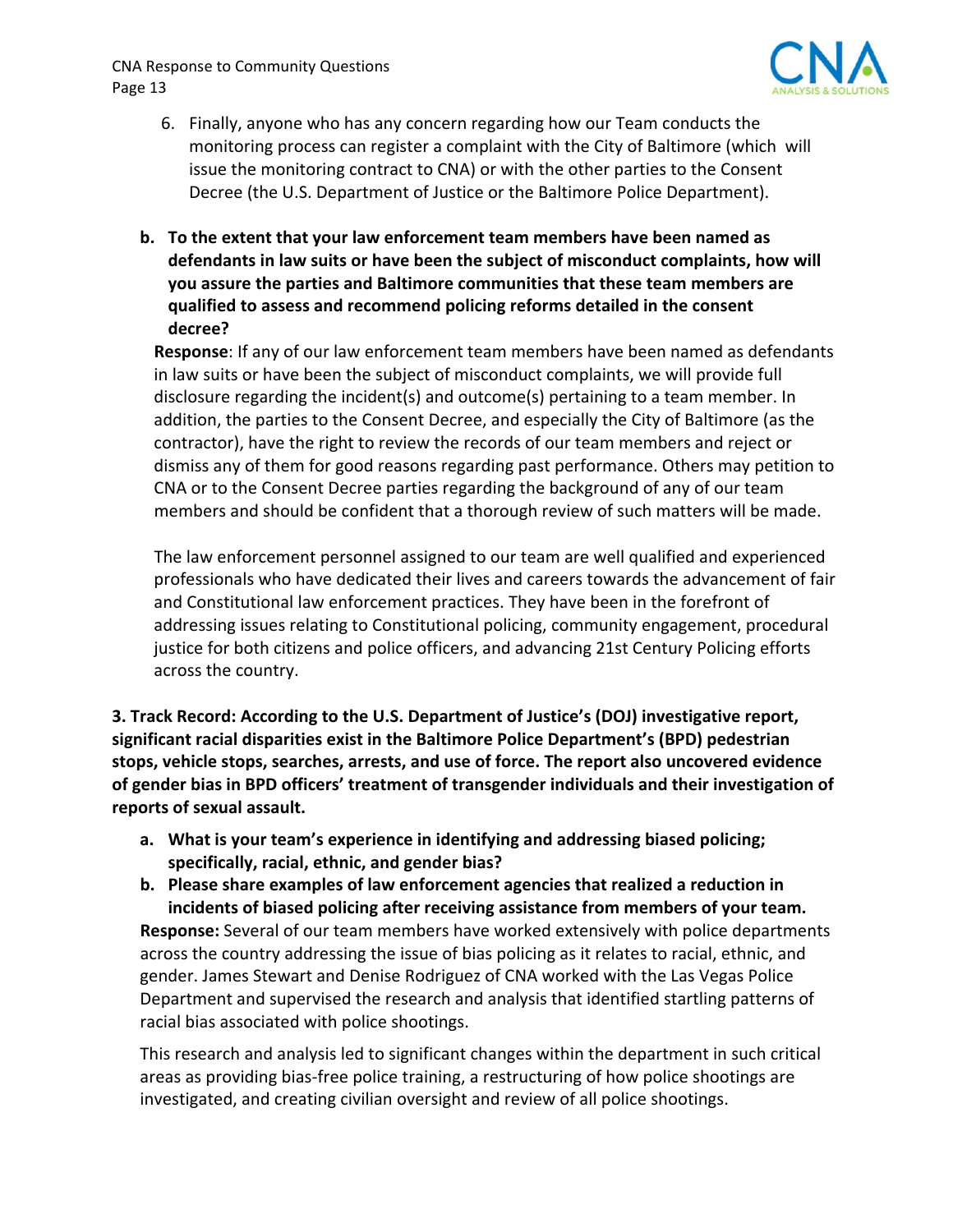

 We have identified biased policing practices in the Collaborative Reform efforts conducted in several cities and have shared our analysis with departments to develop their efforts of monitoring and instituting reform. Associate Monitor Harold Medlock instituted changes to traffic‐stop procedures/policies to address racial disparity as Chief of Police for the Fayetteville, NC Police Department. These changes not only resulted in fewer traffic stops related to non‐moving violations, but the department also saw a decrease in racial disparity in the traffic stops made after the change was instituted.

 Our proposed Deputy Monitor, Dan Giaquinto, helped address the issue of racial profiling in the New Jersey State Police Department under a similar Consent Decree. His efforts led to the revamping of how citizen complaints are investigated, developed policies associated with bias policing, instituted training related to racial profiling, adopted an Early Warning Tracking System to better capture and track incidents of alleged racial profiling, and created greater accountability from supervisors for identifying patterns and practices among officers.

 Our proposed Monitor, Rodney Monroe, has served as the Independent Monitor for the City of Meridian, MS, and the Meridian Police Department Settlement Agreement, which focused on the disproportionate number of minority students being arrested for minor infractions. The Department developed a new policy for when, how, and what types of incidents officers are allowed to respond to in schools; established an MOU with the School District, which outlines both responsibilities for ensuring the safety and treatment of students; and identified and conducted various training with all officers, focusing on de‐ escalation, child and adolescent development, and bias free policing.

 Another one of our proposed Associate Monitors, Mai Fernandez, has performed significant work in the area of sexual assaults involving women and members of the LGBTQ community. She has worked to ensure fair and impartial treatment of victims, comprehensive investigations by police, extensive training of officers and investigators, and reshaping department's policies and procedures for handling these very sensitive cases.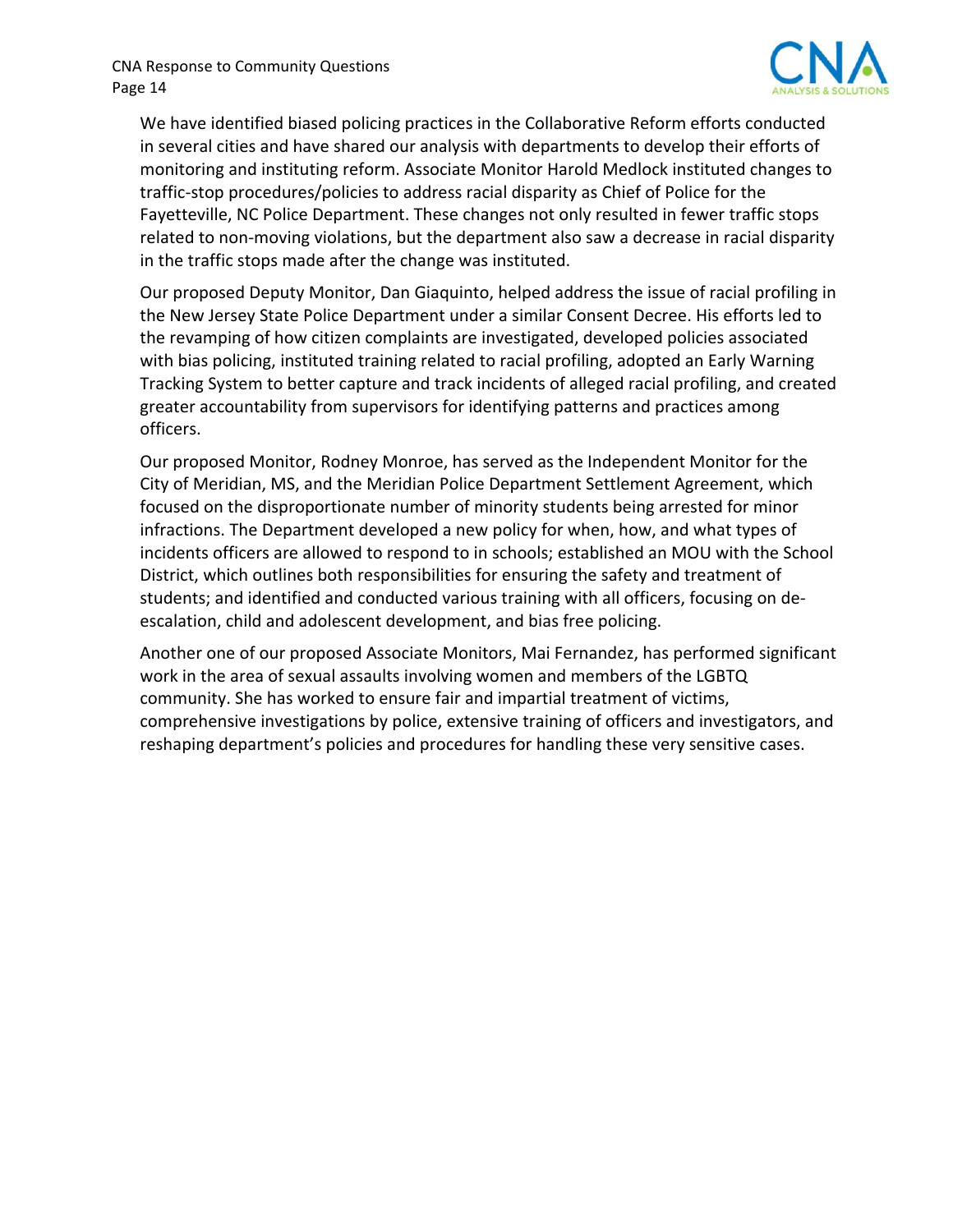

# **CNA Response to Questions: Disability Rights Maryland**

#### 1. How do each of the applicants' view their role in monitoring BPD activities as distinct from  **their role in providing technical assistance to BPD?**

 **Response**: Once the Monitoring Plan is developed (within 90 days) and approved by the federal court, there will be specific monitoring and measuring metrics for each of the substantive areas of the Consent Decree. It will be the distinct and direct responsibilities of our Monitoring Team members (Monitor, Deputy Monitor, Associate Monitors) to make observations, collect information, and measure the extent to which BPD is achieving compliance with the metrics. This is distinctly monitoring work (not technical assistance) and is solely the responsibility of these Monitoring Team members.

 In the course of conducting the monitoring work, BPD needs for technical assistance (TA) may arise. In those instances, the CNA Monitoring Team can provide TA in one of two ways:

- 1. A different team member, a Subject Matter Expert (SME), or another qualified individual who is not an official member of the CNA Team can provide the TA. In these instances there will be a clear distinction between the Monitors and TA providers.
- 2. Our Team Monitors, in the course of doing their monitoring work, may provide some informal advice or assistance to BPD or the City; or they may be specifically asked to provide TA in the substantive area for which they are responsible (for example, the Associate Monitor for Use of Force issues may be asked to provide TA regarding Use of Force investigations). In these instances, we will first determine whether someone else (not a Monitor) can provide the TA at the same high‐quality level our Monitoring Team member would, or we will allow the Monitoring Team member to provide the TA with the explicit and publicly stated understanding that, in those instances, he or she is not performing the official role of a Monitor. Thus, there may be some instances in which a member of our team with monitoring responsibilities takes on the role of a TA provider.

#### 2. What does each applicant, or their relevant subject matter expert, see as the most  **relevant experience they bring to the issue of police interactions with people with disabilities?**

 **Response:** The quality of a civilian with a disability interaction with the police unusually hinges on two factors: (1) the responding officer's understanding that a disability increases a civilian's likelihood of his or her victimization and decreases his or her ability to access justice; (2) the officer's capacity to assist the civilian in overcoming barriers to victim services and access to justice. Civilians with disabilities have some of the highest rates of victimization and, simultaneously, are the least likely group of civilians to receive the services they need from law enforcement. To improve the quality of interactions between the police and Baltimoreans with disabilities, the CNA team is ready to train the Department's officers with the best practices from around the country. Mai Fernandez, who serves on the CNA Team, is the Executive Director of the National Center for Victims of Crime that hosted the National Conference on Victims with Disabilities. The conference brought together hundreds of experts from around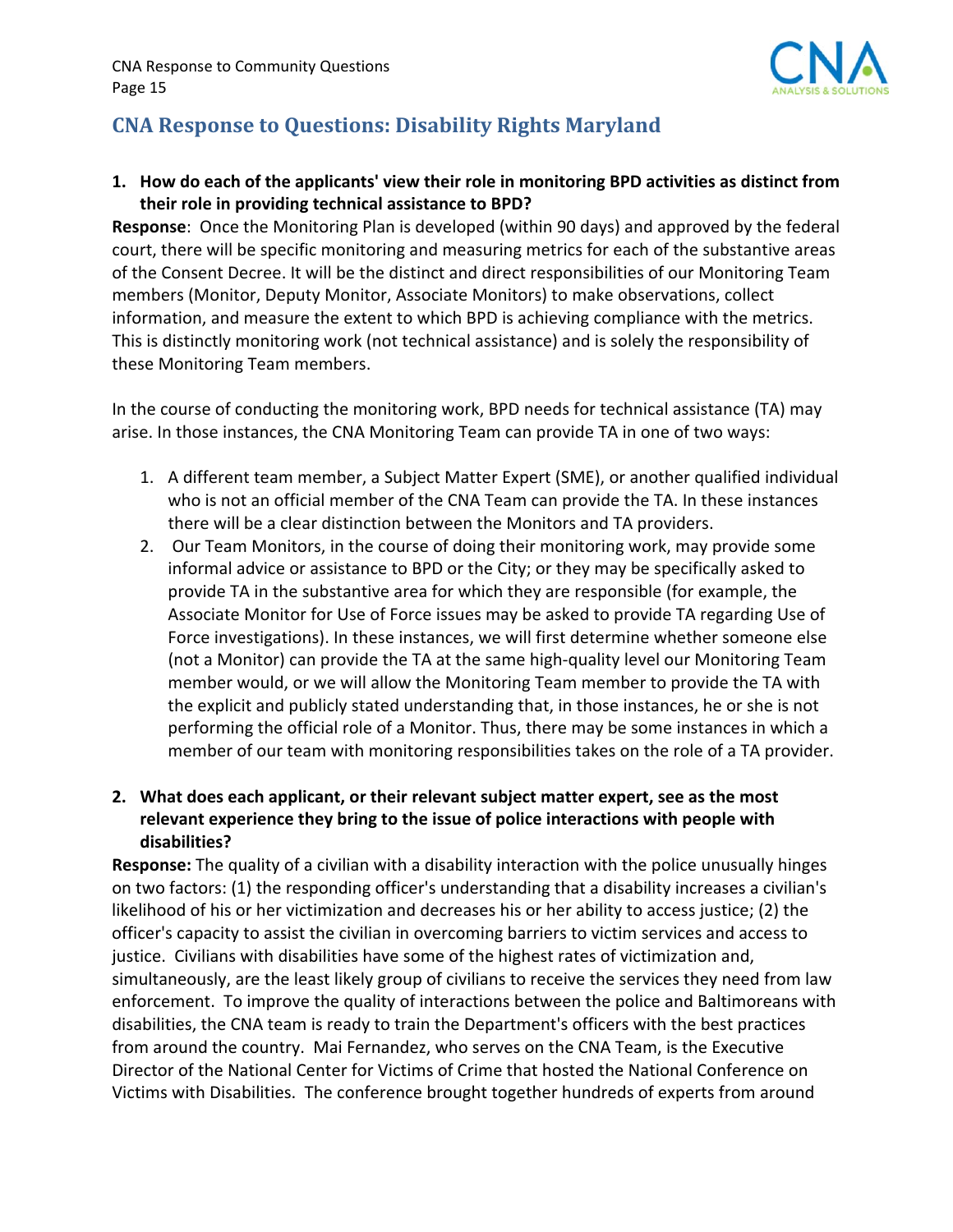

 the country to discuss and train on how to best serve victims with disabilities through the justice system. The CNA Monitoring Team will access this pool of experts and best practices to train and provide assistance to the Baltimore Police Department.

 **3. What experience does each applicant, or their relevant subject matter expert, have in creating and implementing diversion policies that reduce interaction of persons in crisis with police whenever possible?**

 **Response**: In most instances, police officers are the ones who encounter individuals in crisis. Thus, they do not necessarily divert individuals in crisis from contact with the police; rather they implement diversions so that individuals in crises get the referrals and treatment they need, as soon as possible, so that further contact with the police and the justice system is minimized.

 Several law enforcement members of the CNA Monitoring Team (e.g. Rodney Monroe, Harold Medlock, and Theron Bowman) have experience developing and implementing diversion policies in their respective jurisdictions to assist persons in crisis. Dr. James Coldren, a CNA Advisor, was a co‐developer and implementer of a program called Redeploy Illinois through which hundreds of justice‐involved youth were diverted to community‐based mental health and other programs, resulting in significant reductions in the state's juvenile prison population. In addition, members of our team (most directly, Dr. Laura Kunard) worked recently with the Department of Justice to revise and pilot the Crisis Intervention Team (CIT) training delivered to police agencies across the country.

 **4. What experience does each of the applicants, or their relevant subject matter expert, have in implementing crisis response techniques?**

 **Response:** CNA has the distinguished Dr. Laura Kunard on staff and available to our Team. Dr. Kunard is a nationally recognized expert in implementing police crisis‐response techniques. She has developed and field tested a full curriculum for training police in effective and safer ways to intervene with humans experiencing a crisis. CNA is also providing Dr. Kunard to other police departments under Consent Decrees to provide improved policies and training for crisis‐ response techniques.

#### 5. What would each applicant recommend to BPD or the City for having greater involvement  **of mental health professionals and services for people in crisis in lieu of police interactions?**

 **Response**: This is primarily a matter of funding and collaboration. In order for BPD to effectively divert individuals in crisis from police interactions, there must be a viable, well‐ published network of mental‐health and social‐service professionals and organizations in the City of Baltimore with the capacity to handle caseloads of sufficient size to realize a reduction in reliance on BPD for responding to individuals in crisis. It is widely known that a key source of the development of this problem is the de‐funding and lack of funding for adequate community‐based mental‐health services. Even if the City of Baltimore devotes significant financial resources to mental health and social services for people in crisis, CNA believes that, in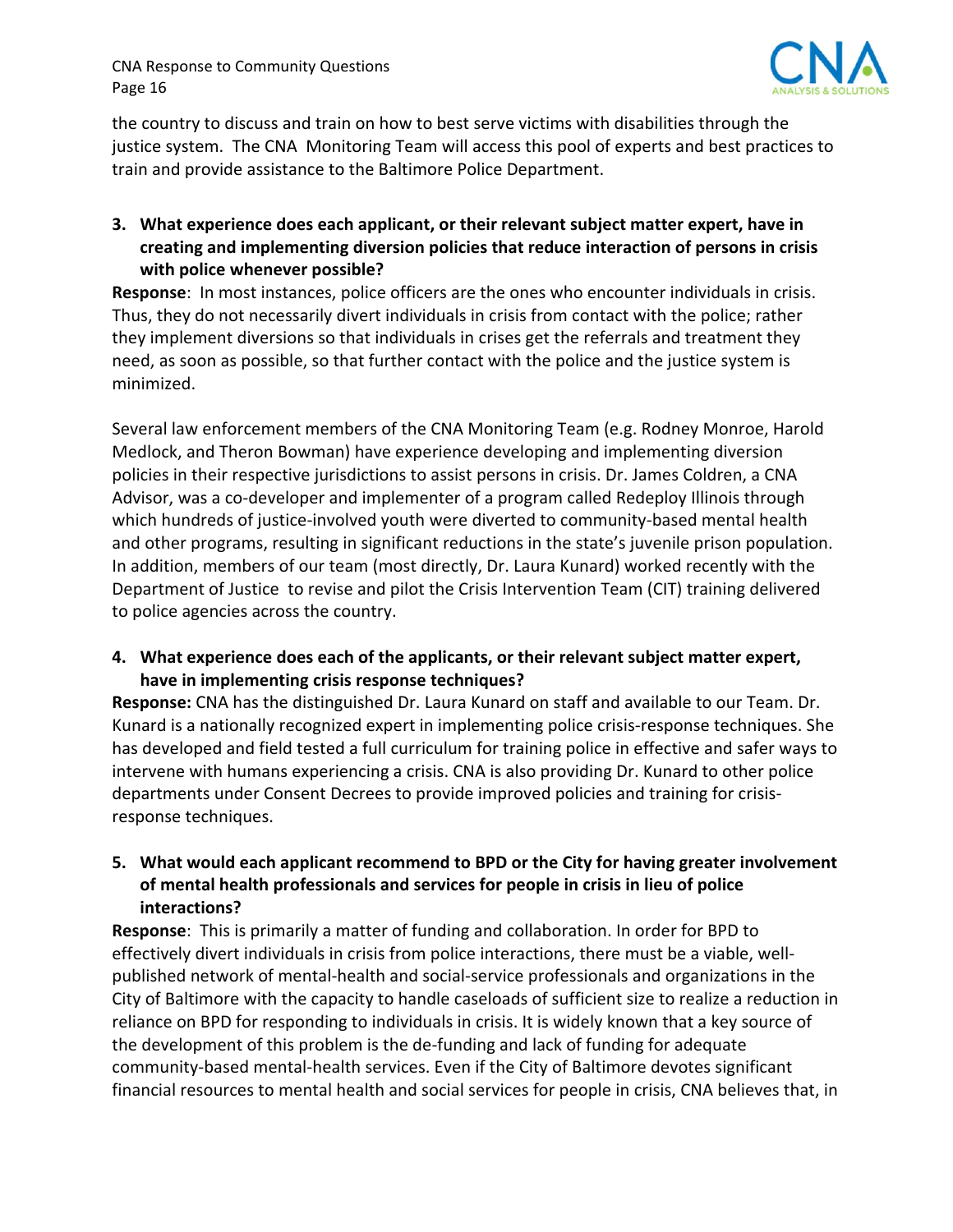

 order to enable BPD to meet its responsibilities in this area under the Consent Decree, additional mental‐health and social‐service resources will be needed. If and when such increases are realized, there will need to be a broad City‐wide collaboration among these community‐based resources and with BPD so that, when police encounter individuals in crisis, they will immediately have community‐based resources they can contact or refer individuals to so that prolonged police and justice system contact is minimized. This collaboration requires that all resources are documented, published, updated routinely, and made known and available to BPD officers. Typically this is achieved through Crisis Intervention Team (CIT) training or similar training; and the CNA Team is a national leader in this area.

#### **6. How will each applicant define successful community engagement?**

 **Response:** The CNA team recognizes that the most important element to successfully executing the monitoring of this Consent Decree and achieving the goal of transforming the Baltimore Police Department into an effective organization utilizing constitutional policing practices is effective community engagement.

 Changing the dynamic of police community relations from contentious and distrustful to cooperative and supportive is one of the primary goals of the settlement agreement and can be achieved only through effective community engagement. Key features of successful community engagement include the following:

- At the onset, and using a variety of outreach and communication platforms, inform the general public about the requirements set forth in the Consent Decree, and the roles and responsibilities of the independent monitor, the Baltimore City government, the Baltimore Police Department, the Department of Justice, and community members
- Using these same outreach and communication platforms , provide ongoing updates on monitoring findings, including progress made and impediments to progress
- Create the mechanisms or build upon existing ones to provide both formal and informal opportunities for citizen feedback on proposed policy changes, new or revised police trainings, policing strategies and tactics, policing priorities, diversification of work force including recruitment and retention, and officer safety and wellness
- Expand opportunities for much more non‐law enforcement contact between citizens and the police that serve them, emphasizing relationship building at all levels with special emphasis on youth and other those segments of the population affected most by policing
- Emphasize training that promotes constitutional policing practices and respectful treatment by police for the citizens they serve
- Educate the broader community about the challenges of police work, the stresses officers face on a daily basis, and the importance of mutual respect and cooperation in order for the Baltimore Police Department to effectively execute its mission of ensuring community safety.

 The CNA team has allocated 40 percent of the monitoring budget to community engagement, far more than any of the other finalists (based on a comparison of budgets submitted by the offerors), and understands that "buy in" and ongoing community involvement are critical to ultimately changing the police‐community relations dynamic critical to moving forward with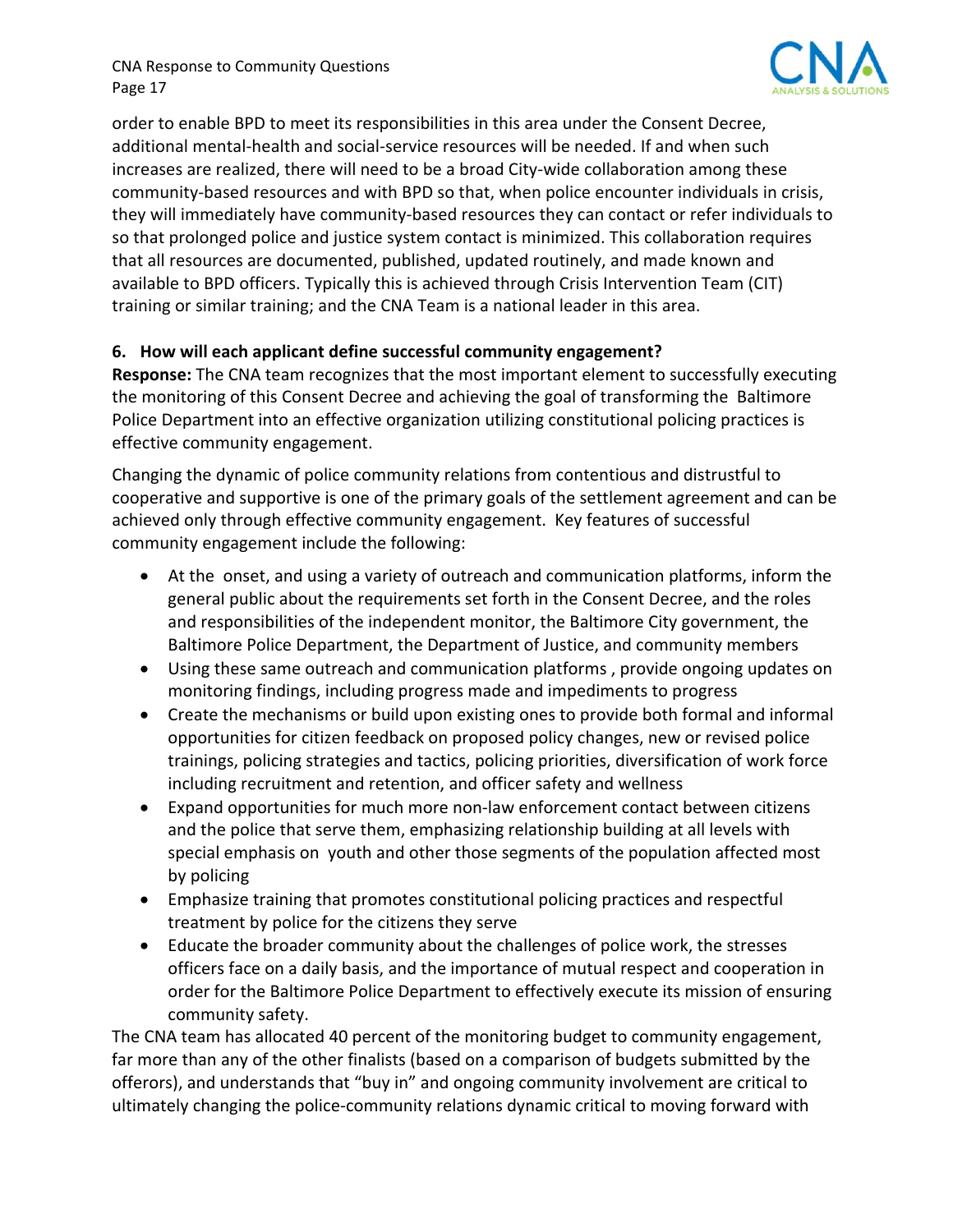

 successful reforms. The CNA team will both monitor the Baltimore Police Department to ensure full implementation of those requirements contained within the settlement agreement relating to community engagement and provide technical assistance where there are gaps to achieve even broader community engagement objectives. Because the settlement agreement may last only three years, to sustain reforms community stakeholders must step up and play a more direct role in ensuring an accountable and effective police department. It is our goal to firmly establish community oversight and input mechanisms during the monitoring period to ensure ongoing strong engagement and sustainability of reforms. In the words of Sir Robert Peele, the founder of modern policing, "the police are the community and the community are the police."

7. Please explain the criteria that will be used to select members of the community advisory  **panel or community council to provide community input to monitor positions and activities.**

 **Response**: Members of our proposed Community Council will be selected in a competitive process using the following criteria:

- Applicants must have at least three years of Baltimore residency
- Applicants must be above the age of 15 ( we will consider several youth applicants)
- Applicants must not be currently involved in lawsuits against the Baltimore Police Department
- Applicants must demonstrate some recent (past 3 years) involvement in organizing community improvement or community volunteer activity
- Applicants must have the availability to conduct the work that will be required of them (e.g., convene at least one community forum per month, conduct forum recruitment activities, disseminate information from the Monitoring Team)
- Applicants must be willing to introduce members of the Monitoring Team to other individuals and organizations in their community or neighborhood
- Adult applicants must have a resume and work history
- Applicants must be willing to work in a collaborative process with other members of the Monitoring Team, and must be willing to work within the guidelines and restrictions of the Consent Decree.
- **8. Please explain how each applicant will approach the disparity of police practices experienced by the "wealthier and largely white neighborhoods," and "largely African American communities," in obtaining community input and engagement in implementing the Consent Decree?**

 **Response**: The disparity that exists regarding police practices and treatment of residents in different Baltimore communities must be documented first. The CNA Monitoring Team will prepare this documentation in two ways:

1. An analysis of data regarding the nature and context of police stops, citations, responses to victims, and arrests across different Baltimore neighborhoods (factoring in such variables as neighborhood demographics, violence and calls for service, housing and business composition, time and location of occurrence, etc.) so that we obtain, as best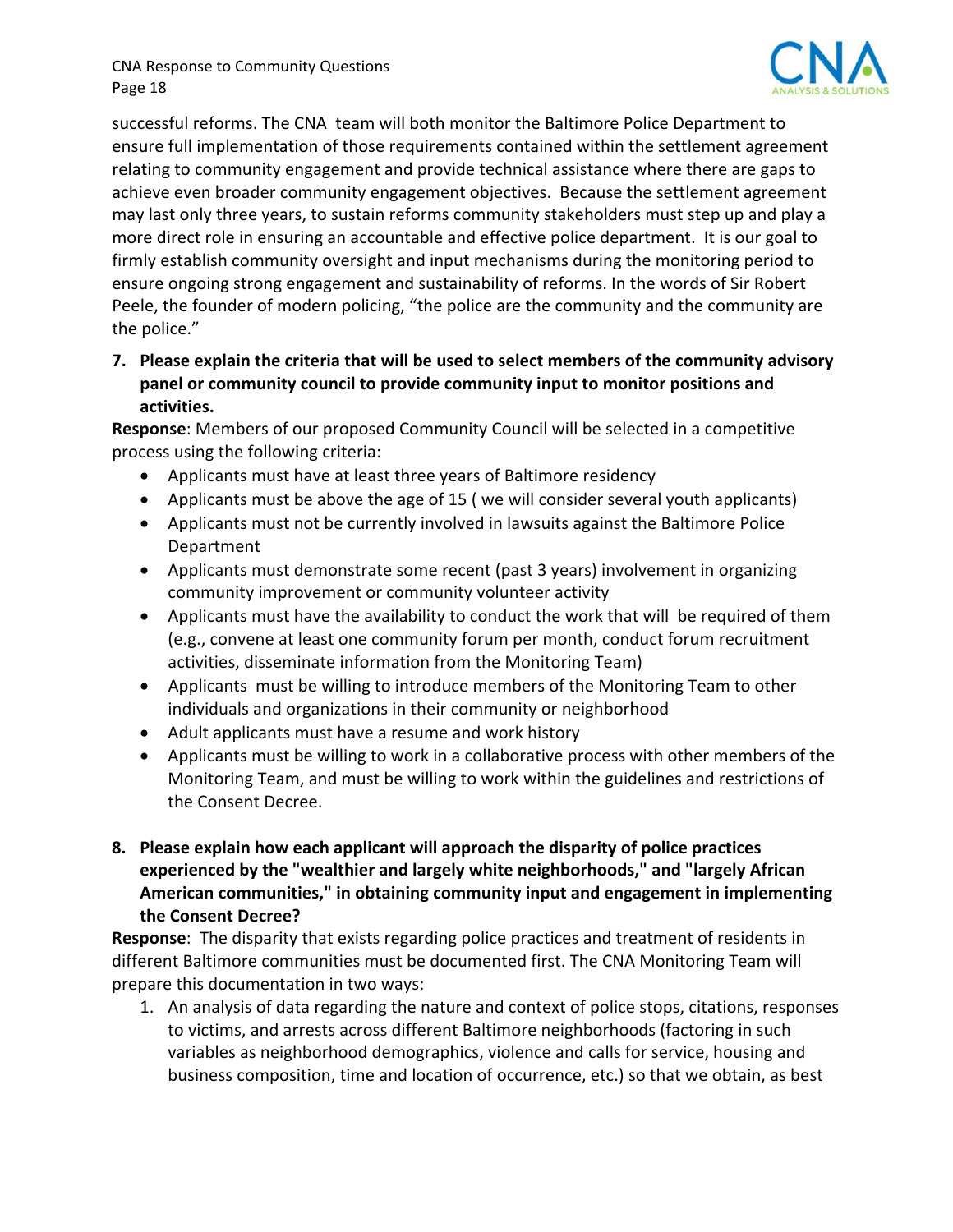

 as the available data will allow, a quantitative measure of the nature and extent of the biased policing problem

- 2. A systematic study (through surveys, community forums, focus groups, observations) of how policing is experienced in different Baltimore neighborhoods; this will provide qualitative context to the quantitative measures discussed above. Once we achieve a better understanding of the nature and extent of biased police practices in Baltimore, we will tailor our monitoring work so that it addresses issues in the neighborhoods, and among individuals, that bear the most negative consequences of this disparate police activity.
- **9. Each applicant discusses dispute resolution methods for differing opinions and recommendations on the monitor teams, to what extent will community input be sought in addressing disputes of opinion or recommendations within monitor teams?**

 **Response**: Because the CNA team comprises no less than 13 Baltimore residents (including representatives from Coppin State University, some of whom live in Baltimore or are former Baltimore residents, our community subject matter experts, and our Community Council), community input regarding differences of opinion within the Monitoring Team will be a routine occurrence and a natural order of business.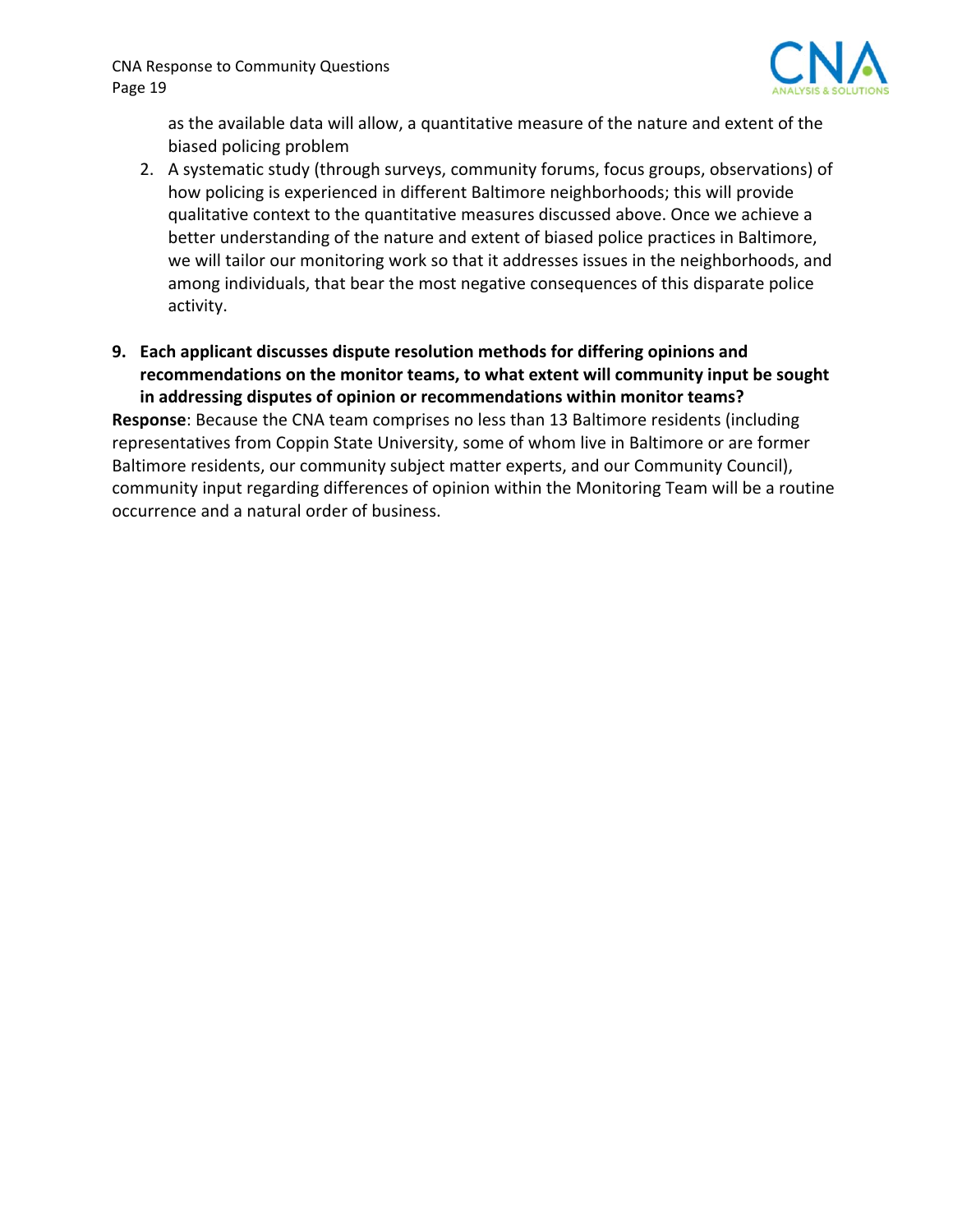

# **CNA Response to Questions: NAACP Legal Defense Fund**

- **1. According to the U.S. Department of Justice's (DOJ) investigative report, significant racial disparities exist in the Baltimore Police Department's (BPD) pedestrian stops, vehicle stops, searches, arrests, and use of force.1 The report also uncovered evidence of gender bias in BPD officers' treatment of transgender individuals and their investigation of reports of sexual assault.**
	- **a. What is your team's experience in identifying and addressing biased policing; specifically, racial, ethnic, and gender bias?**
	- **b. Please share examples of law enforcement agencies that realized a reduction in incidents of biased policing after receiving assistance from members of your team.**

 **Response:** Several of our team members have worked extensively with police departments across the country addressing the issue of biased policing as it relates to race, ethnicity, sexual orientation, and gender. CNA Advisors James Stewart and Denise Rodriguez, while working with the Las Vegas Police Department supervised research and analysis that identified startling patterns of racial bias associated with police shootings.

 This research and analysis led to significant changes within the department in critical areas such as providing bias‐free police training, a restructuring of how police shootings are investigated, and creating civilian oversight and review of all police shootings.

 We have identified biased policing practices in the Collaborative Reform efforts conducted in several cities and have shared our analysis with departments to develop their efforts of monitoring and instituting reform. Associate Monitor Harold Medlock instituted changes to his traffic‐stop procedures/policies to address racial disparity Chief of Police for the Fayetteville, NC Police Department. These changes not only resulted in fewer traffic stops related to non‐moving violations, but the department also saw a decrease in racial disparity in the traffic stops made after the change was instituted.

 Our proposed Deputy Monitor, Dan Giaquinto, helped address the issue of racial profiling in the New Jersey State Police Department, under a similar consent decree. His efforts led to the revamping of how citizen complaints are investigated, developed policies associated with bias policing, instituted training related to racial profiling, adopted an Early Warning Tracking System to better capture and track incidents of alleged racial profiling, and created greater accountability from supervisors for identifying patterns and practices among officers.

 Our proposed Monitor, Rodney Monroe, has served as the Independent Monitor for the City of Meridian, MS, and the Meridian Police Department Settlement Agreement, which focused on the disproportionate number of minority students being arrested for minor infractions. The Department developed a new policy for when, how, and what types of incidents officers are allowed to respond to in schools; established an MOU with the School District, which outlines responsibilities for ensuring the safety and treatment of students; and identified and conducted various training with all officers focusing on de‐escalation, child and adolescent development, and bias free policing.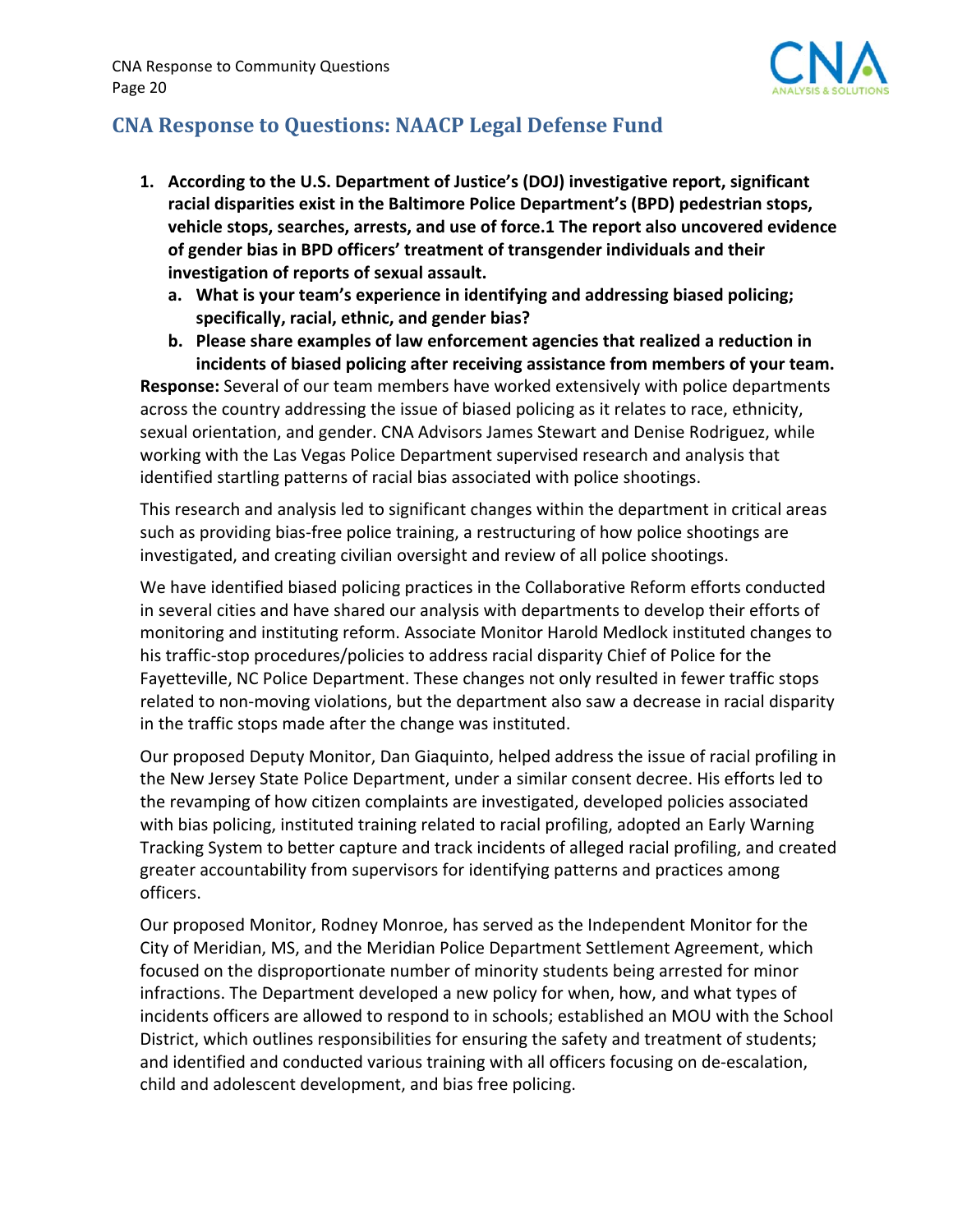

 Another one of our proposed Associate Monitors, Mai Fernandez, has performed significant work in the area of sexual assaults involving women and members of the LGBTQ community. She has worked to ensure fair and impartial treatment of victims, comprehensive investigations by police, extensive training of officers and investigators, and reshaping department's policies and procedures for handling these very sensitive cases.

- **2. The consent decree includes provisions that require the BPD to engage in policing practices that protect an individual's right to free speech, assembly, and to be free from unreasonable searches and seizures and the excessive use of force.**
	- **a. What is your team's experience in identifying and addressing unconstitutional policing practices?**

 **Response:** A number of our team members have monitored DOJ consent decrees or private settlement agreements and represent many years of experience in monitorships. Rodney Monroe, proposed monitor, is currently the monitor for the settlement agreement for the City of Meridian, Mississippi. Our Deputy Monitor, Dan Giaquinto, served as the Director of State Police Affairs in the New Jersey Attorney General's Office and was the liaison to the Department of Justice and the Independent Monitoring Team; he was responsible for the compliance of the New Jersey State Police with the Consent Decree to address racial profiling and unconstitutional policing. He currently serves as the Deputy Monitor of the Independent Monitoring Team for the Settlement Agreement between Albuquerque, New Mexico, and the Department of Justice to address unconstitutional policing issues with the Albuquerque Police Department (APD).

 Associate Monitor Theron Bowman served as a member of the New Orleans Police Department monitoring team and as a collaborative reform consultant for Milwaukee, Wisconsin.

 Associate Monitor Stephen Rickman serves as an associate monitor with Public Management Resources as part of the independent monitoring team overseeing a Settlement Agreement between DOJ, the U.S. Attorney of New Mexico, and APD. Ellen Scrivner, Associate Monitor, has also served on monitoring teams in Cleveland, Ohio, and Seattle, Washington, that engaged in helping large police departments achieve compliance with their consent decrees.

 Dr. James Coldren, proposed research advisor for this initiative, served for five years as the federal court‐appointed monitor for the Duran v. Elrod Consent Decree at the Cook County Department of Corrections, collecting and analyzing data for 11 major issues and reporting  to and arguing in federal court on the Department's compliance progress on those issues.

 **b. Please share examples of law enforcement agencies that realized a reduction in incidents of unconstitutional policing after receiving assistance from members of your team.**

 **Response:** The New Jersey Consent Decree was terminated successfully; the Independent Monitor Reports may be found on the website of the New Jersey State Police. Also, the progress of the APD in complying with the Settlement Agreement may be found in the  Independent Monitor Reports listed on the APD website.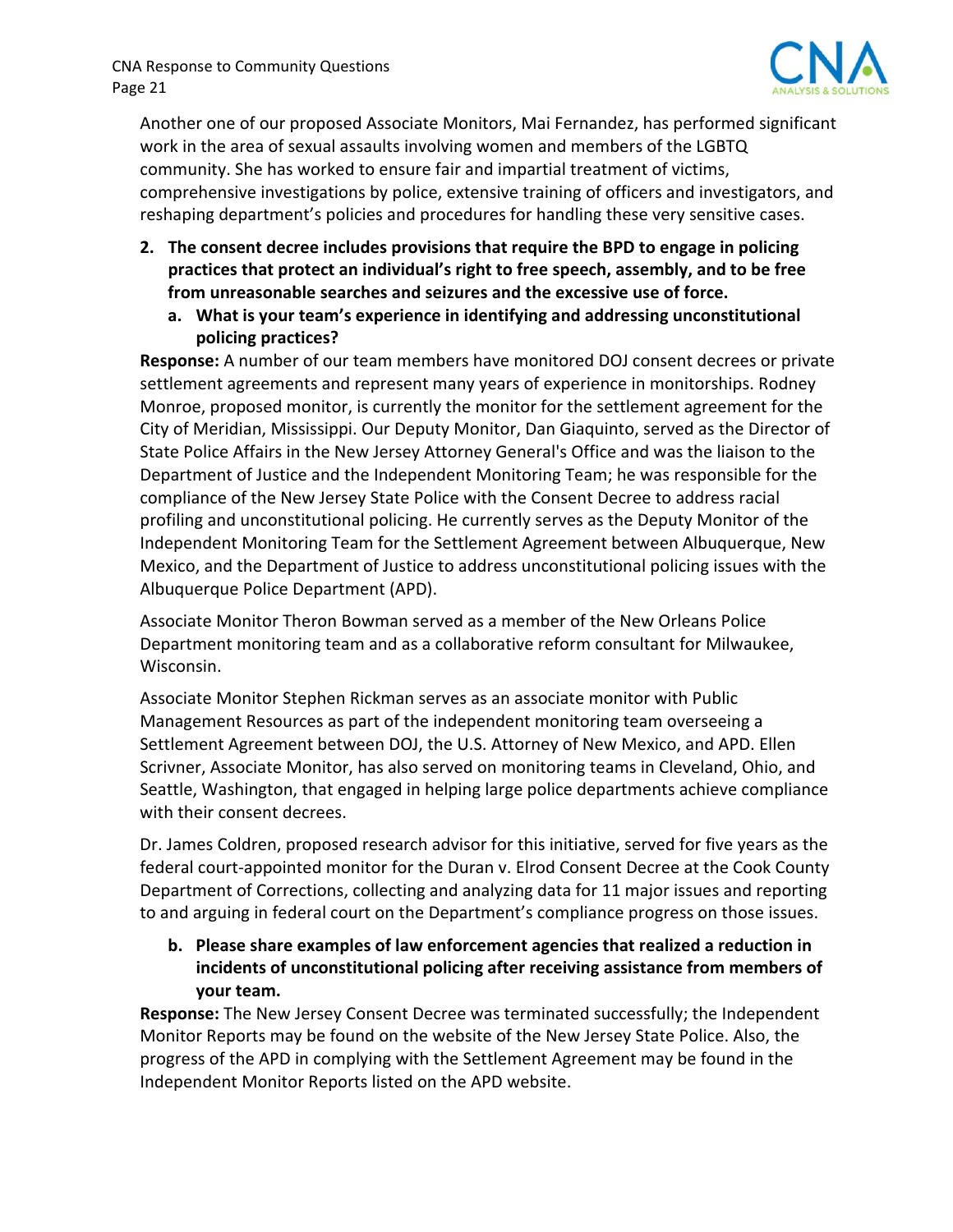

 The Las Vegas, Spokane, Philadelphia, and Fayetteville, NC, police departments each experienced reductions in use of force and police shooting incidents as a result of their engagements with CNA under the Collaborative Reform Initiative.

 **3. The Baltimore consent decree requires the BPD to assess and improve its relationship** with the Baltimore School Police Force, which has a contract with the BPD to serve as  **auxiliary police.**

 **a. What is your team's opinion about the appropriate role of school police officers? Response:** CNA has conducted studies working with school police regarding student and officer safety. The appropriate role of the school police is to preserve the peace and help maintain a safe environment for children in learning environments. The school police have to develop careful de‐escalation capabilities to assure that students can be restored to classrooms as soon as possible and to use the school, professional counselling staffs, and parents to help children rather than the criminal justice system, which should be used only as the last resort.

b. Should all police officers who patrol city streets under contract with the BPD be  **held to the same training, disciplinary, and data collection standards? If not, why not.**

 **Response:** All police officers are legally authorized to maintain the peace, protect life, and ensure public safety. They have been issued equipment for the protection of life, and, accordingly, they all need to have the same levels of training in safe use, de‐escalation, and restraint. School police officers may need to have additional training in cultural awareness and child psychology. But the Consent Decree has to be followed, and CNA will make assessments regarding school police and the Baltimore police as authorized by the court.

- **4. As indicated in your Request for Application submissions, several of your team members have multiple, ongoing professional commitments. The 227‐page consent decree details sixteen areas of reforms to BPD policies and practices.**
	- **a. If you are selected as the independent monitor, would you commit team members who will serve full‐time over the course of the monitoring term?**

 **Response:** Our current plans and budget do not include any Monitoring Team member who is devoted full‐time over the course of the monitoring term. We expect that several of our senior Team members will spend close to 100 percent of their time on the project during the first year, and we will reconsider our staffing levels and allocation once the monitoring work gets under way. If it becomes clear that full‐time presence is required, we will make the necessary adjustments.

b. Have you identified these team members? If so, who are they and what will be **their responsibilities?**

 **Response**: Not applicable at this time. Likely Team positions that may require full‐time dedication include: Monitor (Monroe), TA Coordinator (Rodriguez), Research Advisor/Team Coordinator (Coldren).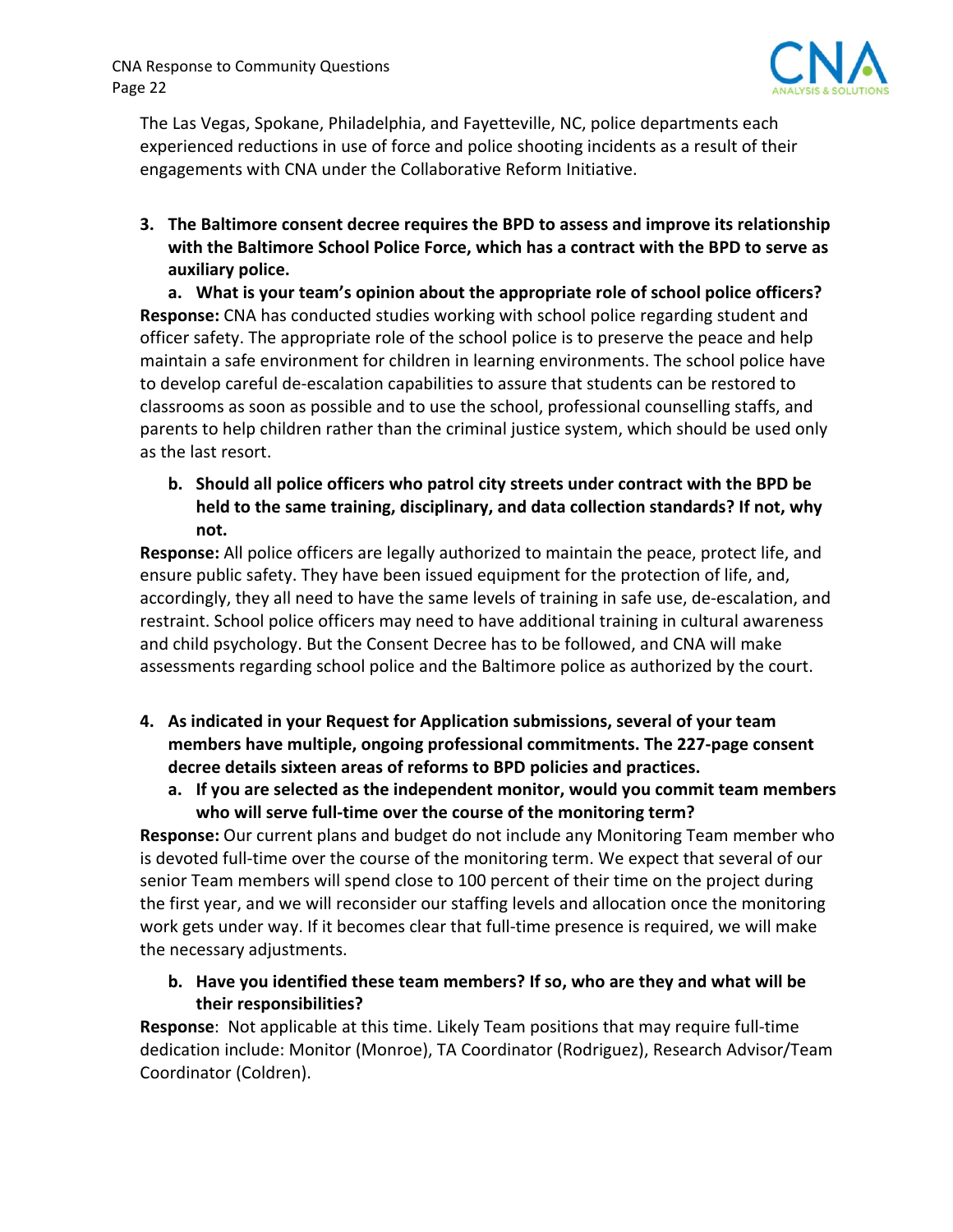

- 5. Each monitor finalist has either designated a former law enforcement official as the lead monitor or has a large representation of law enforcement officials on its team.
	- **a. What steps will you take to address any distrust felt by Baltimore residents who have been victims of police misconduct and may not want to communicate with team members because of their law enforcement backgrounds?**

 **Response:** Thirty percent of our team consists of members who were prior law enforcement and 70 percent who were not law enforcement officials. It is a diverse group made up of subject matter experts that touch on all aspects of the Consent Decree, including academicians and community representatives. Forty percent of our proposed budget is dedicated to community engagement. Regarding members who were prior law enforcement, it is necessary and useful to have such experience on a monitoring team. Experienced law enforcement members, with proven track records demonstrating an adherence to the principle of constitutional policing, are crucial in monitoring police conduct; they can readily separate good policing from bad policing. The members of our team who are prior law enforcement officials had successful law enforcement careers and have demonstrated credentials that show a commitment to constitutional policing and community engagement.

 **b. To the extent that your law enforcement team members have been named as defendants in law suits or have been the subject of misconduct complaints, how will you assure the parties and Baltimore communities that these team members are qualified to assess and recommend policing reforms detailed in the consent decree?**

 **Response:** Complaints and lawsuits against members of law enforcement are part of a system of checks and balances—a factor that addresses police misconduct and encourages constitutional policing. Members of our team, both former law enforcement and those without former law enforcement experience, understand this concept. All members of the CNA Team have clean disciplinary records.

- 6. According to the consent decree, "the Monitor will designate a member of the team  **as a community liaison, who will serve as a point of contact to community members**
	- **a. How will your community liaison(s) interact regularly with Baltimore residents and the monitor team?**

 **Response:** Dr. Johnny Rice II, Assistant Professor of Criminal Justice at Coppin State University, will serve as the designated community liaison and point of contact for community members. In this role Dr. Rice will oversee the development of the Community Council (comprising a diverse network of community‐based organizations and resident representatives) and work with national CNA community engagement subject matter experts and local Baltimore community‐based experts in efforts to effectively engage residents and other key stakeholders. It is important to note that support staff will be hired to complement the aforementioned community engagement activities and efforts. Dr. Rice will actively engage with Baltimore residents using a variety of formal and informal strategies to meet residents where they are in the community. Dr. Rice will not work in isolation, but rather employ the Community Council, national and local community experts,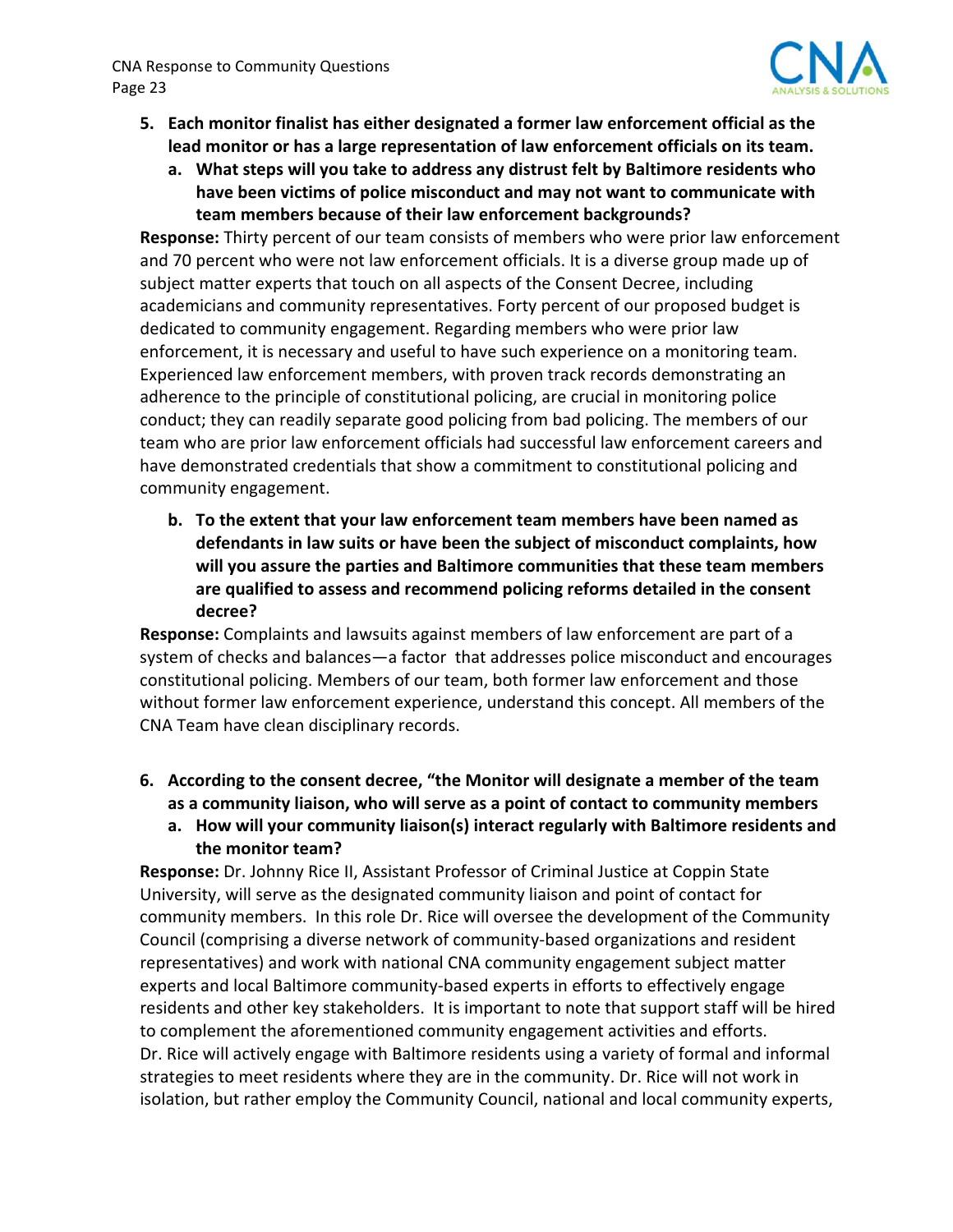

 and most importantly Baltimore residents (i.e., paid and volunteer) to build trust amongst residents. Participation in cultural, social and civic events of value to the community will figure prominently in community liaisons outreach. More specifically we have designed a number of different procedures through which we will interact regularly with Baltimore residents:

- Research and surveys
- Monthly community forums (including youth forums) in the communities most impacted by BPD's enforcement activities
- Informal meetings and 'walk and talks' with our leadership team
- A Baltimore office with regular office hours
- A website with opportunities for web-based interaction
- Youth outreach to schools, athletic organizations, and other youth organizations
- Virtual and telephonic interaction opportunities geared toward non-traditional groups and non‐traditional days/times
	- b. How will your team select an individual or entity to design, distribute, and analyze  **the community survey required by the consent decree?**

 **Response:** Research activities including community input and feedback will be captured in the required annual surveys of Baltimore residents, surveys of BPD officers, interviews with jail detainees, and other observations and interactions in Baltimore communities.

 Dr. James Coldren will serve as the team's Research Advisor. Dr. Coldren will advise and work with Subject Matter Expert on the monitoring team's overall research and outcome assessment methodology, including data collection and analysis of a wide variety of data sources, including data collected and maintained by BPD, the Community Survey, and public source material. He, with the help of analyst staff, will be the primary organizer of all data for the team.

 Dr. Michael Berlin will serve as the Monitoring Team's Coppin State University research liaison for the monitoring project Dr. Berlin will work with Coppin Subject Matter Experts including: Dr. Jacqueline Rhoden‐Trader ‐ Criminology, Research Expert; Dean Beverly O'Bryant – Administration, Project Management, Counselling, Behavioral Health; Dr. James Stewart – Statistician, Assessment; Dr. Claudia Nelson – Political Science, Race, Class and Gender; and Dr. Johnny Rice – Community Engagement, Juvenile Justice, Youth and Families.

 The Coppin team will work with Dr. James Coldren and develop the research protocols: surveys, observations and interviews to meet the annual research requirement. All instruments and sample selection will be updated as necessary based upon changing needs and conditions.

 The Coppin team will identify representative samples of City residents, police personnel, and custodial arrestees so that the survey is designed to capture a representative sample of Baltimore residents including members of each Demographic Category. Surveys will be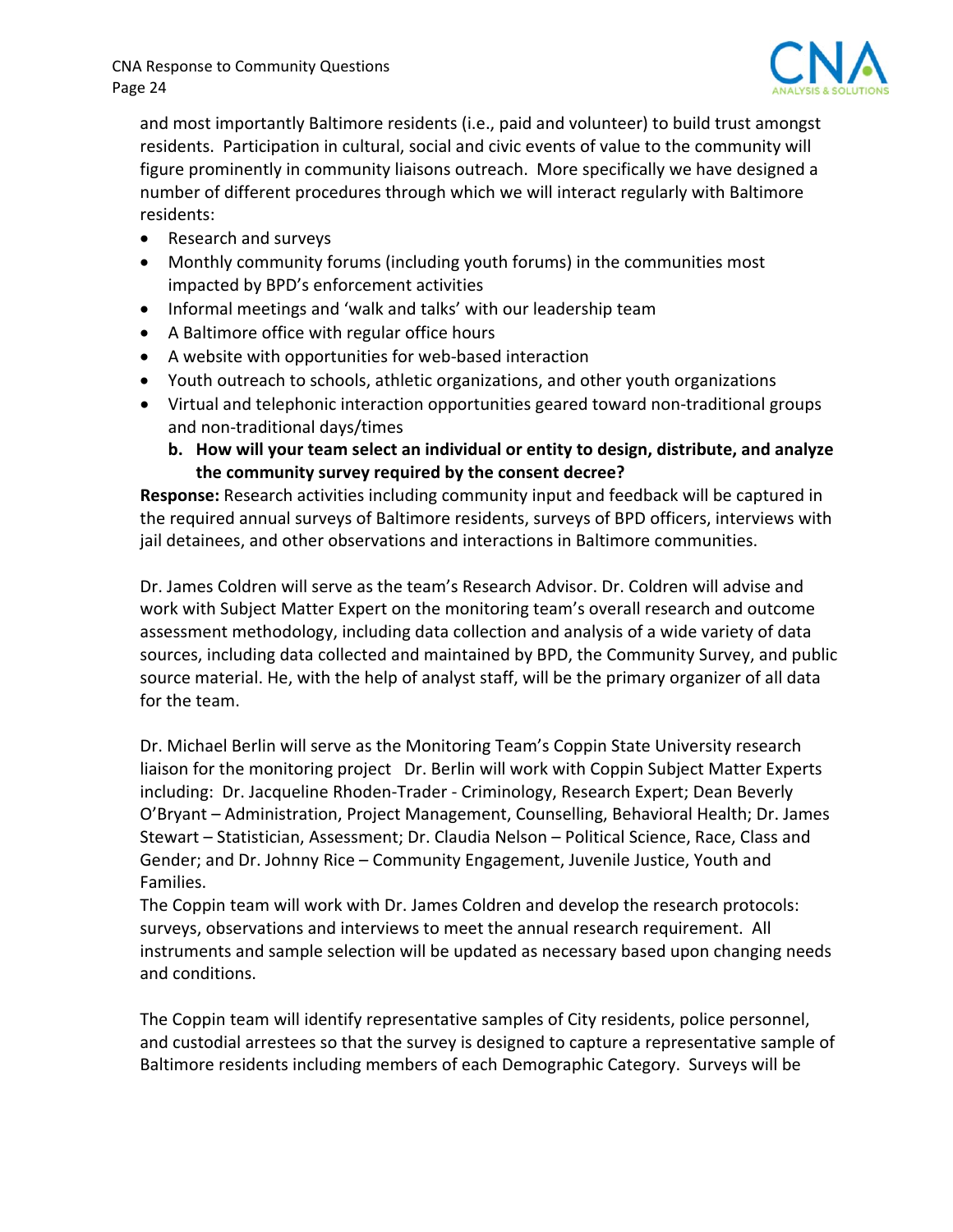

 conducted by telephone (land line and cell phone), on‐line and when necessary, face to face.

 Information obtained through interviews, observations, open‐ended survey questions, and ride alongs will be analyzed through qualitative analysis techniques such as grounded theory development (an iterative process of reviewing and summarizing qualitative information and developing themes and categories from this analytical activity) and computer software programs that search for common words or phrases in text materials.

 The Coppin State University team expects to hire Coppin students and community members to participate in development, delivery, data entry and analysis of survey and other results. Students and community members will be trained and supervised by Coppin faculty team members. Instruments will be piloted with community members and adjusted accordingly. Coppin faculty are open to collaborating with faculty from other local universities.

 In addition to research activities, Coppin team members will participate in community engagement activities, including, but not limited to, community forums.

 **c. If necessary, would you be willing to expand the number of community liaisons for your team through a transparent selection process?**

 **Response**: Yes. Our team values the addition of community liaisons committed to engaging Baltimore residents in a manner that promotes transparency and engenders trust. Currently, three Baltimore community organizers have agreed to work on our team: Nykidra Robinson of Black Girls Vote, Tony Bridges II of the Park Heights Renaissance, and Caryn York of the Job Opportunities Task Force, each with in‐depth knowledge of Baltimore community needs, leaders, and organizations. We will recruit 6 to 8 other knowledgeable Baltimore residents and organizers as members of our Community Council. Members of our proposed Community Council will be selected in a transparent and competitive process using the following criteria:

- Applicants must have at least three years of Baltimore residency
- Applicants must be above the age of 15 ( we will consider several youth applicants)
- Applicants must not be currently involved in lawsuits against the Baltimore Police Department
- Applicants must demonstrate some recent (past 3 years) involvement in organizing community improvement or community volunteer activity
- Applicants must have the availability to conduct the work that will be required of them (e.g., convene at least one community forum per month, conduct forum recruitment activities, disseminate information from the Monitoring Team)
- Applicants must be willing to introduce members of the Monitoring Team to other individuals and organizations in their community or neighborhood
- Adult applicants must have a resume and work history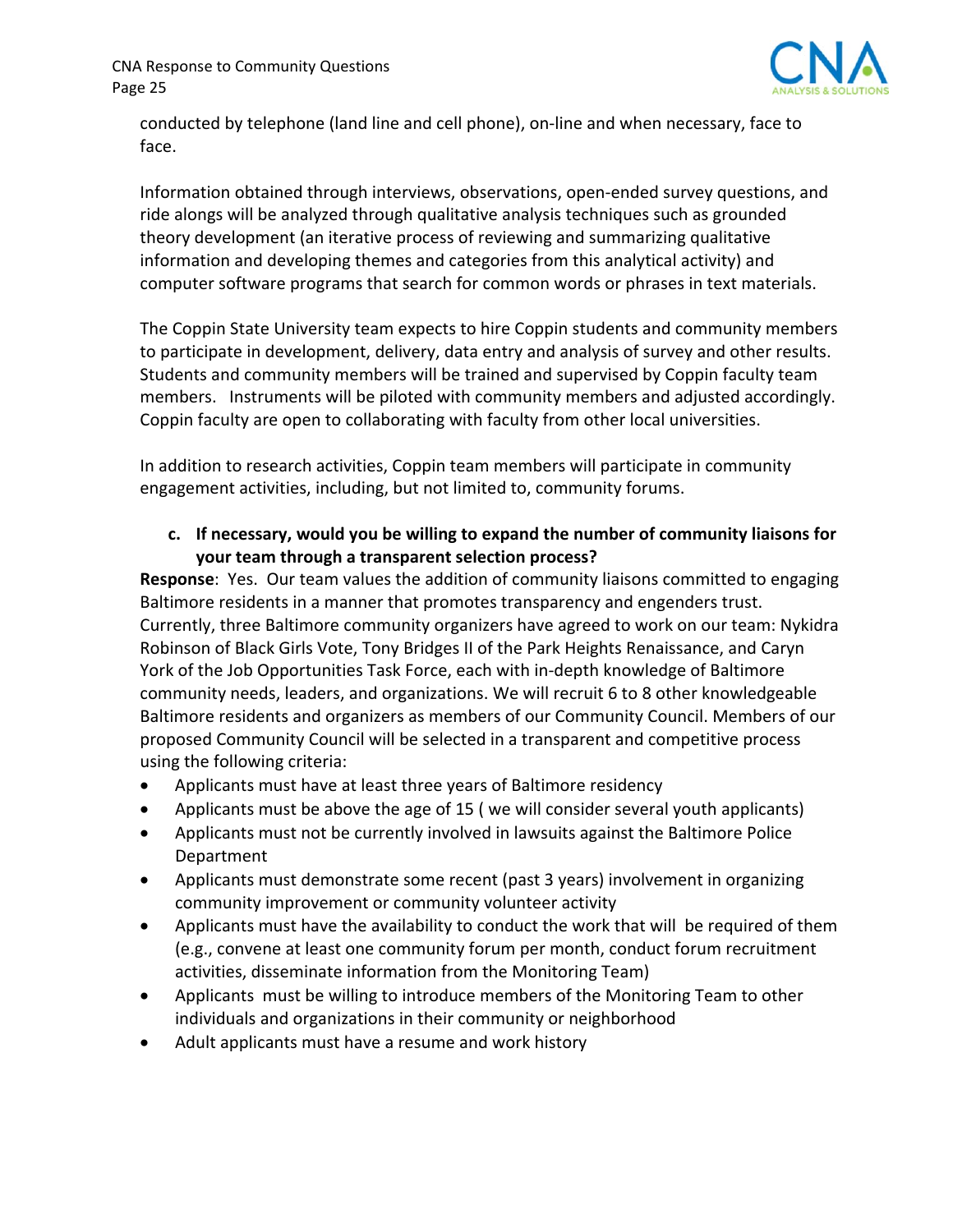

 Applicants must be willing to work in a collaborative process with other members of the Monitoring Team, and must be willing to work within the guidelines and restrictions of the Consent Decree.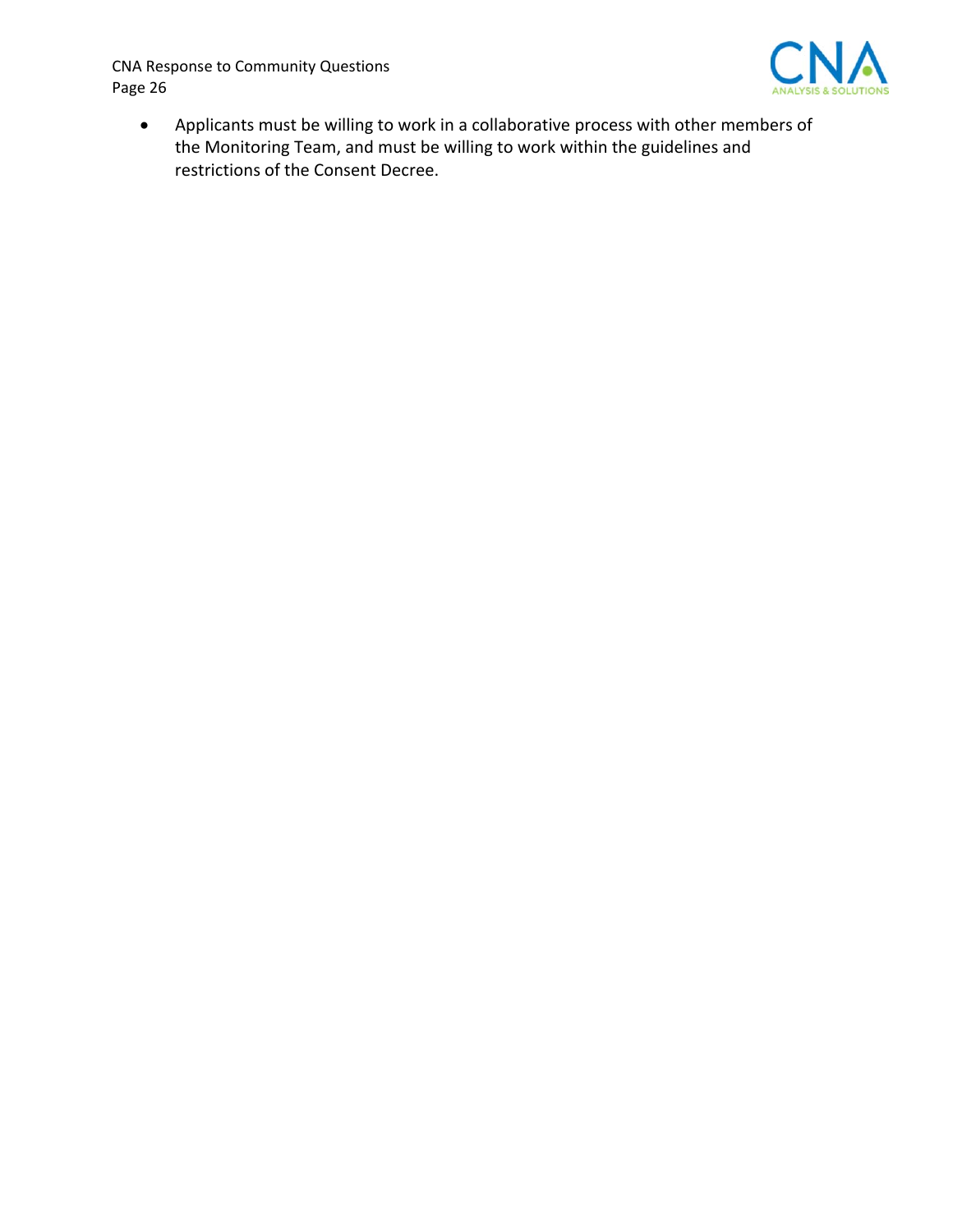

# **CNA Response to Questions: Immigration Outreach Service Center**

Question: Recognizing that Baltimore City is home to 50,000 immigrants and that the largest  **proportion of immigrants are Latinx, followed by Asian immigrants, then African, then** European, I would like the candidates to consider the need for a micro-community plan to  **foster improved relations between the immigrant population of Baltimore City and the Baltimore City Police Department.**

This is a complex question that requires the team consider the diversity of the immigrant population and how the police department might need some of the following tools in order  **to best serve this population. Some of these tools might include:**

- Diversity training for all officers in order to recognize, not just the diversity of race,  **color, and ethnicity, but also to recognize and respect the diversity of language skills, education, and experience with which our immigrants arrive.**
- Sensitivity to the search for refuge and safety that is often the driving force that brings  **immigrants to our country.**
- **Recognition of the fear of police and armed forces (those in uniform, those carrying weapons, and those with power to jail and detain them) inherent in the country of origin of many immigrants.**
- Recognition of the complicity of our country in the forces that drive some people to  **seek refuge here in the United States.**

 **Given the complexity of addressing the needs of immigrants:**

- **What would a micro‐community plan for immigrants look like?**
- **How would it be implemented?**
- **How will you (as a candidate for independent monitor) ensure that established immigrant voices (those who have struggled with the immigration process, been successful, and have a wealth of experience) be included in the development and implementation of the plan?"**
- **How will you guarantee that immigrant voices that may be undocumented might be included in the conversation and plan?**

 **Response:** The Consent Decree contains the following language, under Section III. *Community Policing and Engagement*:

 "19. The City and BPD will, within their respective spheres, develop and implement community‐engagement plans for creating opportunities for routine and frequent positive interactions between officers and community members, including those critical of BPD (p. 7)."

 "20. BPD will ensure that it solicits input from its advisory boards and councils representing particular communities in Baltimore, such as the Youth Advisory Board and the LGBT Advisory Council, on policies, practices, training, engagement programs, and enforcement strategies that affect the communities those advisory groups represent (p. 7)."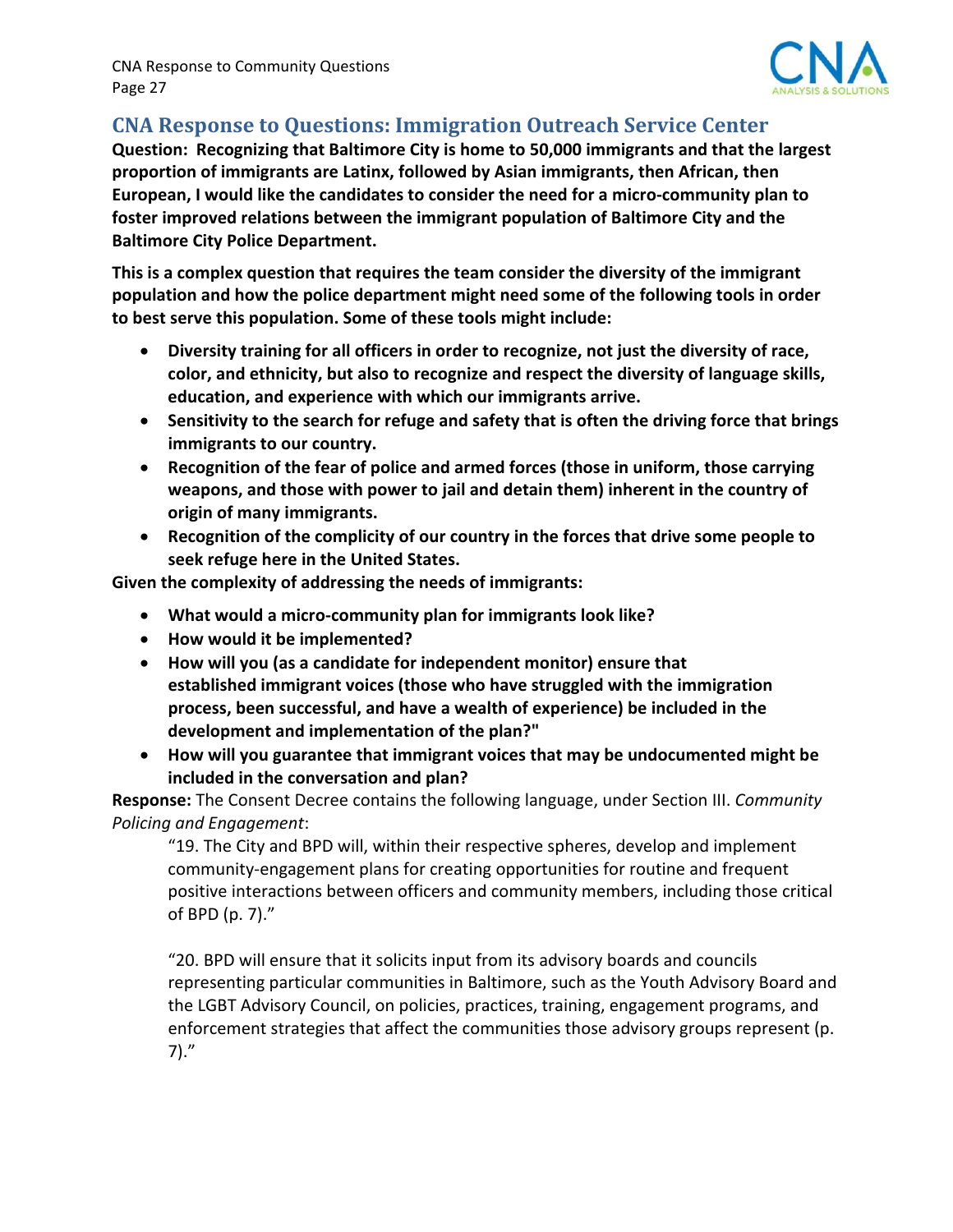

 In our view, these mandates provide for the foundation of a community plan for immigrants at BPD. If BPD faithfully implements these recommendations, recognizing the unique needs and contributions of immigrant community members, then it will make good progress on responding to the needs and concerns of immigrant populations in Baltimore.

 However, adherence to these mandates may not reflect or include the complexities referred to in this question. To ensure that immigrant (including the undocumented) voices are heard in the monitoring process, and that immigrants have opportunities to contribute to the monitoring process, the CNA Monitoring Team will reach out to immigrant community‐based organizations in its recruitment activities for members of our Team's Community Council, and will ensure that representatives from these organizations have opportunities to participate in the Council.

 Our team will make extra efforts to translate monitoring materials (e.g., surveys, schedules, forum invitations, summary reports) into different languages and to include translators in our public meetings where immigrant community members are present.

 Through our team's regular monitoring efforts, and through the inclusion of immigrant community representatives on our Community Council, those communities will have opportunities to participate in the monitoring Activities of our team by attending meetings, reviewing reports, and participating in the deliberations of the team.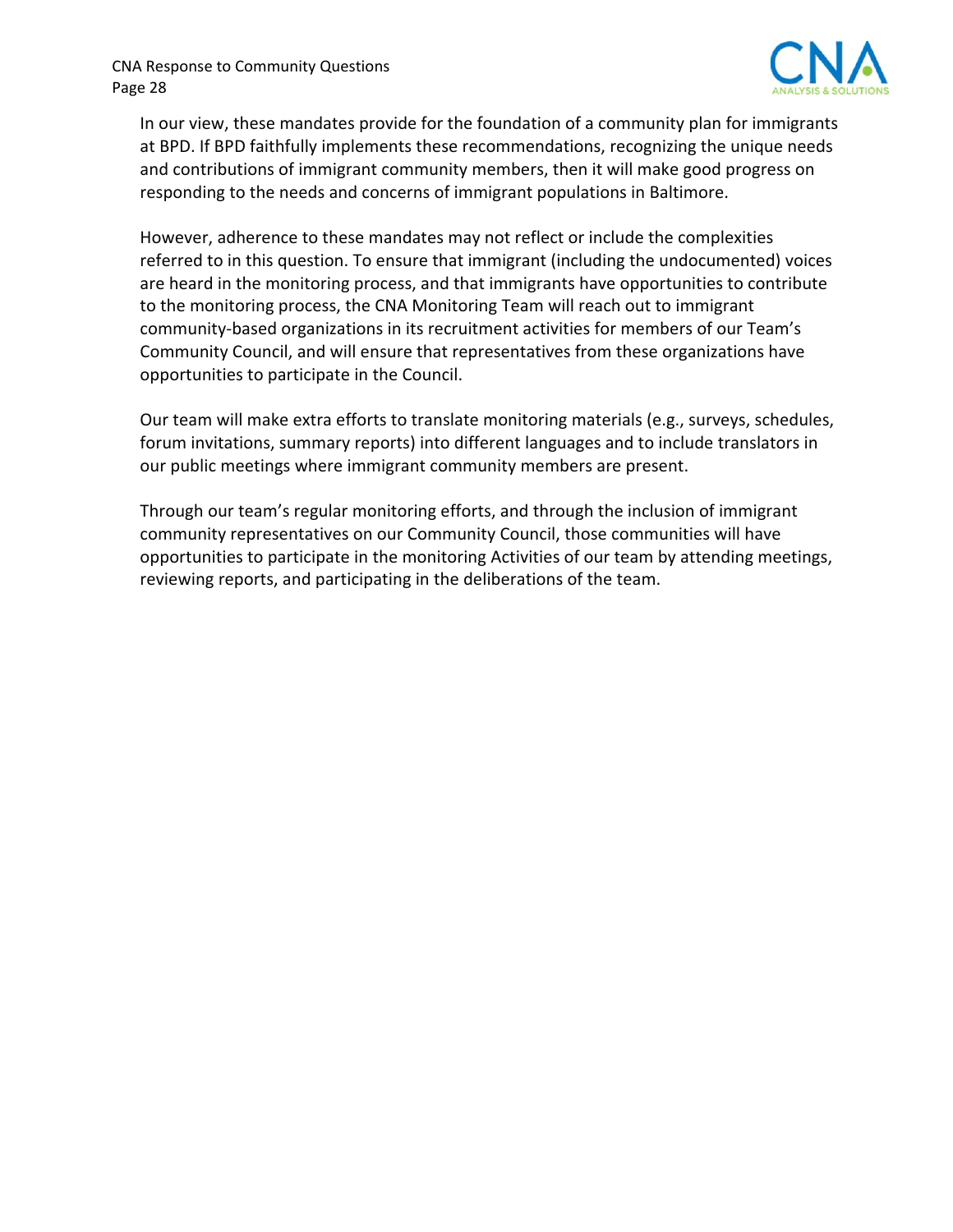

## **CNA Response to Questions: Barbara Tunstall**

1. Who among you are Baltimore city residents? For those (if any) who are, speak to an  **interaction with BCPD. What was the reason for that interaction? How did it begin? What was the end result?**

 **Response:** Dr. Rice and Mike Berlin both have had numerous positive and negative interactions with Baltimore police officers, though most were quite some time ago— in Dr. Rice's case, over 10 years ago, and in Mike Berlin's case closer to 20 years ago. Neither of them have been the victim of physical brutality, although both have experienced varying degrees of disrespect (e.g., in traffic stops) and/or indifference (as victims of minor crimes to moderate crimes). On the other hand, they have also been treated respectfully and sometimes very well ‐ in traffic stops, as victims of minor to moderate crimes, witnesses to crimes ‐ and in Mike Berlin's case as an initial suspect when he accidentally set off his law office burglar alarm. Once he satisfactorily identified himself to the officer and convinced him that he was who he said he was, an initially tense encounter became very positive.

2. If any are not residents of Baltimore city, what recent news reports have you seen  **come from Baltimore city, please list one positive story, one negative story and one neutral story involving Baltimore city police and the citizens. From each story, please detail, from your perspective how the disparate stories can be learning opportunities that is what can the individuals learn from each corresponding experience?**

 **Response:** The CNA team is a blend of outside organizational capacity and national expertise with local knowledge, context, and expertise through the partnership with Coppin State University. As a result, all CNA team members benefit from the local knowledge and insights provided by Baltimore team members. Three recent news stories come to mind that may produce a range of public responses and provide some insight into police department challenges and opportunities.

#### *Positive Story‐*

"Baltimore police add crisis response team"

 This story appearing in the July 27, 2017, edition of the *Baltimore Sun* described the newly deployed crisis response teams that include both police officers with specialized training and social workers to respond to calls that involve "people in the throes of a mental health crisis in an effort to calm situations that can easily move from tense to violent." The goal is to "improve relations with the public and use of jail and emergency rooms for people who would be better served in treatment."

 This story captures a major step forward for the Baltimore PD, suggesting a current capacity to adapt and change in response to evolving community needs. The story also demonstrates the clearly stated goal of BPD to respond to the mental health related public safety challenge by seeking non‐arrest solutions in partnership with other community partners.

#### *Neutral Story‐*

"Community Members Help Catch Teen Carjacking Suspects"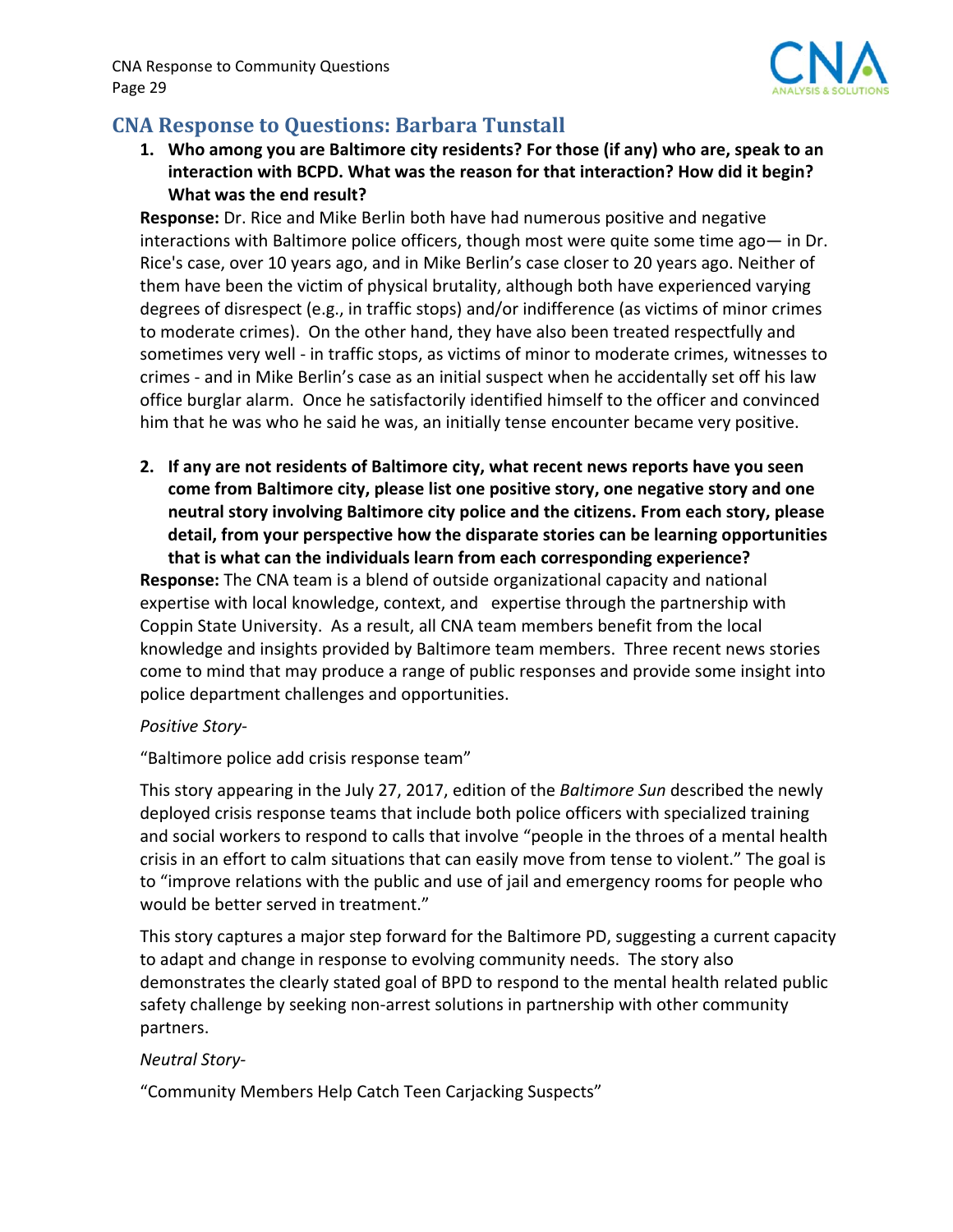

 This story, broadcast on the Baltimore CBS affiliate 9WJZ on July 24, 2017, and posted on its website, described how BPD officers credited community members with helping them catch two teens who "they say had just car jacked a 64 year old" at gun point. Several community residents observed the carjacking, notified police, and followed the suspects. They also provided police with detailed descriptions of the suspects and the stolen vehicle. Using that information, the police were able to apprehend the suspects.

 This story is "neutral "concerning BPD since the focus is community members. This is a great story (not certain about the following of suspects!) because it does demonstrate the power of cooperation between police and community members in advancing community safety. When residents themselves recognize and act on their responsibility in quickly reporting crimes and providing valuable information, police can be more responsive and made more effective in doing their jobs.

#### *Negative Story‐*

"Body‐worn camera footage shows officer planting drugs, public defender says"

 This story, appearing in the July 19, 2017, edition of the *Baltimore Sun*, reports that "police and prosecutors have launched investigations after being alerted to body camera footage that the public defender's office says shows an officer planting drugs." The article further reports that one officer has been suspended and two others have been placed on administrative leave. It also indicated that the matter is still under investigation and no conclusions have been reached. Chief Davis suggested that other footage and camera angles may lead to a different conclusion than the one suggested by the public defender.

 Although the matter is still under investigation, the allegation has been made and the story headline is certainly damaging to the reputation of BPD and further undermines the trust of the department by significant segments of the community. The alleged "bad deeds" of a few officers can have a profound impact on the perceptions of an entire department. It should be noted that what gets lost in this story, due mostly to the actual headline, is that these are allegations that are under investigation and the conclusions reached by the public defender remain to be validated.

#### **3. Many of Baltimore city residents have experienced years of systemic trauma. The living environments are sorely in need of not only cosmetic and also structural readjustment. Please name a cosmetic as well of a structural intervention that you experience as a need for this committee to function at its peak.**

 **Response:** The elderly in Baltimore, as in jurisdictions around the country, are often one of the populations most vulnerable to crime. Adding to their vulnerability is the fact that they often live in dilapidated and unsafe living environments. They may live in a home that has been in their family for years. However, they do not have the means or wherewithal to make needed repairs. They also do not have other housing options and often do not want to move out of their homes. The CNA team has experience working with community organizations that can help identify elderly citizens whose homes are in need of repair. The police can do simple things like install bolt locks on their front doors, which increases safety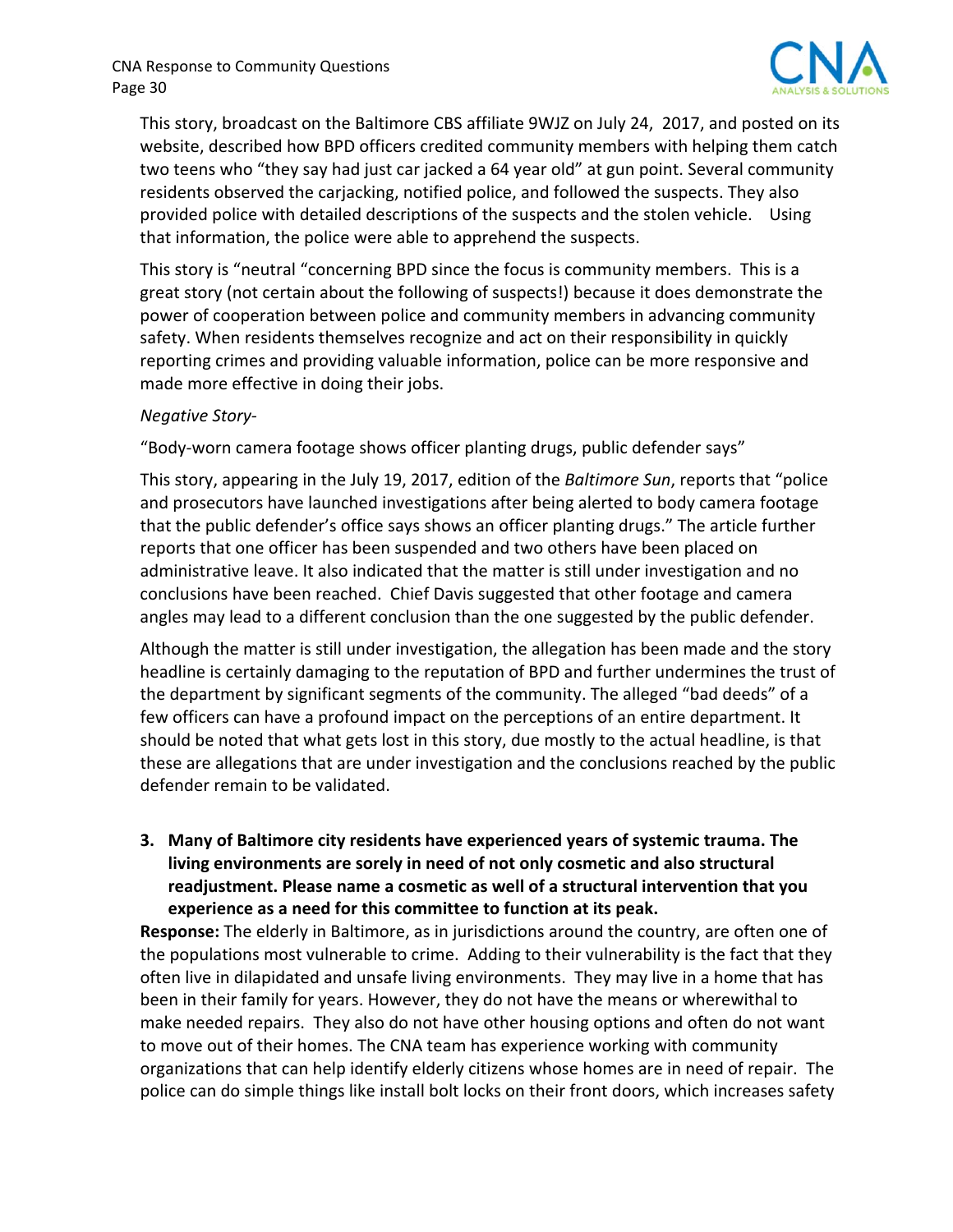

 for the citizen and improves police‐community relations. The CNA team also has experience working with groups of neighborhood young people who can get paid to install safety rails in the homes of elderly citizens and be trained to make other kinds of home repairs. These kinds of police, citizen, and youth collaborations can greatly improve the quality of life for all who work and live in a neighborhood.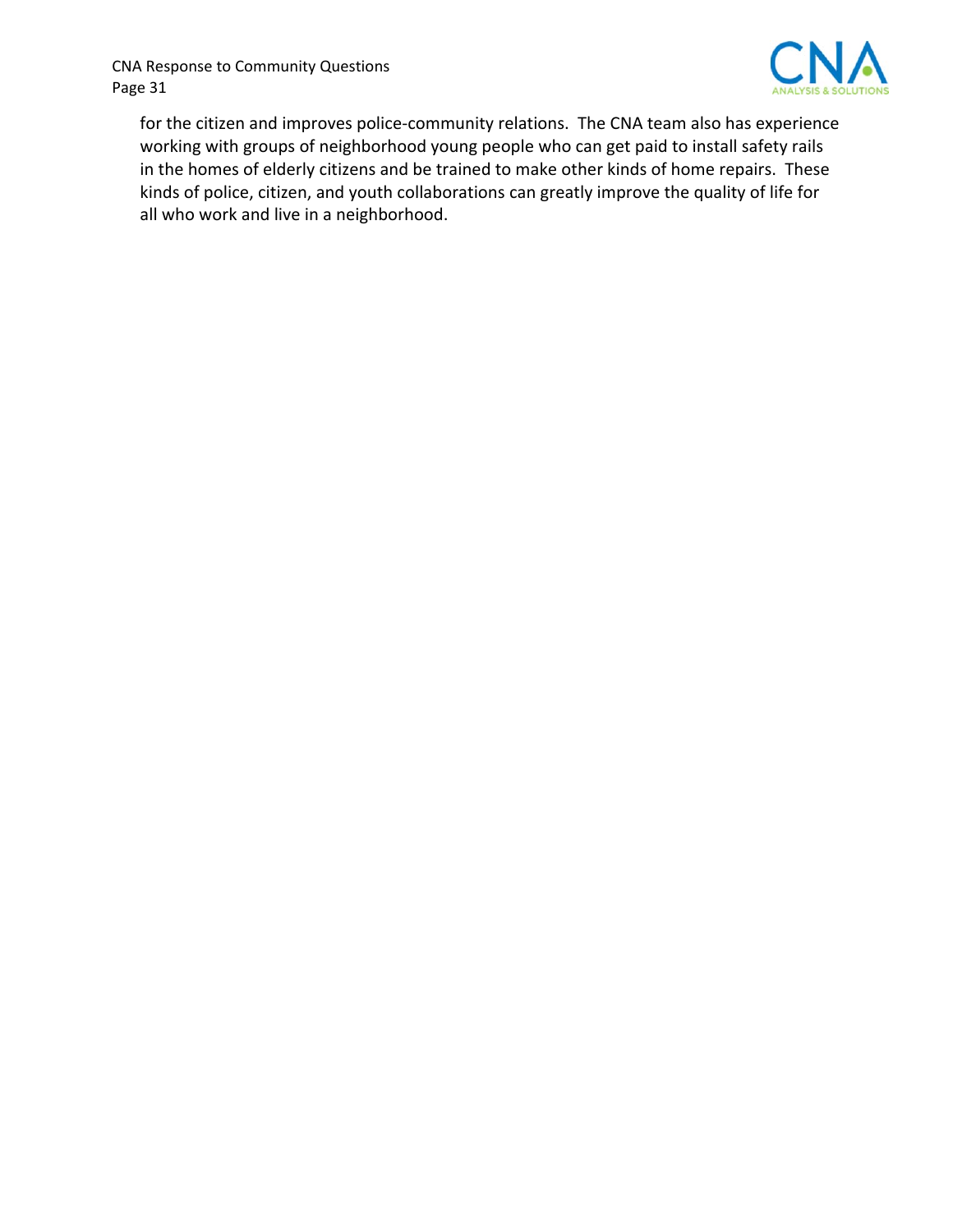

# **CNA Response to Questions: Betty Robinson**

Since we know that the DOJ identified racist practices as a crucial area for the BPD to address, how will you ensure if you are selected as the Consent Decree Monitor that you are taking  **account the underlying factors of structural racism and white supremacy when evaluating compliance?**

 **Response:** No doubt, given the American history of police relationships with communities of color in America, and in Baltimore specifically, there are longstanding attitudes and practices resulting in disparate treatment of racial minorities. Although we are unable to alter that history, we can acknowledge it and understand its impact on perceptions of police by minority community members and on police behavior. When evaluating compliance, we focus on outcomes and not the internal thought processes or even attitudes and opinions of officers, which are certainly harder to observe and measure and even more difficult to change. It is the actual behavior of officers that we can observe, measure, and assess regarding disparate treatment. We can also ensure that there are policies and practices that hold officers accountable for their behavior and ensure that adequate accountability mechanisms are in place and working.

 Taking these underlying factors into account is equally as important in seeking ways to improve police‐community relations. Changing longstanding attitudes of both police officers and community members is important to implementing and sustaining reforms and overcoming the effects of these and other underlying factors affecting policing outcomes. To that end, the CNA Monitoring Team, if given the opportunity, will:

- Promote an organizational mindset that Baltimore police are " guardians " committed to a community policing approach to law enforcement and forging police‐community partnerships to advance public safety
- Engage officers in ongoing training that promotes respectful and fair policing practices
- Encourage policies and practices that result in substantially more non-law enforcement contact and participation in the full range of community events to build more personalized and enduring police relationships with community members
- Educate community members as well about the challenges police officers face daily in executing their mission, and highlight officer activities that reflect fair and impartial policing practices.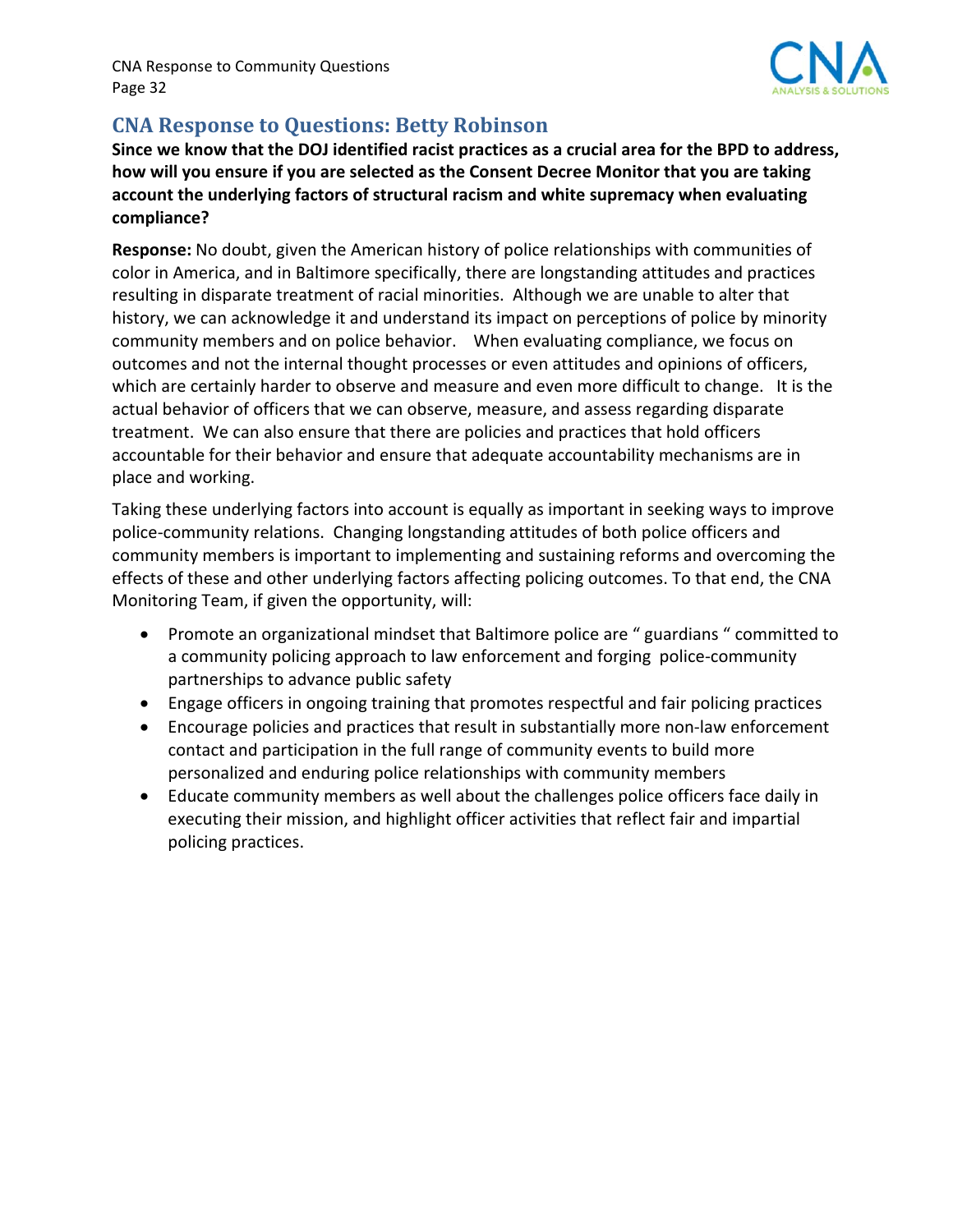

# **CNA Response to Questions: Hillary Hellerbach**

Given this case, how would you change policies to insure that accountability of the officers is  **addressed, that the CRB receives all requests for investigations of police brutality/misconduct, enabling them to enact disciplinary measures if necessary, and work to make sure that this response and trauma doesn't happen again to another family? What** would you do if selected, to hold those officers involved in Mr. West's death accountable **now?**

 **Response:** The Tyrone West in‐custody death was a tragedy that deeply affected the family, the community, and the officers involved. It occurred on July 18, 2013. There was an independent review that produced 34 recommendations for changes and improvements to the police department based on best practices and safe tactics. The Consent Decree does cover some of your questions, and CNA will use accepted best practice standards supported by national professional associations and the Department of Justice to employ safer defensive tactics. In addition, we will ensure that policies and procedures are in place that:

- 1. Provide thorough, objective investigation of the reason for the initial contact, the legal authority, and the subsequent actions by all parties
- 2. Ensure family and next-of-kin notifications are made with respect and dignity for all persons prior to public release of the deceased's identity
- 3. Carefully examine de‐escalation and any use of force or assertion of authority
- 4. Ensure reviews of the Body Worn Cameras by investigators and officials
- 5. Provide independent review by police commanders, objective experts
- 6. Provide access to the full investigation, by the CRB , as appropriate
- 7. Provide transparency to the public of the evidence and findings
- 8. Provide After‐Action Review for gaps in policies, training, or safety equipment
- 9. Publish Findings and Recommendations for accountability and transparency with the community.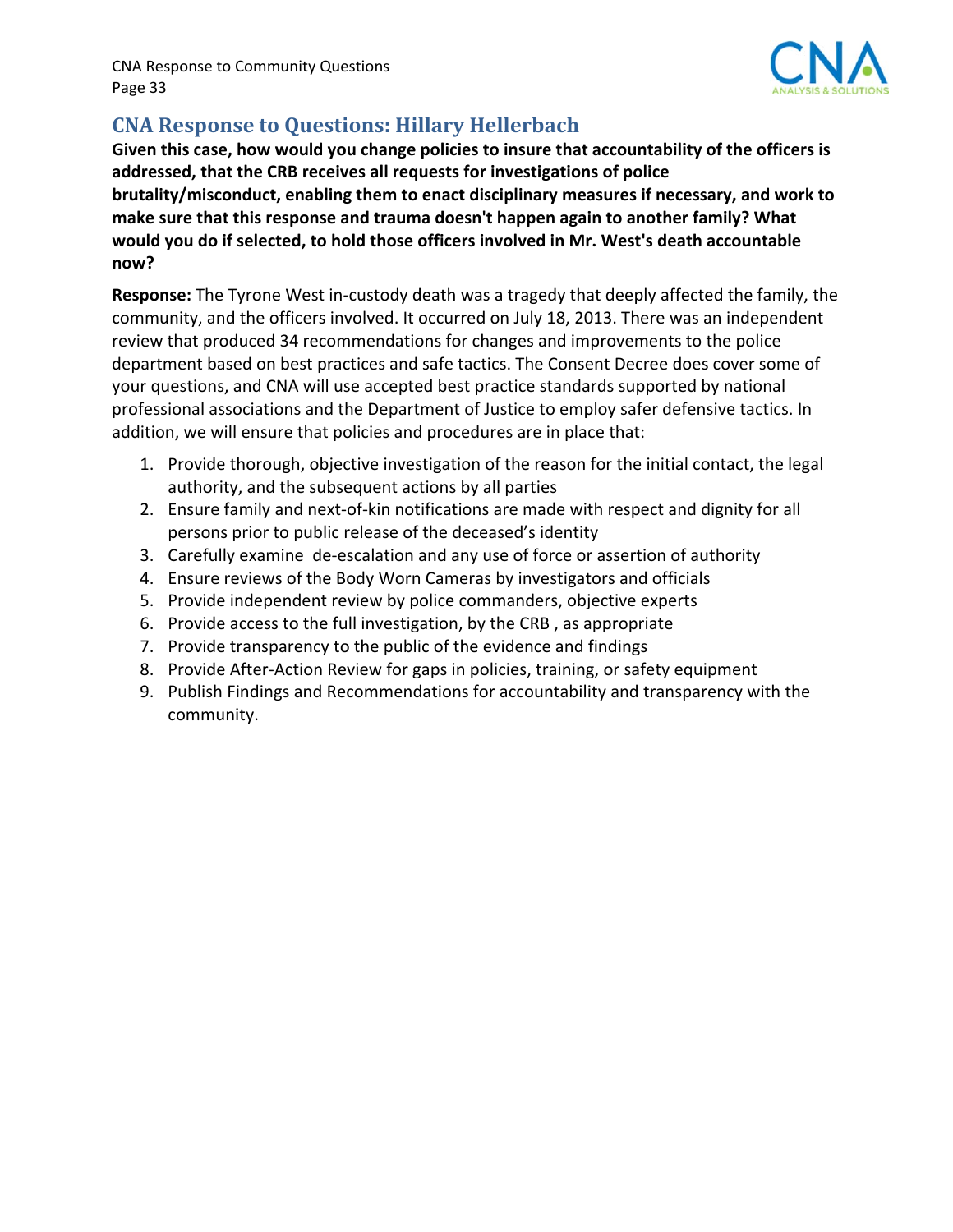

## **CNA Response to Questions: David Cramer**

Each of you have strong, viable proposals. The RFP did indicate that components of one monitoring team candidate could be combined with another. To that end, each of the four  **finalists could benefit from aspects of monitoring candidates who have not made the top four.**

For example, one of the teams not selected, Loyola University, had a unique approach that none of the top current candidates have included and could benefit from. The Loyola team headed by Heather Z. Lyons, Ph.D. of the Department of Psychology, included an approach to  **organizational development and racial equity that was unique and could enhance the** approach proposed by each of the four leading candidates. Furthermore, the BPD is hiring  **two additional contract staff funded by the Open Society Institute – a Organizational Development Advisor and a Social Justice Equity Advisor. A Monitoring team member who** could relate directly with these two staff and enhance their capacity to affect internal BPD change, has the potential for long lasting impact beyond the five-year Consent Decree period  **and potentially outlast current city and BPD executive leadership. Would you be willing to** include Dr. Lyons or another member of her team (if they are willing) as part of your team?

 **Response**: The CNA Monitoring Team recognizes the value of the ideas referenced above and, if we are selected, will consider them as we develop the required Monitoring Plan. We cannot promise to include any additional members on our team, as such inclusion will require the approval of the parties to the Consent Decree, and will require successful negotiations regarding role and remuneration. However, the ensuing discussions upon selection as the Monitoring Team may include the above suggestions. In addition, to the extent that members from the Loyola team have funding to support their proposed activities, they can certainly be given consideration to become team members.

 **In addition, Susan Burke's team proposed a unique community engagement strategy of hiring** local leaders to be part of the team. Would you be willing to adjust your budget to include  **such a local hiring option?**

 **Response:** As part of our published plan and budget, we already include 9 to 11 paid positions for local community leaders.

Once the final Monitoring team is selected, it is customary to include their proposal as part of the contract they sign with the City by reference. Any additional commitments made in response to questions in writing or verbally at public forums may not be captured in the  **agreement. Would all of you be willing to incorporate your written and verbal commitments?**

 **Response:** Yes; however, we cannot guarantee that all verbal agreements were recorded accurately; we will do our best to reflect them.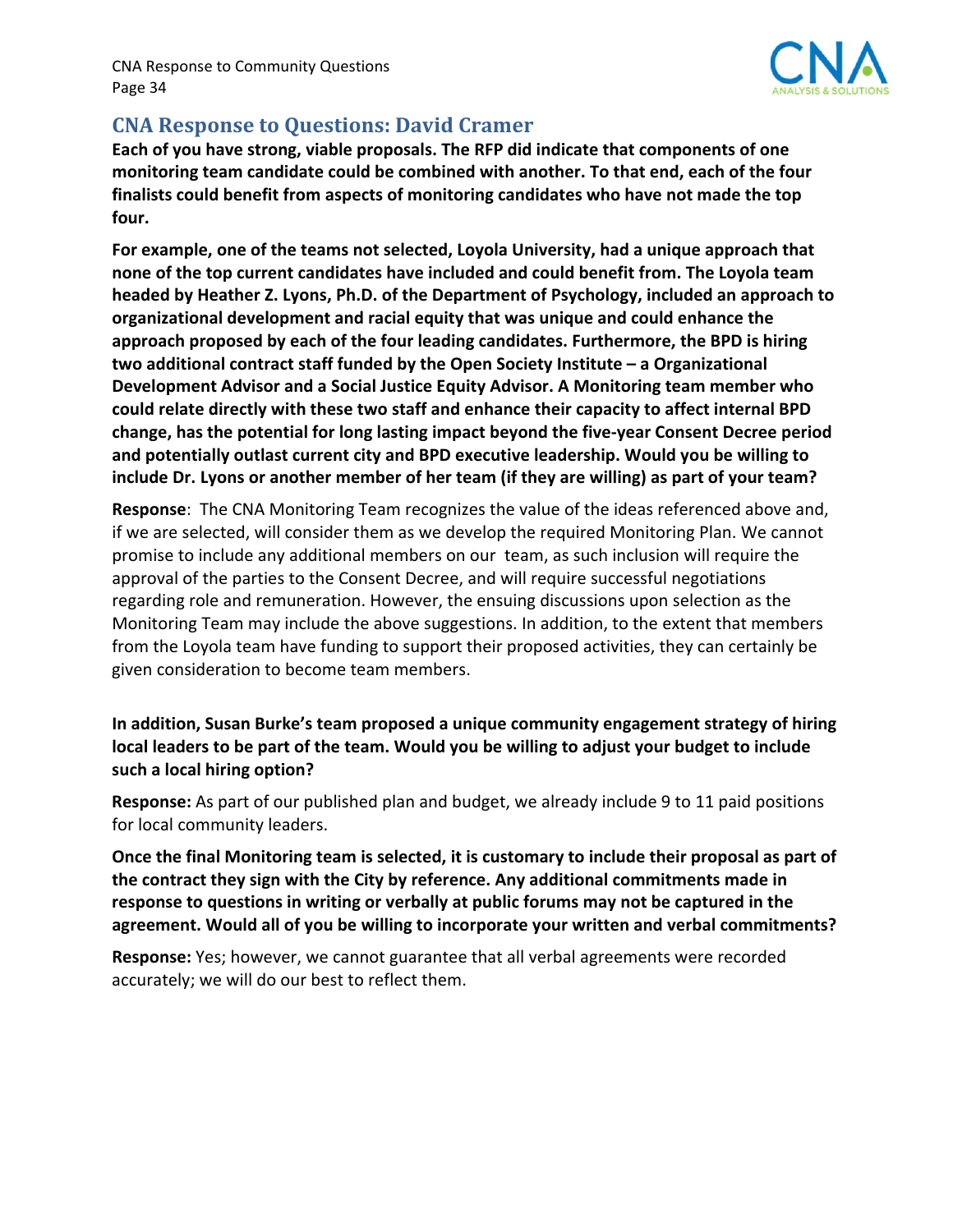

# **CNA Response to Questions: Kris Haslam**

 **What is your team's position on current Baltimore City policy that prohibits persons who** receive cash settlements in police brutality cases from speaking out publicly – or talking to  **the media? Note that this policy is currently under challenge by the ACLU.**

 **Response:** The Independent Monitoring Team (IMT) will report to the Honorable James K. Bredar, the Federal District Court Judge who is overseeing the Consent Decree, as well as to the public. The IMT is, in effect, an extension of the Court and is subject to judicial ethics. Although an IMT can monitor – review, comment on, and calculate compliance – matters pertaining to the Consent Decree, as well as offer technical assistance, it may not comment on matters that are currently before a court, being legally challenged, or are best left to political debate. Therefore, we cannot comment on this policy at this time. We do note that this policy does not prevent an aggrieved citizen from lodging a complaint with the BPD, and the receipt, classification, investigation, and adjudication of such complaints is a process that will be directly monitored by the IMT.

 **Currently approximately 85% of all police misconduct complaints are filed directly with the Baltimore Police Dept. and 15% filed with the Civilian Review Board. The Baltimore Police Department reviews and decides which police misconduct reports are forwarded to the CRB according to their interpretation of whether the complaint falls under the CRB's jurisdiction according to statutory guidelines. Does your team support statutory revision to include or specifically note that the following complaint types are covered:**

- **Failure to investigate when responding to a call.**
- **Police theft and/or extortion of citizens/detainees.**
- **Planting of evidence by police officers.**

 **Does your team support a transparent process whereby all police misconduct complaints are shared with CRB to verify that reporting is compliant with the Civilian Review Board's statutory jurisdiction?**

 **Response:** The Consent Decree addresses these issues, including coordination between the BPD and the CRB, classification of complaints, and referral of complaints to the CRB, as well as the development of protocols between BPD and the CRB. These tasks are part of the monitoring process; they will be directly reviewed by members of our team with expertise in Internal Affairs, and the compliance or lack of compliance with these reforms will be clearly set forth in our independent monitoring reports. We may also render technical assistance in this area as  needed.

#### Will your team recommend that the Baltimore State's Attorney's Office re-open the Tyrone  **Case in light of new evidence uncovered?**

 **Response:** The Tyrone West in‐custody death was a tragedy that deeply affected the family, the community and the officers involved. It occurred on July 18, 2013. There was an independent review that produced 34 recommendations for changes and improvements to the police department, based on best practices and safe tactics. The Consent Decree does cover some of your questions, and CNA will use accepted best practice standards supported by national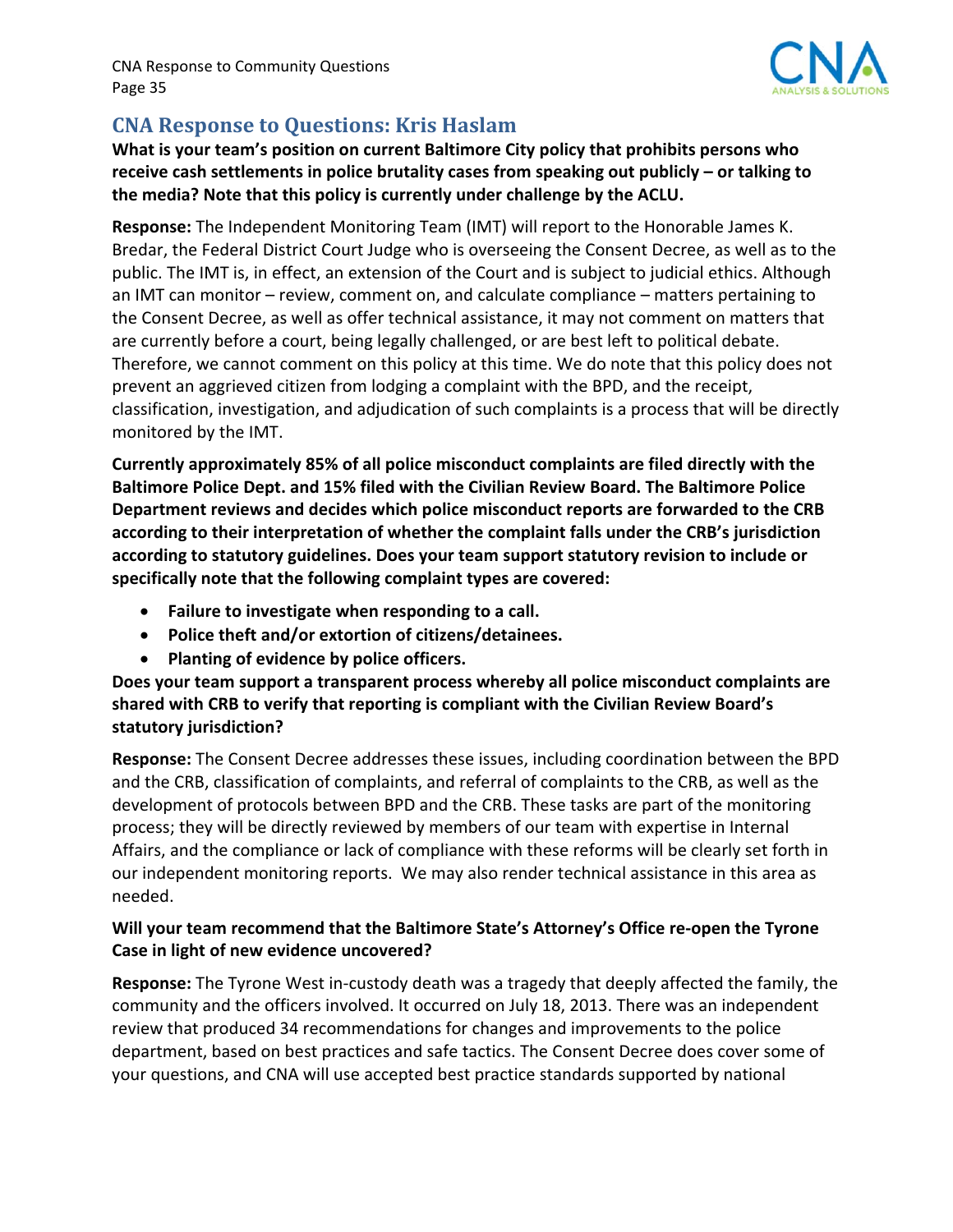

 professional associations and the Department of Justice to employ safer defensive tactics. In addition, we will ensure that policies and procedures are in place that:

- 1. Provide thorough, objective investigation of the reason for the initial contact, the legal authority, and the subsequent actions by all parties
- 2. Ensure family and next-of-kin notifications are made with respect and dignity for all persons prior to public release of the deceased's identity
- 3. Carefully examine de-escalation and any use of force or assertion of authority
- 4. Ensure reviews of the Body Worn Cameras by investigators and officials
- 5. Provide independent review by police commanders, objective experts
- 6. Provide access to the full investigation, by the CRB, as appropriate
- 7. Provide transparency to the public of the evidence and findings
- 8. Provide After Action Review for gaps in policies, training, or safety equipment
- 9. Publish Findings and Recommendations for accountability and transparency with the community.

 As general good practice, anytime new evidence is uncovered or becomes available, it needs to be carefully examined and a determination made regarding the merits of the case. The jurisdiction for the review and assessment of new evidence is normally shared among the police investigations and the Baltimore City State's Attorney's Office and investigators. The public should be notified that a review is under way and receive reports of any findings and recommendations for actions. The Consent Decree carefully limits the scope of the Monitor. The Monitor must follow explicitly the tasks specified in the Consent Decree. The Monitor's role is to verify and validate that the Baltimore Police Department is implementing the agreed‐upon upgraded policies, procedures, training, supervision, technology improvements, and accountability. The Monitor will submit progress reports to the Federal Judge periodically and meet with the communities regularly to discuss the progress and hear the concerns of those participating in the public/community session annually.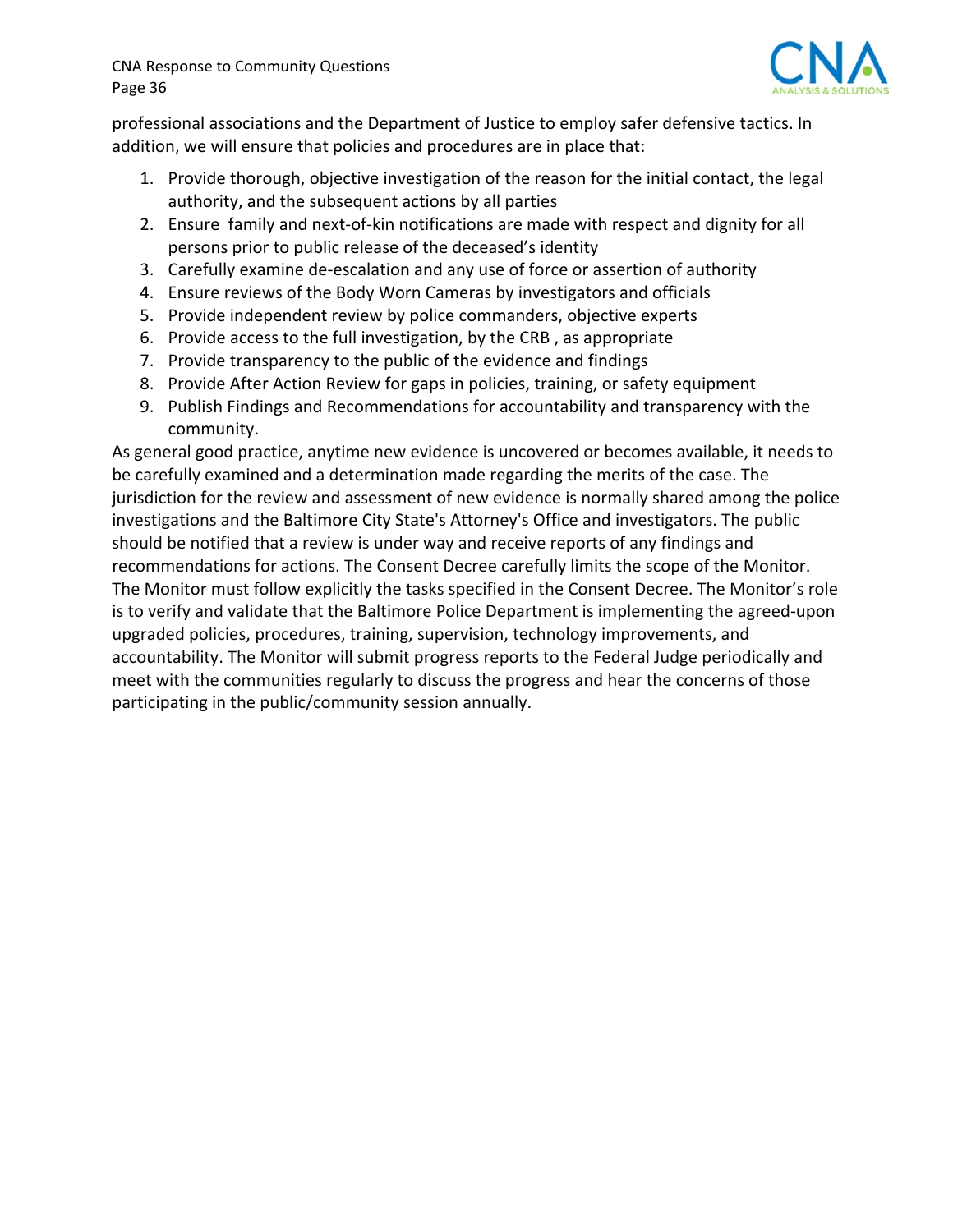

# **CNA Response to Questions: Kim Trueheart**

- 1. One of the reforms noted in the Consent Decree is a Staffing Study to ensure a  **sufficient number of officers and supervisors:**
	- a. The BPD is promoting itself as the 8th largest department in the nation. If the  **results of the staffing study concludes that the department is overmanned, will the monitor ensure the department is right‐sized according to the study results?**

 **Response:** The Consent Decree does call for a comprehensive staffing study. As part of the study, we will not only concentrate on numbers, but, more importantly, we will focus on how every officer is deployed, to include shifts, days off, overtime, effects of off‐duty employment, and other ways of ensuring staffing efficiency throughout the department.

- **2. One of the systemic violations noted in the DOJ Findings Report states that BPD Officers have engaged in "Retaliation against people engaging in constitutionally protected expression".**
	- **a. This practice continues today as exampled by the overwhelming presence of BPD officers at a city council public hearing on July 11, 2017 on a proposed city ordinance imposing a mandatory minimum sentence for carrying an illegal handgun. It appears that the political officials who sponsored the public hearing requested this heavy police presence to restrict constitutionally protected expression. The morning of the hearing citizens were greeted by officers who** formed a gauntlet-like formation on the sidewalk entrance to city hall; lined the  **hallway on the 4th floor outside the council chambers as well as numerous officers were posted inside the chambers, which all appeared as a clear attempt to intimidate citizens attending the council hearing and engaging in their constitutionally protected right to express themselves. Will the monitor address this violation which does not yet appear to have a solution identified in the reforms being undertaken by BPD?**

 **Response:** It is our intent to observe BPD training pertaining to First Amendment rights, including that for mass demonstrations and crowd control. We will conduct annual reviews and audits of BPD policies pertaining to First Amendment issues, mass demonstrations, and crowd control.

 Our team will make personal observations of BPD on how it handles demonstrations, its engagements with protestors, and its ability to allow for the exercise of a citizen's First Amendment rights under the Constitution and laws of the State and City.

 We will also engage citizens and organizations as to previous encounters during demonstrations such as the one you have described above.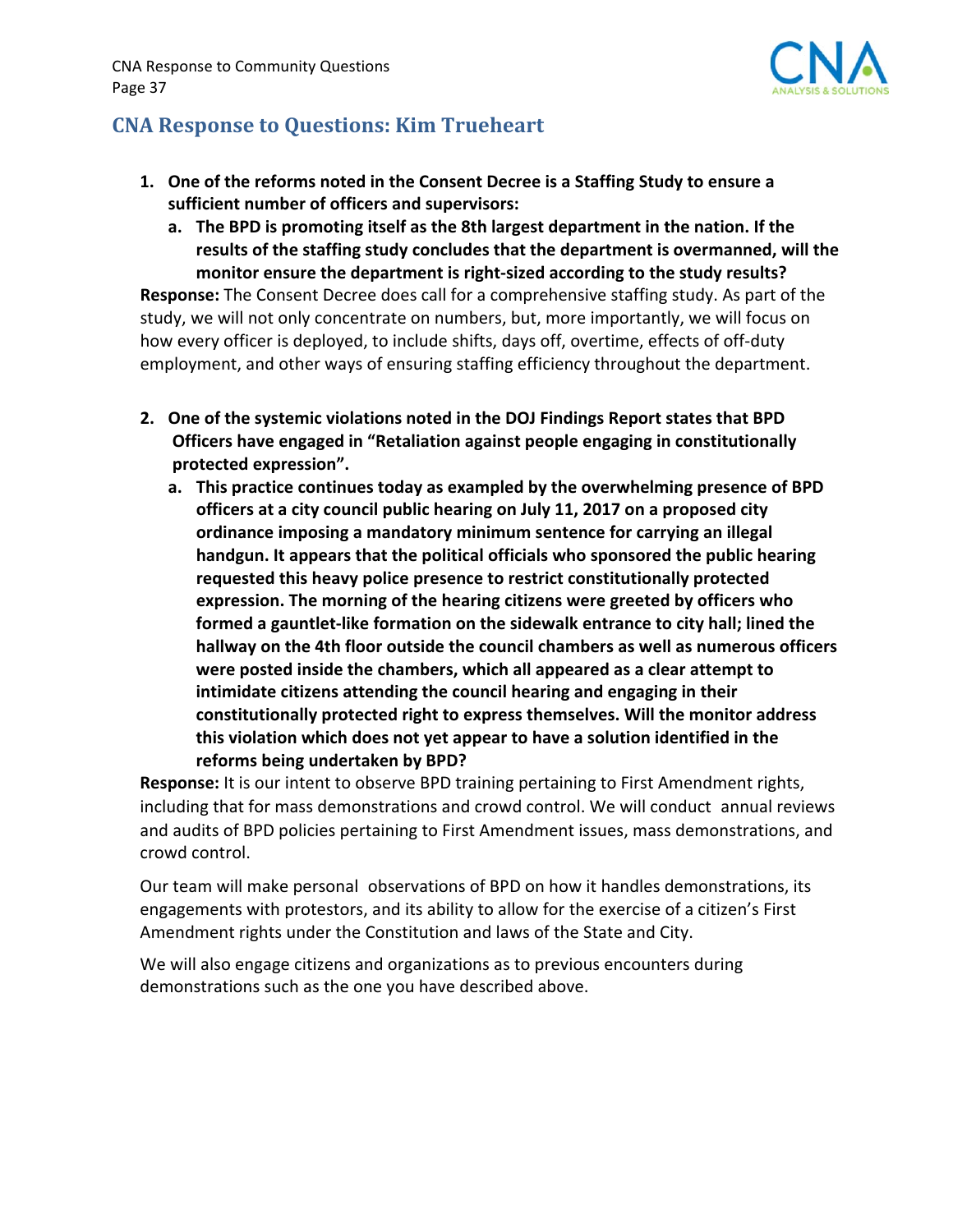

# **CNA Response to Questions: Keesha Ha**

1. Explain your process for the selection and role of Law Enforcement personnel chosen to  **participate on your team.**

 **Response:** The Baltimore Consent Decree is unique in that it mandates not only the monitoring requirements of the Consent Decree but also technical assistance to help transform the Baltimore Police Department. To achieve these two objectives, the Monitoring Team must include individuals with in‐depth experience in police culture, policies, practices, training, operations, and administration, as well as individuals with independent perspectives and non‐ law enforcement experiences. The CNA team is well balanced, with 70 percent of team members being non‐law enforcement. This combination of experiences in our monitoring team achieves the balance necessary for successful monitoring of this Consent Decree.

2. In what ways have the recent disclosures by defense attorneys of a seemingly pattern and practice within the BPD that encourages the manipulation of evidence to the detriment of  **innocent citizens and subsequent criminal case dismissals affect your approach to the monitoring process as it relates specifically to the BPD?**

 **Response:** Complaints of this nature will surface in the Internal Affairs process. These cases go to the heart of the public's trust and confidence in the criminal justice system; our team will be attentive to these cases. The ability of the BPD to stem this practice, through policy, training, supervision, and holding transgressors accountable, will be a focus of our monitoring responsibilities.

 **3. Reflecting upon your experience on statutory regulations involving the Law Enforcement** Bill of Rights (LEOBR), in what ways are you prepared to overcome obstacles that afford **officers protections?**

 **Response:** The LEOBR is law and has to be complied with. The IMT cannot change the protections and rights it gives to law enforcement; that can be done only through the legislative process. However, in carrying out our monitoring tasks, we will hold the BPD accountable within the parameters of the LEOBR and all applicable laws. For example, regarding the 10‐day rule, if an interview is delayed more than the law allows, the deficiency will be noted and commented on. Another example would be if discipline cannot be imposed because an investigation took too long and did not comply with the LEOBR, we would also note that deficiency and include it in our compliance calculations.

 **4. Under the assumption that that a monitoring teams' lead monitor(s) reflects an overall philosophy/approach in addressing the process specific to the needs of Baltimore, what does your selection reveal about your insight into the uniqueness of the challenges Baltimore faces that lead to the creation of the need for a consent decree?**

 **Response:** Our philosophy is to objectively, impartially, and thoroughly carry out our responsibilities as monitors. In doing so, we will contribute to an improvement of the BPD and improve relations between BPD and the communities of Baltimore, leading to a reduction in crime and improved quality of life. The starting point for efficiently and effectively discharging our duties as monitors starts with a thorough understanding of the DOJ report of its investigation and the Consent Decree, as well as relevant publicly available information. This is crucial for an understanding of the issues giving rise to the Consent Decree. In addition, our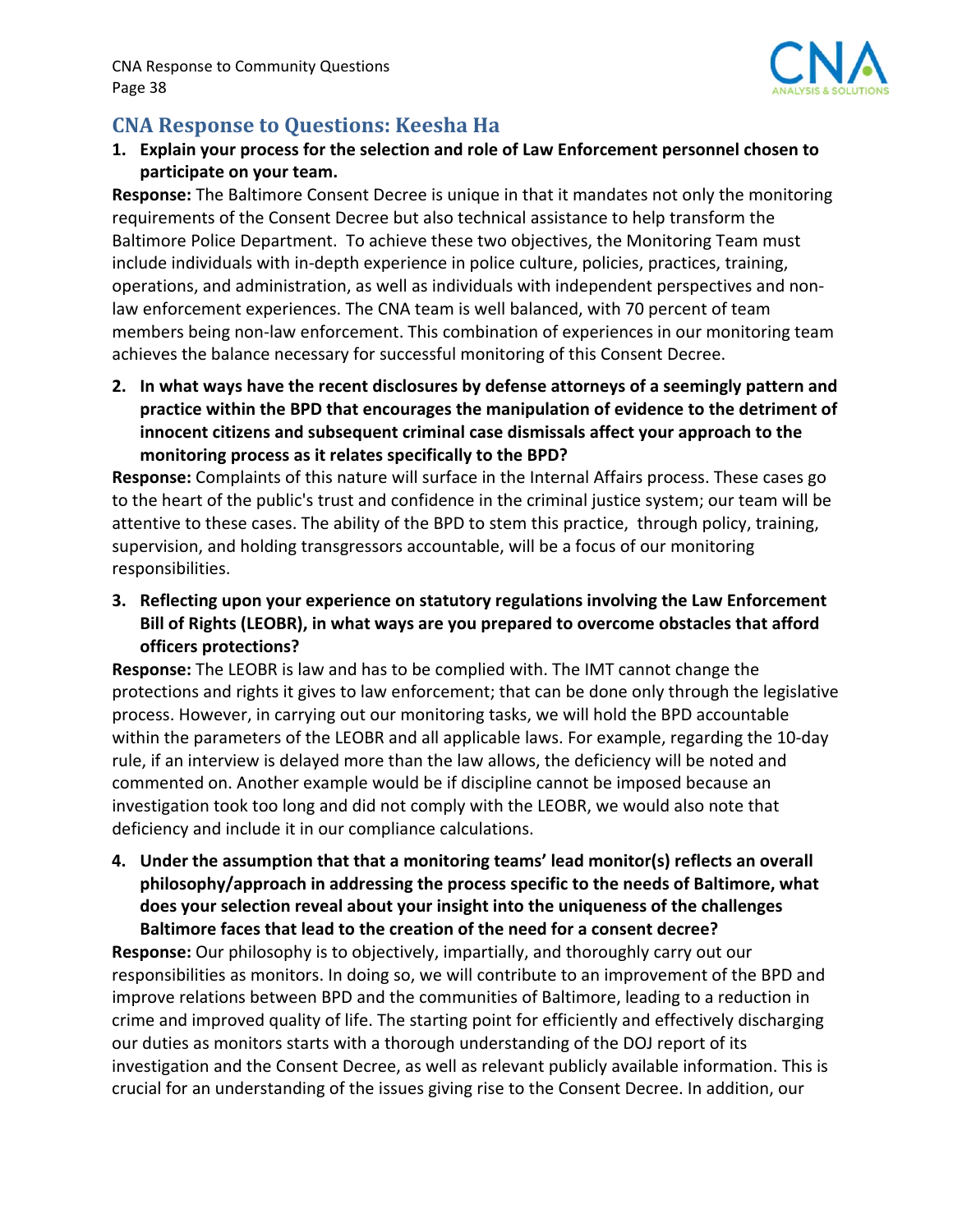

 proposed Monitor has served for more than 35 years within urban and metropolitan cities and police agencies. He has experience and knowledge of critical issues and concerns facing these communities, such as fair and impartial policing, social issues, educational opportunities, health and wellbeing, and community environments. His passion for ensuring that citizens have an unfiltered voice into police agencies has been an important part of his legacy.

#### 5. In what capacity do you see the 1. The office of public defenders 2. And States Attorney's  **Office in assisting the monitoring of the consent decree?**

 **Response:** Both offices deal with the BPD on a regular basis and observe the quality of BPD's work through the cases they handle. Both offices, if they are willing to share information with the monitoring team, can be good sources of information and opinion for the monitoring process. For example, cases against defendants that are dismissed because of constitutional issues or police misconduct convey information that is of value in the monitoring process. Coordination with and professional relations between the BPD and the State's Attorney also impacts the effectiveness of the BPD and crime reduction.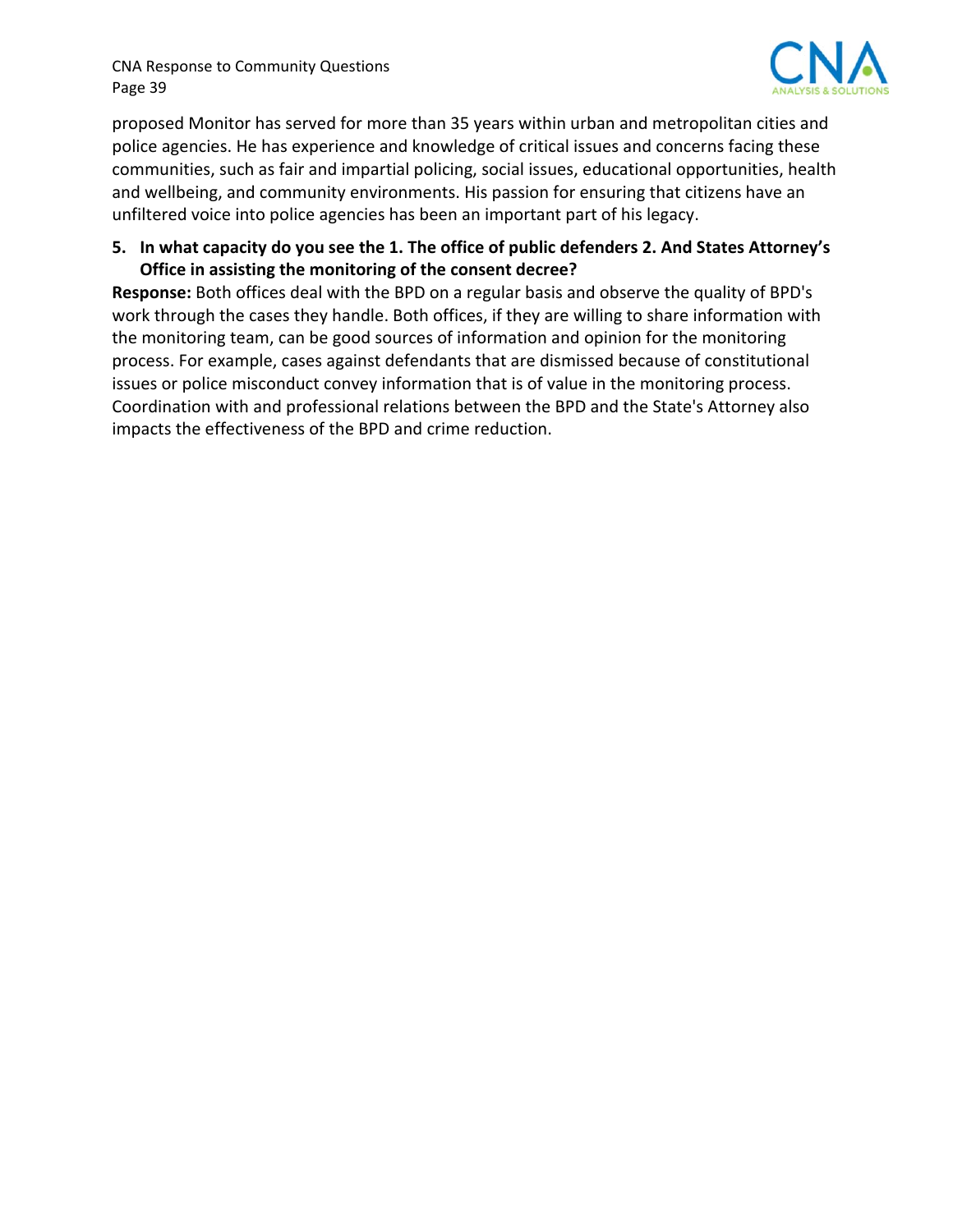

## **CNA Response to Questions: Stan Becker**

In a rigorous statistical analyses of crime rates in 31 jurisdictions where DOJ has had consent  **decrees, Rushin and Edwards (2017) found significant increases in property crimes and violent** crime in the period 0-3 years after the consent decree settlement. Subsequently (after year 3)  **there was a decline so rates were not significantly different from those in comparison jurisdictions. Baltimore seems no exception with a record number of homicides so far this** year. To what do you attribute these increases post consent decree and how do you think  **your monitoring will help bring down crime rates as fast as possible?**

 **Response:** As the articles' authors acknowledge, while their analysis suggests several interesting phenomena may be at play post Consent Decree (e.g., de‐policing, emboldened criminals, drain on policing resources), their analysis is not conclusive, since several other plausible explanations were not accounted for. Most notably, the possibility that increased monitoring or external control may increase crime reporting by civilians, but not actual crime rates, was not factored into the analysis. Our own research in Las Vegas (Braga et al., 2017, under review) suggests that the introduction of Body Worn Cameras increased police productivity (e.g., more citations and more arrests). In the absence of additional data or analyses, we will not speculate on what is contributing to post Consent Decree increases in crime, other than to say it is likely a combination of factors, not just one or two.

 It is significant to note the short‐term nature of these crime increases and the relatively uniform reductions following increases. Still, we do not know whether these are merely reporting artifacts.

We offer several thoughts on how monitoring can quickly bring down crime rates:

- Nothing happens quickly (and "quickly" is a relative term, to be sure); the time it takes for organizational reforms to take hold, for data capture systems to adjust, and for analysis to provide valid findings is probably longer than most practitioners would like. Some results are likely to be observed in the 3‐ to‐5‐year monitoring period, but complete organizational reform at BPD and the ensuing statistical evidence for success, if attained, will take longer than that.
- Police reforms bring operational efficiencies in some instances (this is not uniformly the case); to the extent that they do, Baltimore should expect new efficiencies (e.g., better data and information technology, improved officer supervision systems, better understanding of neighborhood problems leading to better problem‐solving) will produce crime reductions within 3 to 5 years.
- Most of the literature on effective policing points to the idea that focused crime‐ reduction efforts (e.g., focus on geographic hot spots, focus on prolific offenders, focus on community harms rather than law‐breaking) produce better crime‐reduction benefits than broad, city‐wide policing strategies. To the extent that better community policing produces better crime‐prevention efforts and better information from community members for crime solving, some crime‐reduction benefits may result from broad policing reforms. It is more likely, however, that improvements in technology and information technology at BPD, along with improved community policing and problem‐ solving practices, will contribute more directly to crime reductions.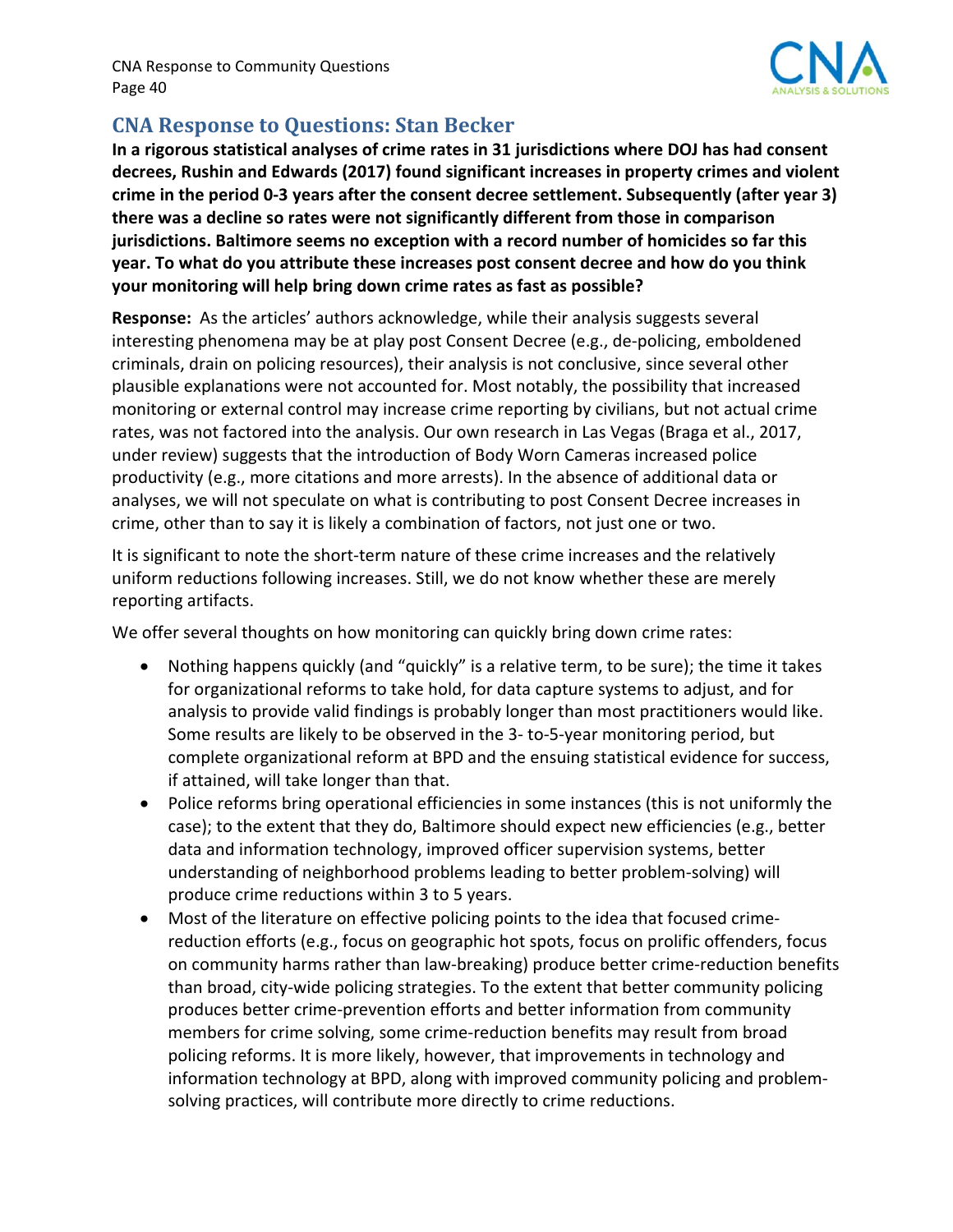

## **CNA Response to Questions: Yvette Muhammad**

What makes your team so special for us to trust? Your team consists of who & were any pick from the Community? How does one become a part of the team? I certainly would like to be  **part of the team if it hasn't already been picked?**

 **Response:** The CNA Monitoring Team comprises more than 24 professionals and community members who have dedicated their professional lives to community policing and fair and just practices in the justice system, working in areas from policing, to juvenile justice, to corrections, to victim advocacy, and more. Most of our team members are not law enforcement professionals. We have worked in several large, urban jurisdictions on police reform and improvement efforts – Las Vegas, Spokane, Philadelphia, and Fayetteville, NC – and have built community trust while gaining the cooperation of law enforcement in achieving substantial reforms. You should trust us because we are professional, our team is balanced, we work passionately and effectively, and we take very seriously the notion of engaging Baltimore residents in monitoring work. Our plan and our budget devote 40 percent of the resources available to community engagement.

 The table below presents our team members and their affiliations. Nine team members (over 30%) are Baltimore residents or team members with direct responsibility for community engagement. The 6 to 8 members of our proposed Community Council will bring that number to 15 to 17 team members with direct responsibility for community engagement, almost all of whom will be Baltimore residents.

 At this juncture, it will be possible to become part of our team either through selection to the Community Council (in a competitive process) or through participation as a data collector on our research team (through Coppin State University). Should CNA be selected as the Monitor, we will post these opportunities publicly.

| <b>Monitor</b> and<br><b>Advisors</b> | <b>Rodney Monroe, Monitor</b><br>Johnny Rice, Liaison for Community Outreach and Engagement (Coppin State Univ)<br>James Coldren, Research Advisor<br>Denise Rodriguez, TA Coordinator<br><b>CHIPS Stewart, Policing Advisor</b>                                                                                                                                                                                               |
|---------------------------------------|--------------------------------------------------------------------------------------------------------------------------------------------------------------------------------------------------------------------------------------------------------------------------------------------------------------------------------------------------------------------------------------------------------------------------------|
| Deputy and Associate<br>Monitors      | <b>Daniel Giaquinto - Deputy Monitor</b><br>Theron Bowman, Associate Monitor for Stops, Searches, Arrests<br>Mai Fernandez, Associate Monitor for Reports of Sexual Assault<br>Harold Medlock, Associate Monitor for Use of Force<br>Stephen Rickman, Associate Monitor for Community Engagement<br>Elsie Scott, Associate Monitor for Training<br>Ellen Scrivner, Associate Monitor for Supervision, Recruitment and Staffing |